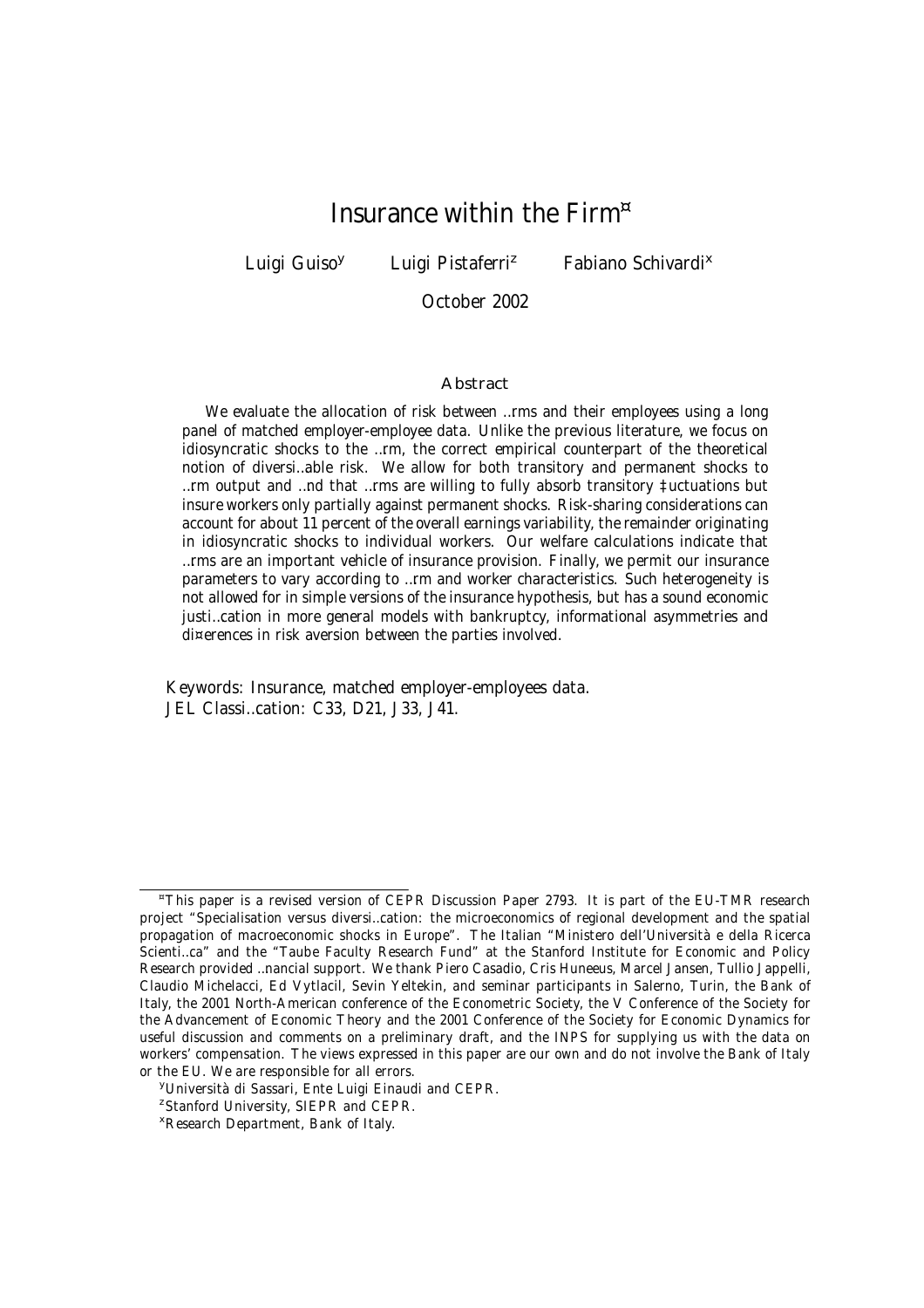## 1 Introduction

The idea that an intrinsic component of the entrepreneur-worker relation is the allocation of risk has a long tradition in economics. It dates back at least to the work of Knight (1921), who ascribes the very existence of the …rm to its role as an insurance provider:

"...the system under which the con…dent and venturesome assume the risk and insure the doubtful and timid by guaranteeing to the latter a speci…ed income in return for an assignment of the actual results...is the enterprise and wage system of industry. Its existence in the world is the direct result of the fact of uncertainty" (p.269-70).

This view underlies the theory of the …rm as an insurance device formalized in the implicit contract model of Borch (1962), Baily (1974) and Azariadis (1975): risk-neutral entrepreneurs provide full insurance to risk averse workers and insulate their salaries from adverse shocks to production. Modern ...nance theory stresses the di¤erential access of ...rms and workers to insurance markets rather than di¤erences in preferences: ...rms (shareholders) can diversify idiosyncratic risk away and so act as risk-neutral agents in the relationship with workers, who have limited access to …nancial markets. In this view, the implicit contract framework is theoretically less justi…able for undiversi…able risk. Grossman and Hart (1981) maintain that if the …rm's marginal product is correlated with the income shareholders get from other …rms, then the …rm's pro…t will not be a diversi…able risk. Similarly, Romer (2000) argues that "because the …rm's owners can diversify away speci…c risk by holding a broad portfolio, the assumption that the …rm is risk-neutral is reasonable for …rm-speci…c shocks. For aggregate shocks, however, the assumption that the …rm is less risk-averse than the workers is harder to justify" (p. 434). This implies that the insurance role of the …rm pertains to idiosyncratic shocks.

The assumption that …rms can diversify idiosyncratic risk perfectly, and therefore o¤er full insurance to workers, might be an extreme one. First, empirical studies of households' portfolios show that investment in equities tends to be concentrated, particularly for private equity owners. For example, Moskowitz and Vissing-Jorgensen (2001) …nd that in the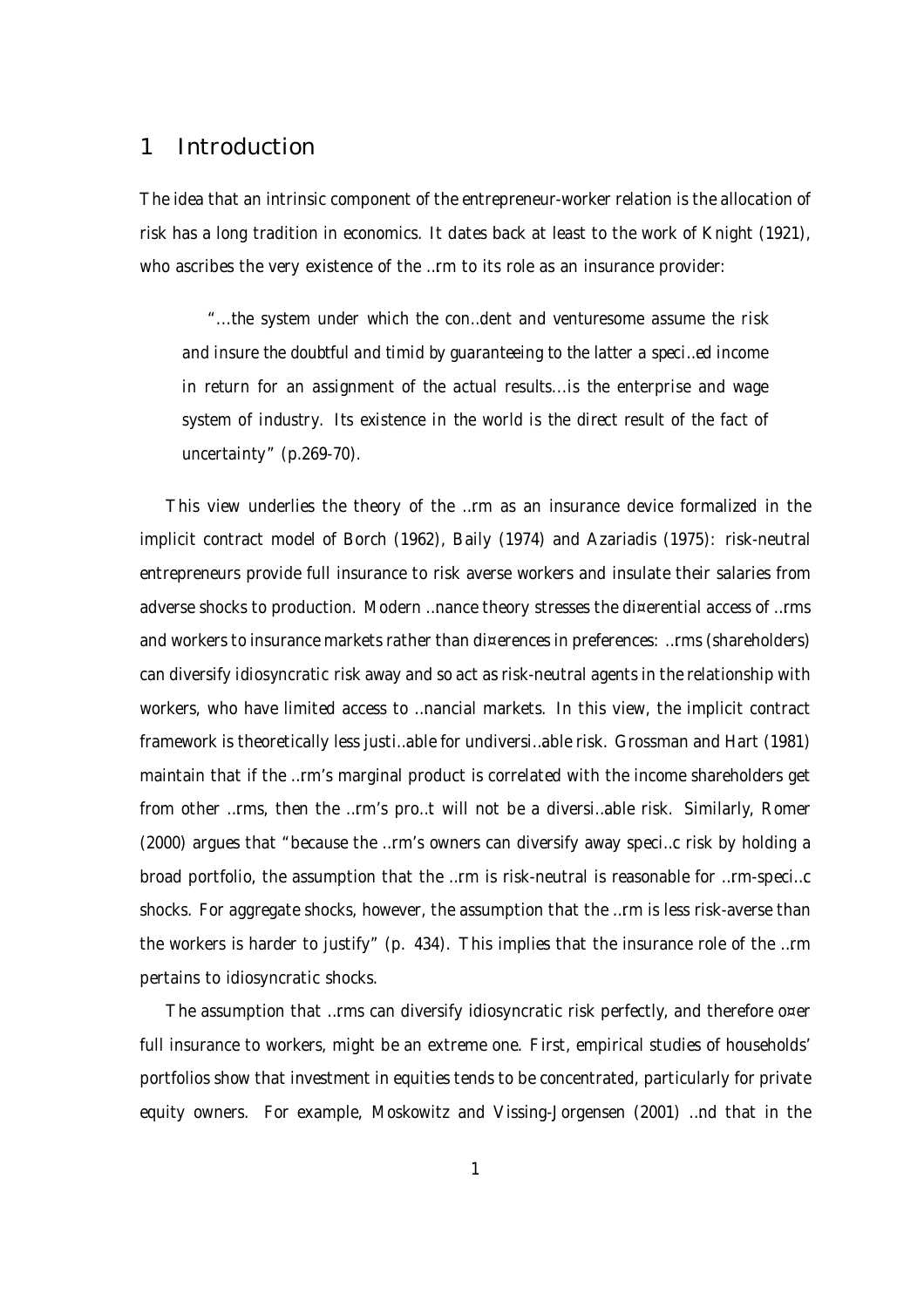United States households with private equity ownership invest on average almost two thirds of their private holdings in a single company in which they have an active management interest. In this case, the full-diversi…cation assumption clearly fails and equity owners might want to shift part of the enterprise risk onto their employees. Second, Gamber (1988) shows that if the provision of insurance in an implicit contract model is constrained by the possibility of bankruptcy, then the optimal level of insurance depends on the persistence of the shocks: in particular, the …rm might be less willing to insure permanent shocks than transitory ones, again placing the full insurance result in doubt.<sup>1</sup> Finally, the modern contract theory has emphasized the role of incentives as an obstacle to insurance provision by the …rm. Principal-agent models stress the trade-o¤ between insurance and incentives in determining the optimal compensation scheme: in the presence of moral hazard, the need to provide incentives to workers prescribes a link between their compensation and the …rm's performance, in which case the full insurance solution may not obtain even if entrepreneurs could perfectly diversify idiosyncratic risk (Holmstrom and Milgrom, 1987).<sup>2</sup> In these models the optimal level of insurance will depend on speci…c characteristics of the contracting parties, such as informational asymmetry, di¤erences in risk aversion , and other deviations from the simple benchmark.

In sum, the amount of wage insurance …rms provide to their workers against insurable shocks is an empirical question. Is the typical real-world worker-compensation scheme close to the Azariadis-Baily model of full insurance or does it depart signi…cantly from that benchmark? Previous empirical work on this issue has been based on aggregate data.<sup>3</sup> Given

<sup>&</sup>lt;sup>1</sup>Baily (1980) notes that "the fundamental insurance a ...rm provides is that it will not use the temporary pressure that a recession creates to lower its workers' wages...A fundamental property of implicit contracts is that one party will default when the long-run gains from compliance fall below the losses. This property suggests that wages cannot remain permanently out of line with their long-run market valuation " (p. 128; italics in original).

<sup>&</sup>lt;sup>2</sup> In moral hazard models the informational frictions are due to the fact that the principal cannot disentangle the e¤ects of underlying exogenous shocks from workers' e¤ort on output. Even in this more general context the relevant shocks are the indiosyncratic ones: aggregate shocks a¤ecting all …rms are easily told apart from e¤ort, and should not enter the determination of compensation. This generalization therefore reinforces the importance of considering idiosyncratic shocks to the …rm.

<sup>&</sup>lt;sup>3</sup>Papers belonging to a …rst strand of literature regress individual wages on measures of aggregate pro…ts. Blanch‡ower et al. (1996) and Estevão and Tevlin (2000) use industry-wide pro…ts drawn from the NBER productivity database, while Christo…des and Oswald (1992) use Canadian data. Other studies rely on …rm-speci…c data. Abowd and Lemieux (1993) and Currie and McConnell (1992) use labor union contracts and regress collectively bargained wages on …rm pro…ts. Bargained wages, however, exclude bonuses and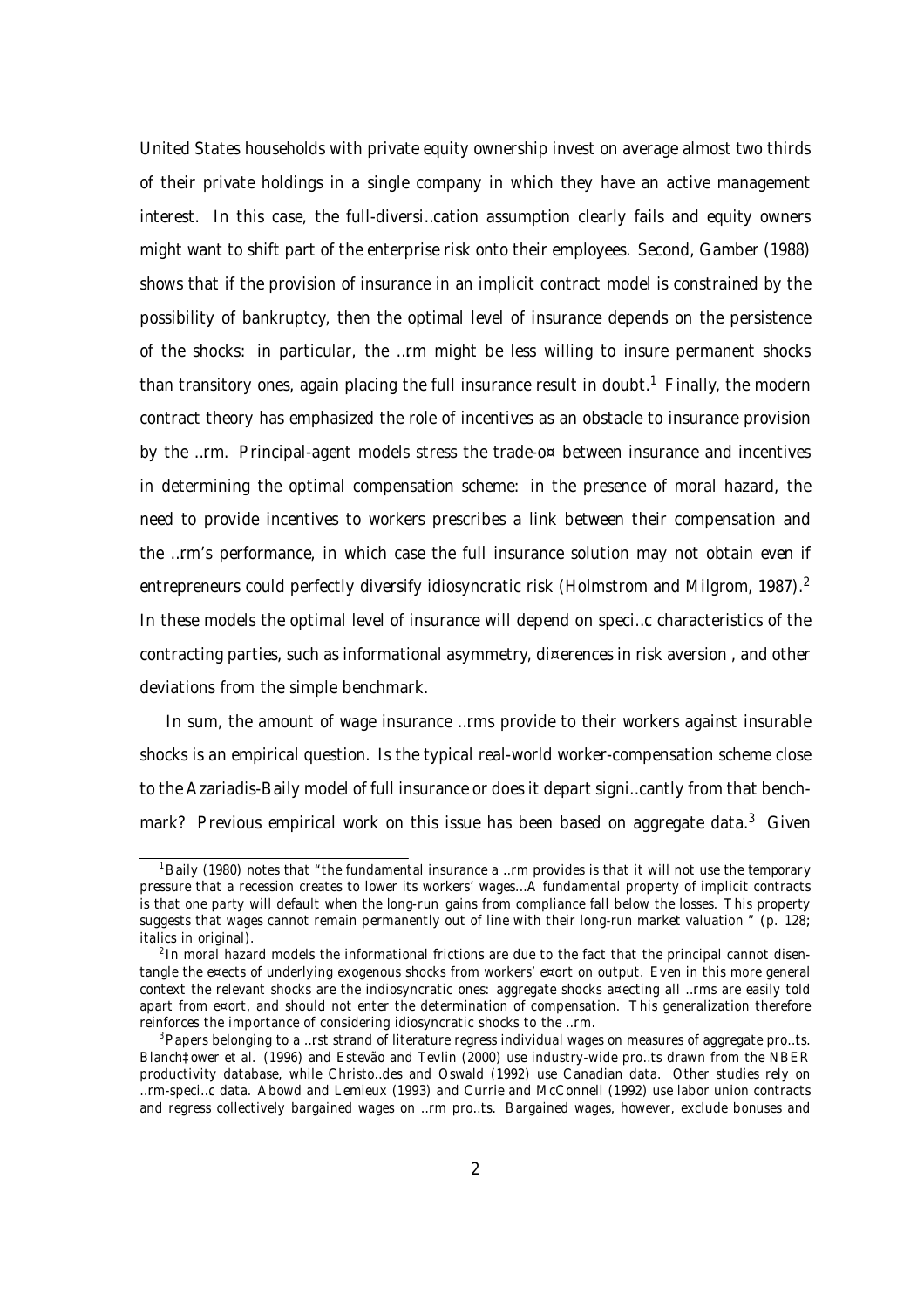the role of risk diversi…cation, the use of aggregate data is problematic for a convincing test of the theory. Aggregate shocks are common to all …rms and therefore undiversi…able, regardless of technology. Besides, …nding a positive correlation between measures of aggregate pro…tability and aggregate (or even disaggregated) wages may just be driven by the equilibrium response of wages to shift in the market demand for labor, and be completely unrelated to insurance considerations.

This paper casts the wage insurance test in the correct framework: within the …rm. We rely on linked employer-employee longitudinal data with enough information to compute measures of shocks both to the ...rm and to its employees' compensation.<sup>4</sup> To obtain such information, we merge company-level data for a large sample of Italian …rms with social security data available for a random sample of their employees. Our data o¤er a unique opportunity to test risk allocation between …rms and workers because they allow us to isolate the idiosyncratic shocks that …rms and workers face, an essential step in any convincing test of the insurance hypothesis. We ask whether and how much workers' wages respond to shocks that are speci…c to the …rm and thus are, at least in principle, insurable. The empirical task we confront is how much risk shifting is realized (if any), and how this varies with the type of shock and with observable characteristics of the ... rm or of its employees.

Like most European countries, Italy is characterized by a high degree of union coverage. While the hypothesis of wage insurance examined by Azariadis (1975) and others is cast in the context of a competitive labor market with incomplete credit and insurance markets, subsequent work has shown that implicit wage insurance not only arises in bargaining models with unions but also that unions may play an important role in making implicit contracts feasible. Riddell (1981) studies the case of Nash bargaining under uncertainty

other components of pay which constitute an important portion of wage variability. Nickell and Wadhwani (1991) and Hildreth and Oswald (1997) regress …rm-speci…c average wages on …rm pro…tability. While this is a step toward a more disaggregated approach, measures of …rm-level wages do not allow to fully control for individual workers' characteristics. For example, changes in wages might be related to changes in pro…ts because both re‡ect a change in the composition of the …rm's workforce, rather than risk sharing.

<sup>&</sup>lt;sup>4</sup>The recent development of worker-...rm matched data has allowed researchers to better control for heterogeneity on both sides of the labor contract (Abowd et al., 1999). A …rst attempt to use matched data to test the relation between …rm performance and wage is by Bronars and Famulari (2001), who use a two-year survey of workers and …rms to look at the wage-pro…t relationship in the US. Due to the fact that their data set is limited in cross-sectional size and time length, however, they cannot properly distinguish idiosyncratic from market related risk.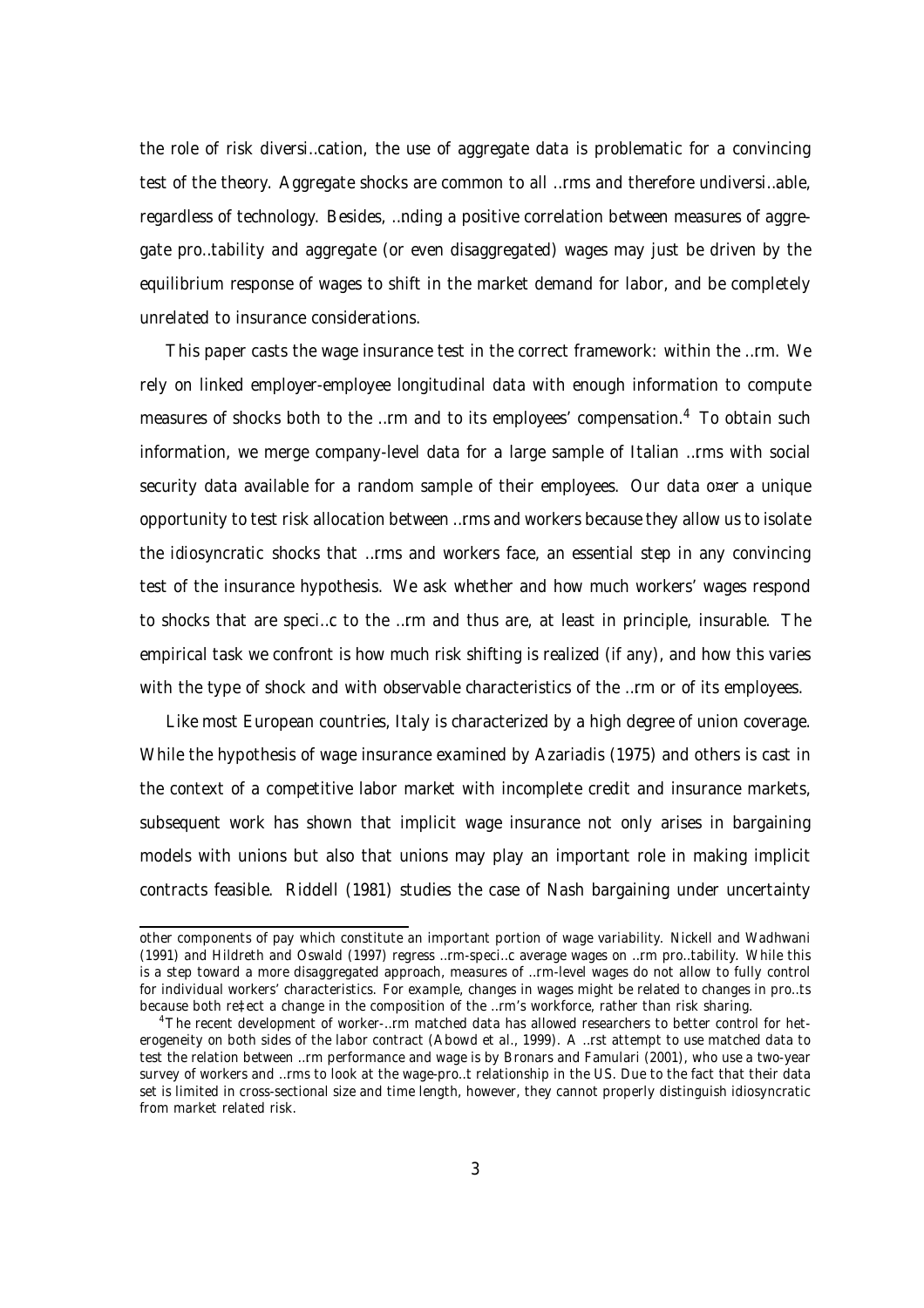theoretically and shows that as long as bargainers have di¤erent risk attitudes they will be better o¤ reaching an ex-ante agreement in the spirit of the implicit contract literature. Thus, wage insurance is not a peculiar characteristic of competitive markets. Malcomson (1983) considers a union-…rm bargaining model under uncertainty where the surplus arising from the production process is unknown ex-ante because of demand or technology shocks. As in Riddell (1981), state-contingent contracts that reallocate risk between a …rm and its employees are welfare-improving. But these contracts face an enforcement problem in that neither workers nor courts can observe the true state of the world (Grossman and Hart, 1981). Unions can mitigate this problem because they have the necessary power to enforce an (implicit) agreement: they provide workers with more accurate information about the true state of the world and can punish a cheating …rm by depriving of members' labor services (i.e., calling a strike). Unions can therefore enforce state-contingent contracts in an environment where courts cannot. The widely documented ine¢ciency of the Italian judicial system (Guiso et al., 2000) conforms well with this description. Thus, unions should be seen not as an impediment to risk sharing contracts, but as a way to implement them.

Our empirical analysis takes into account two important generalizations of the basic implicit contract model discussed above. First, to test whether wages are more likely to be insured against transitory than permanent shocks to the …rm's performance, we allow wages to respond di¤erently to more and less persistent shocks to the ...rm, consistently with Gamber (1988). Insofar as both types of shocks are present, ignoring the distinction may bias the results towards the full-wage-insurance hypothesis. To separate the response of wages to transitory and permanent shocks we propose a novel identi…cation strategy that can also be applied to analogous problems arising in di¤erent areas of research. Second, we test whether the degree of insurance varies systematically with …rms' and workers' characteristics, as implied by wage contracting models with …nancial market imperfections and moral hazard.

Our …ndings contradict the simple full-insurance paradigm. We …nd that while …rms fully insure workers against transitory shocks they o¤er only partial insurance with respect to enduring shocks. Nevertheless, a simple calculation of the social value of wage insur-

4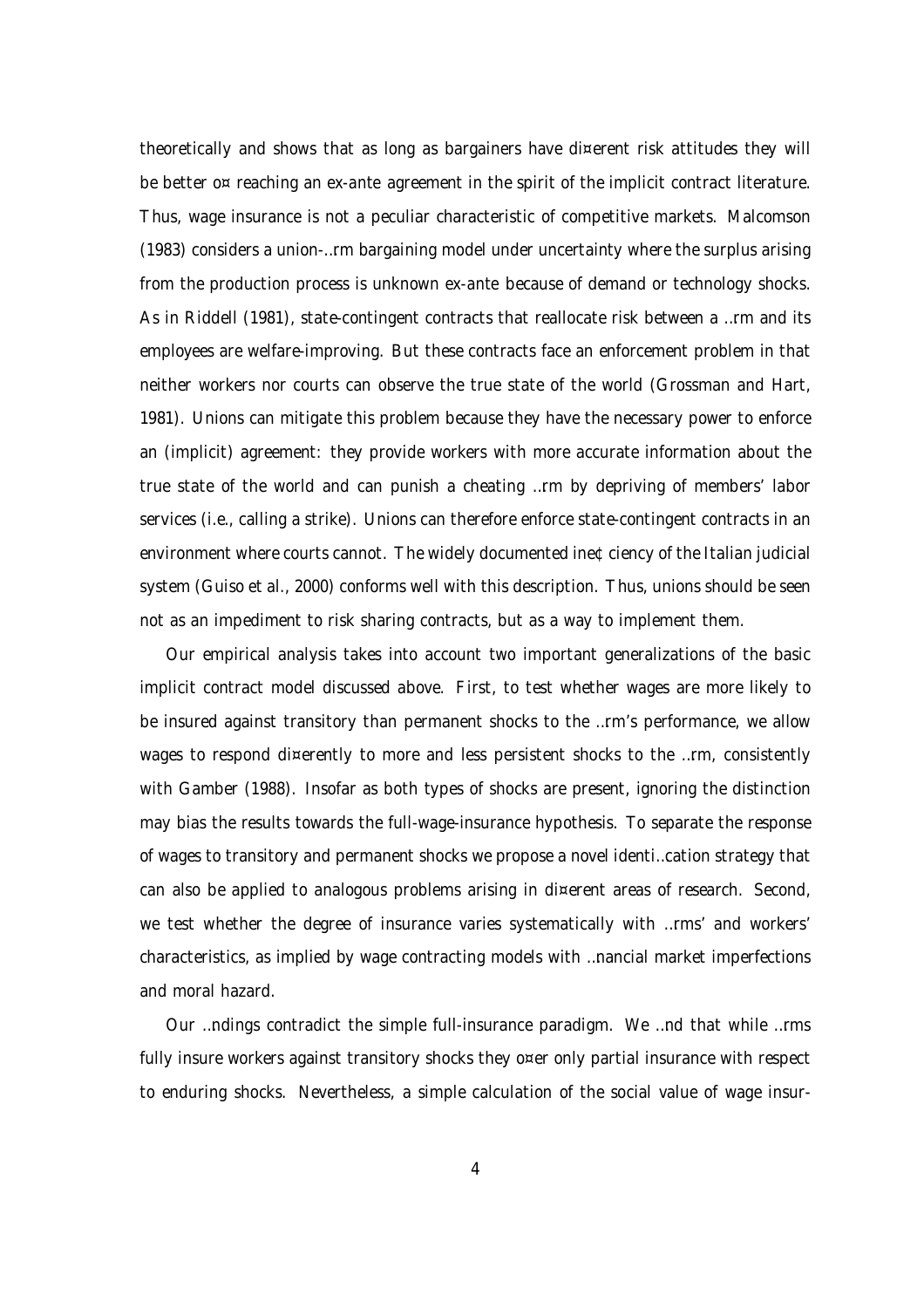ance shows that wages are remarkably well insulated against …rm shocks. Quantitatively, a permanent 10 percent change in …rm performance induces little less than a 1 percent permanent variation in earnings for those employed at the same …rm on a continuing basis. Moreover, the sensitivity of workers' wages to permanent shocks to the …rm varies systematically with …rm and worker attributes. In particular, it is negatively correlated with workers' risk aversion and overall …rm performance variability, while it increases with the probability of bankruptcy. These …ndings are consistent with the generalizations of the basic wage insurance model.

The rest of the paper proceeds as follows. In Section 2 we review the institutional aspects of wage determination in Italy. We show that, although a large component of workers' wages is determined through centralized bargaining, a signi…cant part is decided at the company level and thus potentially responsive to …rm idiosyncratic shocks. In Section 3 we review the insights of the wage insurance hypothesis. In Section 4 we characterize our empirical approach to the problem, considering a stochastic speci…cation for …rm performance and workers' earnings. We show that, in the spirit of the wage insurance hypothesis, a set of orthogonality conditions obtains that can be used to answer a number of empirically relevant questions. In particular, one can examine whether shocks to …rms' performance are passed on to wages, and to what extent this is a¤ected by whether the shock is transitory or permanent. This section concludes with a discussion of the identi…cation strategy. Section 5 describes the matched …rm-worker data set used in the empirical analysis, and Section 6 presents the estimation of the stochastic model of …rm performance and workers' earnings. The empirical risk-shifting results are presented and discussed in Section 7. At each step of our empirical analysis we present a variety of tests that check the robustness and validity of our assumptions. Section 8 concludes.

## 2 Institutional background

The Italian industrial relations system is characterized by a multi-tier bargaining process based on national-, industry- and company-level agreements. Collective contracts signed by the three major trade unions (CGIL, CISL and UIL) have erga omnes validity, e.g., they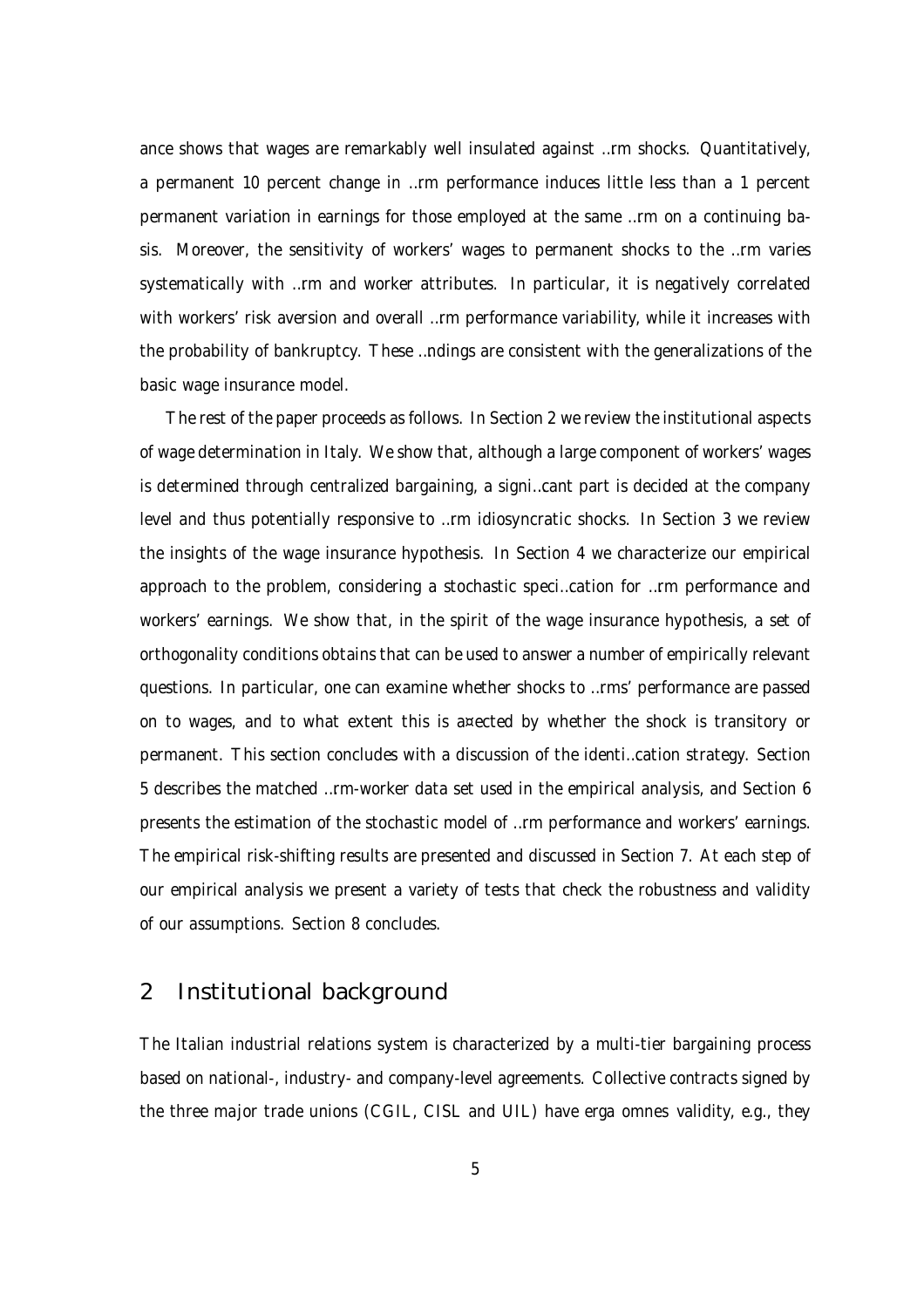apply to all workers covered by the agreement independently of union membership. The relevant tiers for wage formation are at the industry- and company-level, with national-level bargaining dealing mainly with overall aspects of employment regulation, such as safety and employment protection rules. Contracts at the industry level are signed every three years and deal with the determination of the minimum wage for the various quali…cation levels. Additional components of the compensation package are determined at the company level. Bargaining at the company level involves the …rm's and the workers' representatives. The …rm can decide on some components of the compensation unilaterally; moreover, it can also sign with the unions a …rm-level contract, with provisions on both wage and non-wage aspects of the employment relation. Firm level contracts are not required and there is no provision on their duration.

The relevance of the …rm for wage determination has been evolving with industrial relations.<sup>5</sup> Our data span the 1982-94 period, which is characterized by a fairly high degree of decentralization of the bargaining process. <sup>6</sup> For this period, the wage bill can be decomposed into the following components: $^7$ 

- 1. Minimi tabellari (contractual minimum), established at the industry level.
- 2. Indennità di contingenza (wage indexation provision), added to the contractual minimum according to the in‡ation rate.

<sup>&</sup>lt;sup>5</sup>Until the early 1960s, company-level bargaining was not formally recognized. The economic boom of the 1960s encouraged the establishment of company-level bargaining, at that time mainly focusing on the topics of wages and productivity and essentially autonomous vis-à-vis industry-wide agreements. The 1970s were the period of maximum development of company-level agreements. Starting in the late 1970, the growing economic crisis and the assumption of responsibility by the unions for the unemployment problems led to a gradual reshaping of company-level bargaining. A major restructuring of the industrial relation system occurred in 1993, following the exchange rate devaluation and the severe recession ensuing. Given that our data cover up to 1994, the 1993 agreement plays essentially no role and the industrial relations regime we have to consider is the relatively autonomous one of pre-1993.

<sup>&</sup>lt;sup>6</sup> Iversen (1998) constructs an index of centralization of wage bargaining which combines a measure of union concentration with a measure of the prevalent level of bargaining. The index covers 15 OECD countries from 1973 to 1995. He divides his sample into three groups: centralized (Norway, Sweden, Denmark, Austria, Finland), intermediately centralized (Netherlands, Germany, Belgium, Japan, Switzerland), and decentralized (Italy, UK, France, USA, Canada), ranked in order of degree of centralization. The index ranges between 0.071 (USA and Canada) and 0.538 (Norway), with Italy having a value of 0.179. For comparison, the UK has a value of 0.177, France of 0.121, and Switzerland of 0.25.

<sup>&</sup>lt;sup>7</sup> See Erickson and Ichino (1995) for further details on wage formation in Italy for the period covered by our data.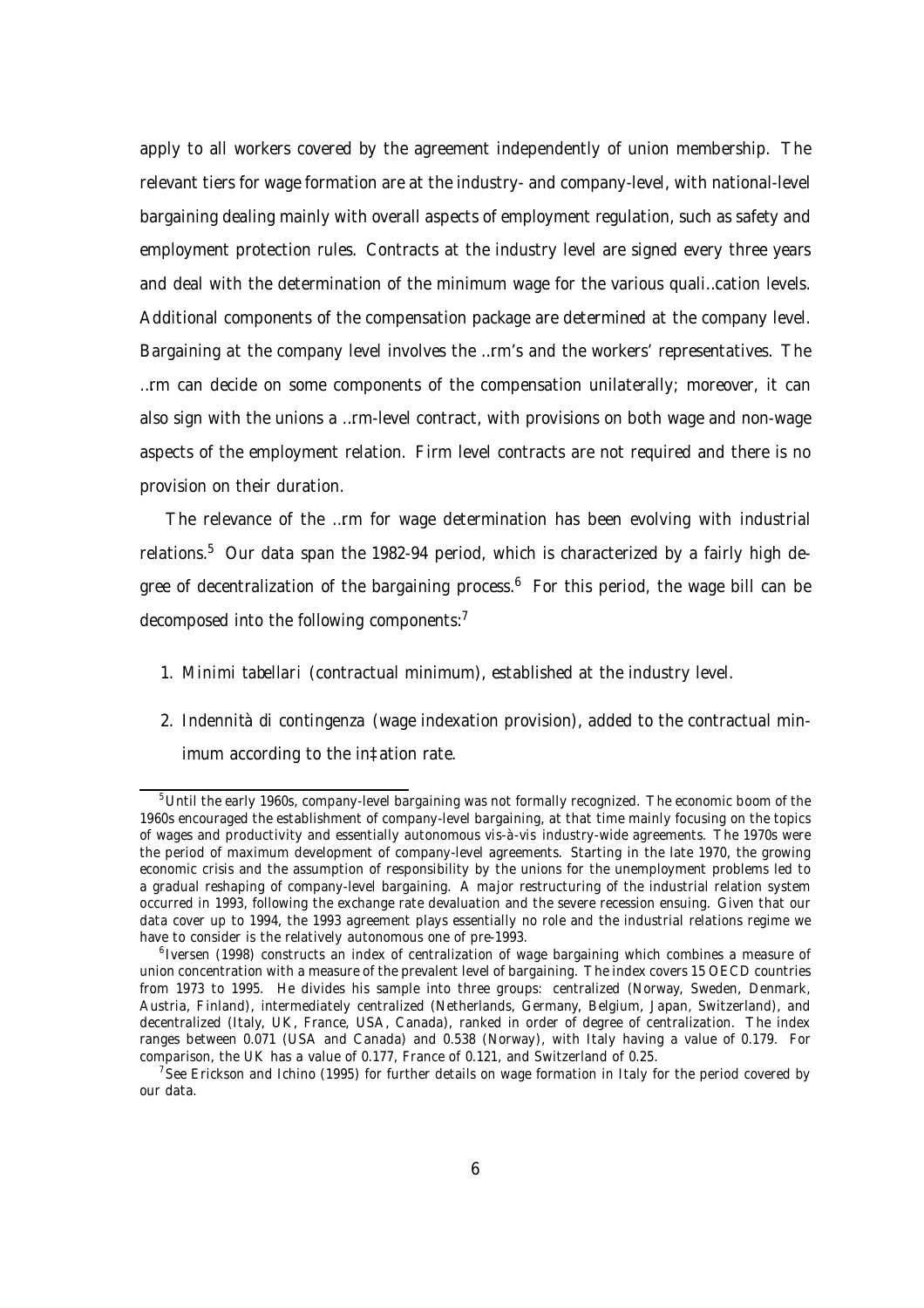- 3. Superminimum (wage premia), decided at the company level. It adds to the contractual minimum and has a permanent character (in nominal terms). The superminimum has a …rm-level component and a worker-level component.
- 4. Premi di produzione (production premiums), determined at the …rm level. These are bonuses and other one-time payments, decided unilaterally by the …rm without formal negotiations with the trade unions. They have no permanent character.
- 5. Retribuzione variabile (variable compensation), determined by a …rm level contract. It can introduce a contingent component in the compensation package.

The relevance of …rm-speci…c e¤ects for wages which we study in this paper depends on the di¤usion of company level bargaining and on the quantitative importance of the  $...$ rm-speci...c components of the wage bill. In terms of di¤usion of ... rm-level contracts, the yearly report of CESOS, an association of trade unions, indicates that approximately half of the workers were interested in the signing of a …rm-level contract each year in the period 1984-94.<sup>8</sup> The likelihood of a …rm-level contract increases with …rm size (Bellardi and Bordogna, 1997). As we shall see, in our sample large …rms are disproportionately represented, implying a greater relevance of …rm-level contracts than for the average …rm in the population.

Data that decompose the wage bill into its various components are not available for the economy as a whole. The dataset that has been most extensively used in the literature to address this issue uses wage formation data in the Metal products, Machinery and Equipment sector, assembled by Federmeccanica, the association of employers for that sector. While o¤ering a partial view, these data provide insights that are likely to extend to the economy as a whole, both because of the importance of this industry in the Italian economy and because the patterns observed here are induced by institutional characteristics fairly common across industries (Rossi and Sestito, 2000). Table 1 reports the decomposition of the average wage in the …ve components discussed above for the period 1984-1994 (ap-

<sup>&</sup>lt;sup>8</sup>The 1994 Bank of Italy survey on manufacturing "rms with at least 50 employees "nds that more than 92% of workers were covered by a …rm-level contract in addition to the industry-wide wage and 40% had been interested in a contractual round in the year (information on previous years is not available).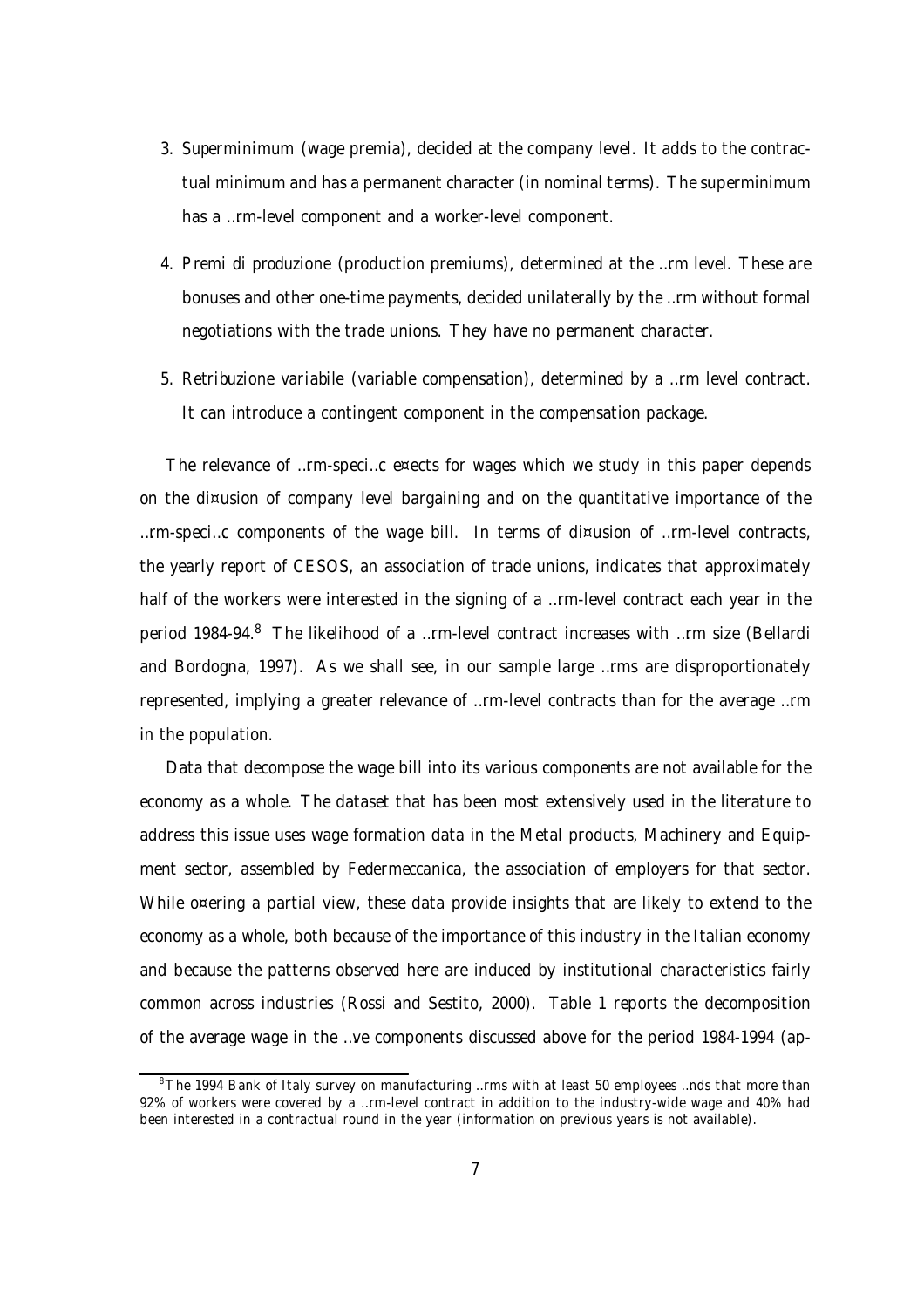proximately the same period covered by our data, which span the 1982-94 period). The table shows that the sector level component of the wage determination declines over time from 84% in 1984 to 77% in 1994. This means that between one-sixth and one-quarter of the wage bill is …rm-speci…c, with a quantitatively important role for …rms to in‡uence the wages of their employees over and above industry-level bargaining.

Taken together, both the institutional setting and the description of the wage formation process indicates that an important component of the compensation of employees is determined at the level of the …rm. This begs the question of how much insurance, if any, the …rm provides to its employees vis-à-vis …rm-speci…c shocks.

## 3 The wage insurance hypothesis

To provide a framework for the subsequent empirical analysis, consider the following stylized implicit contract model. The …rm faces output uncertainty due to demand or technology shocks. There are S possible states of nature. The associated probabilities are  $p(s)$  (s = 1; 2; :::; S). The …rm chooses a wage schedule  $w(s)$  to maximize shareholders' utility, V(:), solving:

$$
\max_{s=1}^{\mathbf{X}} p(s) V(\mathcal{U}(s))
$$

subject to:

$$
\begin{array}{c}\n\mathbf{X} \\
p (s) U (w (s))_{i} U (b)_{i} 0 \\
s=1\n\end{array}
$$

and  $\frac{y}{4} = y$  ; w, where  $\frac{y}{4}$  are pro...ts, y (stochastic) value added, w wages, b unemployment bene...ts and U (:) workers utility. Letting, denote the Lagrange multiplier associated to the …rst constraint and denoting partial derivatives with a prime, the …rst order condition is:

$$
i V^0 (\mathcal{U}(s)) + C_1 U^0 (w(s)) = 0
$$

for all s. Thus, for any two states of nature  $s_1$  and  $s_2$ 

$$
\frac{\mathsf{U}^{\mathsf{0}}(w(s_1))}{\mathsf{U}^{\mathsf{0}}(w(s_2))} = \frac{\mathsf{V}^{\mathsf{0}}(\mathcal{U}(s_1))}{\mathsf{V}^{\mathsf{0}}(\mathcal{U}(s_2))}
$$
(1)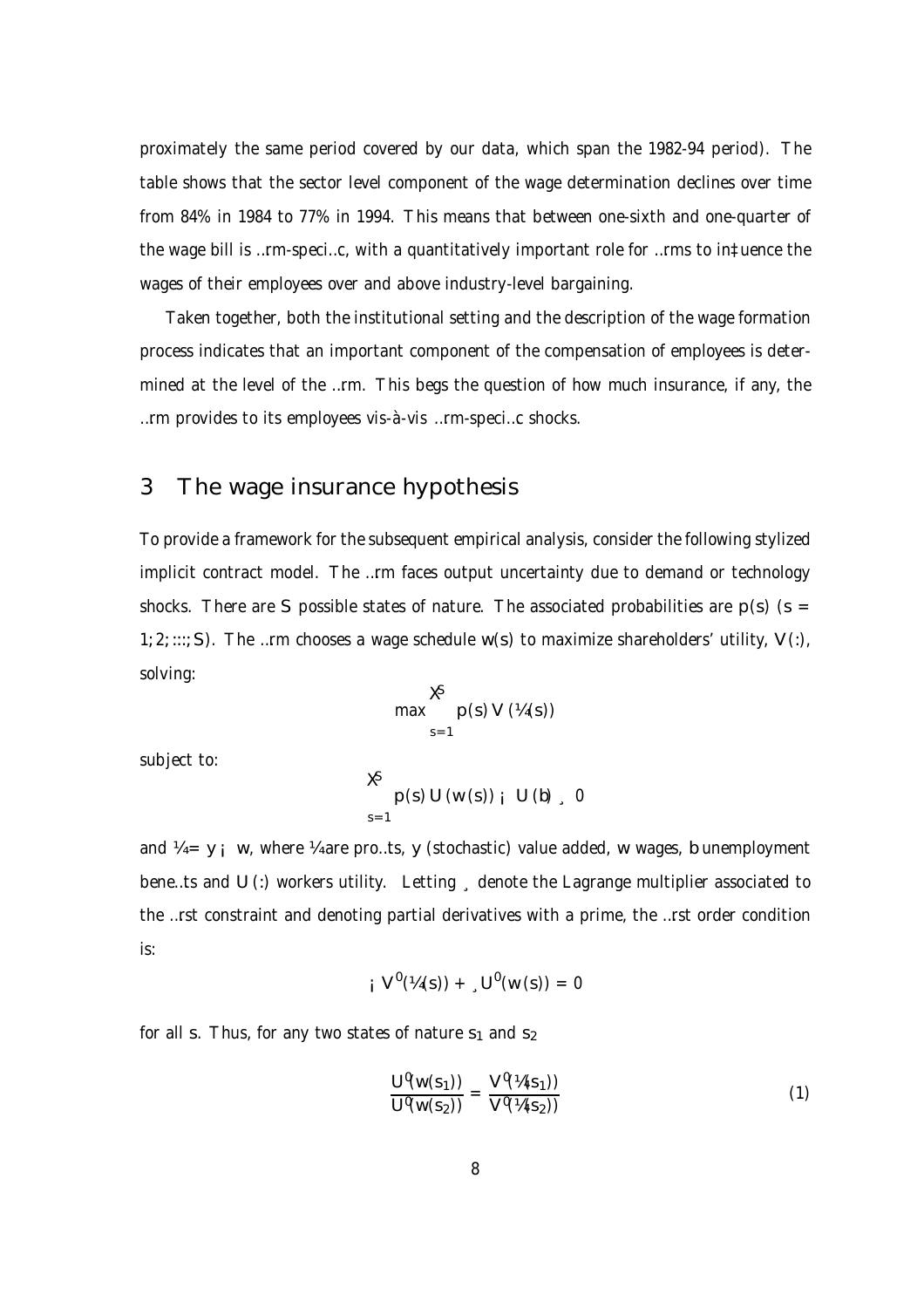Taking total di¤erentials and using (1) yields:

$$
\frac{d \ln w}{d \ln V_4} = \frac{\frac{V^{00}(V_4)}{V^0(V_4)} V_4}{\frac{U^{00}(w)}{U^0(w)} w} = \frac{r^{V_4}}{r^W}
$$
(2)

Equation (2) shows that the elasticity of earnings with respect to pro…ts depends on the ratio of the …rm's (r $^{\%}$ ) to the worker's risk aversion (r $^{\sf w}$ ). It is plausible to assume that …rms are not more risk averse then workers, i.e.  $r^{\frac{1}{4}} \cdot r^{\frac{1}{4}}$ . Under this assumption, 0 ·  $\frac{d \ln w}{d \ln \frac{1}{4}}$  · 1. If the …rm is risk neutral,  $V^{(0)}(t) = 0$  and a full insurance result obtains; when workers and …rms are equally sensitive to risk,  $r^{\prime\!\alpha}$  =  $r^{\prime\!\alpha}$  and shocks to the …rm's output are transferred equally to wages and pro…ts (we refer to this as the no-insurance case); in the intermediate cases,  $0 < \frac{d \ln w}{d \ln w} < 1$  and partial insurance obtains.

As we explain below, our preferred measure of performance is value added  $y = 4 + w$ . After some algebra, the elasticity of wages to value added can be expressed as follows:

$$
\frac{d \ln w}{d \ln y} = \frac{y}{w} \frac{\frac{d \ln w}{d \ln \frac{w}{4}}}{\frac{d \ln w}{d \ln \frac{w}{4}} + \frac{\frac{w}{4}}{w}}
$$

Using equation (2), we obtain:

$$
\frac{\mathrm{d}\ln w}{\mathrm{d}\ln y} = \frac{\mathrm{s}^{r^{1/4}}}{\frac{w}{y}r^{1/4} + 1\mathrm{i} \frac{w}{y}r^{w}}
$$

where  $\frac{w}{y}$  $\frac{w}{y}$  is the fraction of value added that goes to labor. It is immediate to show that <u>d In w</u>  $\frac{\text{d}\ln{\sf{w}}}{\text{d}\ln{\sf{y}}}$  lies in the same boundary as  $\frac{\text{d}\ln{\sf{w}}}{\text{d}\ln{\sf{y}}}$ <u>d in w</u><br>d in ¼ ·

Similar results obtain in a bargaining model under uncertainty, where a union and a single …rm bargain over wages.<sup>9</sup> Since unions are potentially able to remove informational

max  
\n
$$
\sum_{s=1}^{4} \sum_{y=1}^{4} \sum_{y=1}^{4} \sum_{z=1}^{4} \sum_{y=1}^{4} \sum_{z=1}^{4} \sum_{z=1}^{4} \sum_{z=1}^{4} \sum_{z=1}^{4} \sum_{z=1}^{4} \sum_{z=1}^{4} \sum_{z=1}^{4} \sum_{z=1}^{4} \sum_{z=1}^{4} \sum_{z=1}^{4} \sum_{z=1}^{4} \sum_{z=1}^{4} \sum_{z=1}^{4} \sum_{z=1}^{4} \sum_{z=1}^{4} \sum_{z=1}^{4} \sum_{z=1}^{4} \sum_{z=1}^{4} \sum_{z=1}^{4} \sum_{z=1}^{4} \sum_{z=1}^{4} \sum_{z=1}^{4} \sum_{z=1}^{4} \sum_{z=1}^{4} \sum_{z=1}^{4} \sum_{z=1}^{4} \sum_{z=1}^{4} \sum_{z=1}^{4} \sum_{z=1}^{4} \sum_{z=1}^{4} \sum_{z=1}^{4} \sum_{z=1}^{4} \sum_{z=1}^{4} \sum_{z=1}^{4} \sum_{z=1}^{4} \sum_{z=1}^{4} \sum_{z=1}^{4} \sum_{z=1}^{4} \sum_{z=1}^{4} \sum_{z=1}^{4} \sum_{z=1}^{4} \sum_{z=1}^{4} \sum_{z=1}^{4} \sum_{z=1}^{4} \sum_{z=1}^{4} \sum_{z=1}^{4} \sum_{z=1}^{4} \sum_{z=1}^{4} \sum_{z=1}^{4} \sum_{z=1}^{4} \sum_{z=1}^{4} \sum_{z=1}^{4} \sum_{z=1}^{4} \sum_{z=1}^{4} \sum_{z=1}^{4} \sum_{z=1}^{4} \sum_{z=1}^{4} \sum_{z=1}^{4} \sum_{z=1}^{4} \sum_{z=1}^{4} \sum_{z=1}^{4} \sum_{z=1}^{4} \sum_{z=1}^{4} \sum_{z=1}^{4} \sum_{z=1}^{4} \sum_{z=1}^{4} \sum_{z=1}^{4} \sum_{z=1}^{4} \sum_{z=1}^{4} \sum_{z=1}^{4} \sum_{z=1}^{4
$$

subject to  $V_4 = y_i$  w. The ...rst order condition is:

$$
\frac{\partial}{\partial \rho} \frac{U^{\rho}(w(s))}{V^{\rho}(\mu(s))} = \frac{\binom{n}{s-1} p(s) U(w(s))}{\prod_{s=1}^{s-1} p(s) V(\mu(s))} \frac{U(b)}{V^{\rho}(\mu(s))}
$$

 $\ddot{\phantom{a}}$ 

<sup>&</sup>lt;sup>9</sup> In the bargaining case, and with  $\chi$  denoting the bargaining power of the union, the objective function is: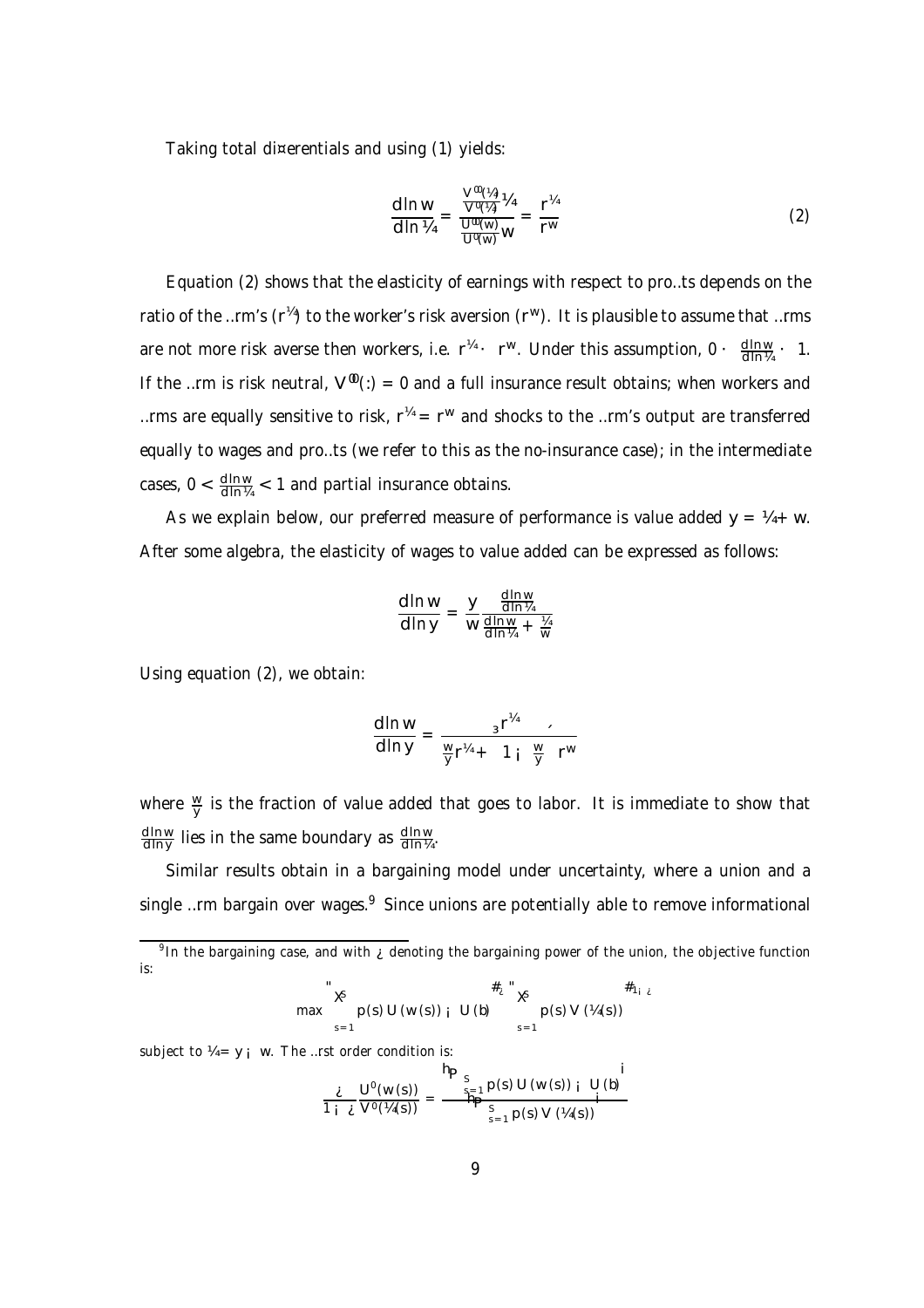asymmetries, they ease the implementation of long-term implicit contracts. Our goal in this paper is to demonstrate the potential importance of wage insurance against …rm shocks, not to distinguish among alternative models that induce it.

We generalize this simple theoretical structure in the empirical analysis. First, we assume that shocks to value added can be transitory or permanent, and estimate the sensitivity of wages to shocks of di¤erent nature. Gamber (1988) shows that in the presence of implicit contracts the real wage responds more to permanent shocks than to transitory shocks if the …rm is subject to bankruptcy constraints. Second, to account for unobserved heterogeneity in one's reservation wage, we allow for shocks to wages unrelated to …rm performance. Finally, we add …rm- and match-speci…c random unobserved components to the equations that describe …rm pro…ts and workers' wages, respectively.

# 4 The stochastic structure of …rms' performance and workers' earnings

In this section we provide a statistical characterization of the evolution of …rm performance and wages. We measure …rm performance with the value added. We prefer value added to pro…ts for two reasons. First, value added is the variable that is directly subject to stochastic ‡uctuations. Second, …rms have discretionary power over the reporting of pro…ts in balance sheets. This makes pro…ts less reliable as an objective measure of …rm performance.

#### 4.1 Firm performance

We model ... rm performance according to the following process:

$$
A(L; p) y_{jt} = Z_{jt}^{\theta} \mu + f_j + \mu_{jt}
$$
 (3)

i.e.,

$$
\frac{U^{\mathfrak{0}}(W(S_1))}{U^{\mathfrak{0}}(W(S_2))} = \frac{V^{\mathfrak{0}}(\mathcal{V}_4(S_1))}{V^{\mathfrak{0}}(\mathcal{V}_4(S_2))}
$$

for any two states  $s_1$  and  $s_2$ . Taking di¤erentials yields (2) as in the implicit contract model.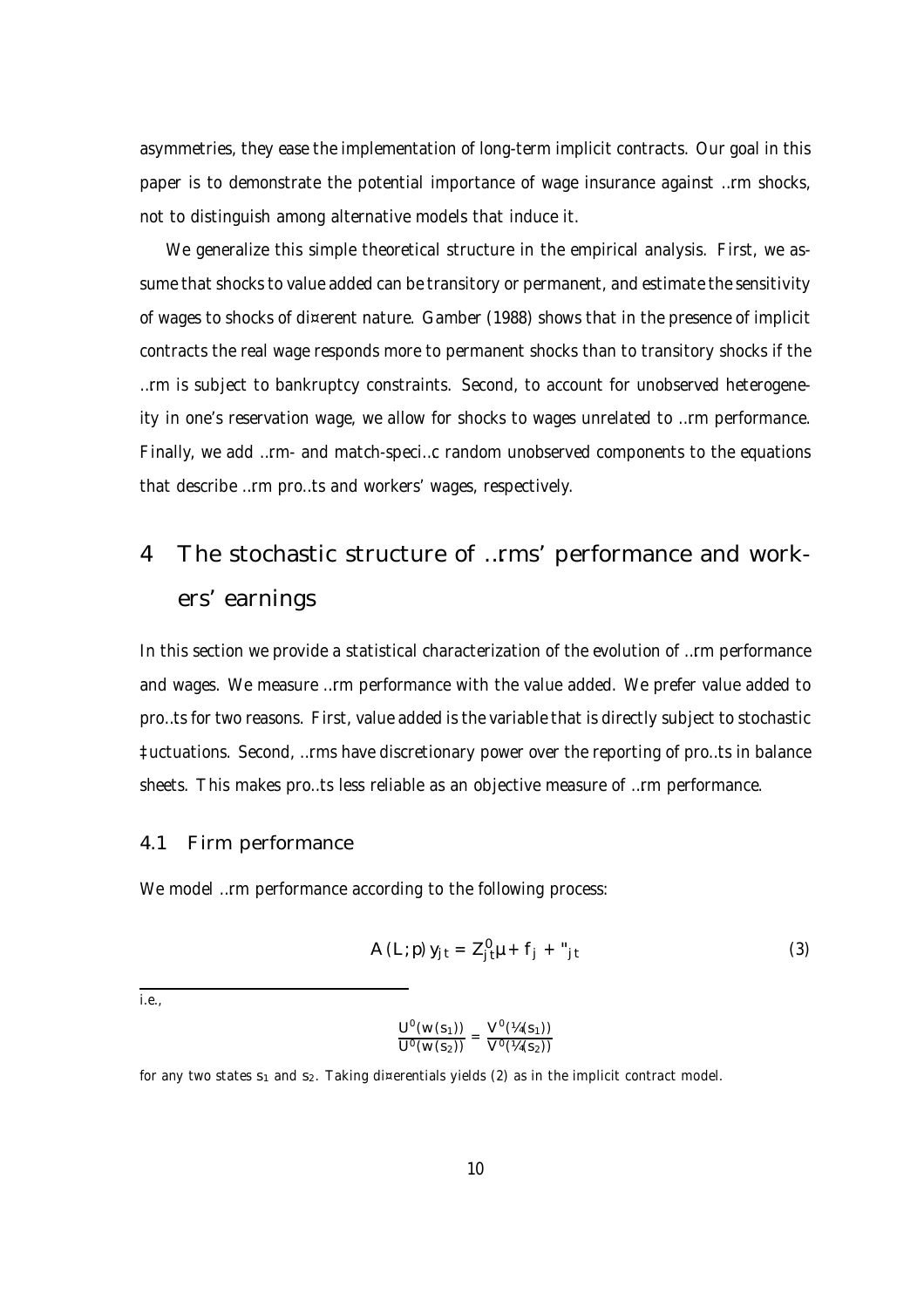where  $\sf j$  and  $\sf t$  are subscripts for the  $\sf j$ -th …rm at time  $\sf t$ ,  $\sf y_{\sf j \sf t}$  is a measure of observed …rm performance (the logarithm of value added),  $A(L;p)$  a lag polynomial of order  $p \neq 0$ (i.e.  $A(L; p)x_{j;t} = \int_{\lambda=0}^{p} \mathcal{L}_{j;t_{j} \lambda}$  with  $\mathcal{L}_{0}$   $\leq$  1),  $Z_{jt}$  a vector of …rm characteristics,  $f_{j}$ a ...rm ...xed e¤ect, and " $_{it}$  a stochastic disturbance. We include lags of value added to capture predictable dynamics (e.g., pre-committed sales). The role of  $Z_{\rm jt}$  is to control for non-idiosyncratic shocks (i.e., aggregate-, geographical- and industry-speci…c shocks). The dynamic structure of "<sub>jt</sub> is an empirical issue. As we show in Section 6, a careful dataconsistent representation of the stochastic component of …rm performance has the following structure:

$$
"j t = {}^{3}j t + Vj t
$$
 (4)

$$
{}^{3}j_{t} = {}^{3}j_{t_{i}} + u_{jt}
$$
 (5)

Equation (4) decomposes the disturbance into a permanent component  $\frac{3}{11}$  which follows the random walk process (5) with innovation  $u_{jt}$ , and a transitory component  $v_{jt}$  which is serially uncorrelated. Permanent shocks  $u_{it}$  may capture non-mean-reverting unanticipated technological changes, changes in management or changes in the organizational structure of the …rm, while mean-reverting transitory shocks are more likely to be associated with ‡uctuations in demand (price shocks). It is assumed that the …rm can distinguish between transitory and permanent shocks.<sup>10</sup> While partly neglected in the theoretical literature, the distinction between persistent and transitory shocks is important from the point of view of the optimal wage contract. On the one hand, it may be optimal for a risk-neutral …rm to insulate workers from transitory ‡uctuations in output; on the other hand, it is less obvious that the …rm will be prepared to supply insurance against permanent shocks.

To simplify subsequent notation we assume covariance stationarity, so that  $\mathsf{E}^-$  u<sub>jt</sub>  $\equiv$  $\frac{3}{4}$ , and E  $v_{jt}^2$ =  $\frac{3}{4}$  for all t.<sup>11</sup> We assume that the two shocks v<sub>jt</sub> and u<sub>jt</sub> are serially

 $10$ While this assumption is controversial, it rests on the idea that ... rms know the origin of the shock and can thus …gure out whether it is short-lived or enduring. We also assume that workers have access to the same information, either directly or through unions (see Malcolmson, 1983). On the other hand if neither the …rm nor the workers or only the …rm but not the workers can discriminate between permanent and transitory shocks, wages will only vary with the total shock and the reaction to permanent and transitory shocks will be the same, an hypothesis we do test in our empirical analysis.

<sup>&</sup>lt;sup>11</sup>This can be generalized to the case of covariance non-stationarity. All identi...cation results and empirical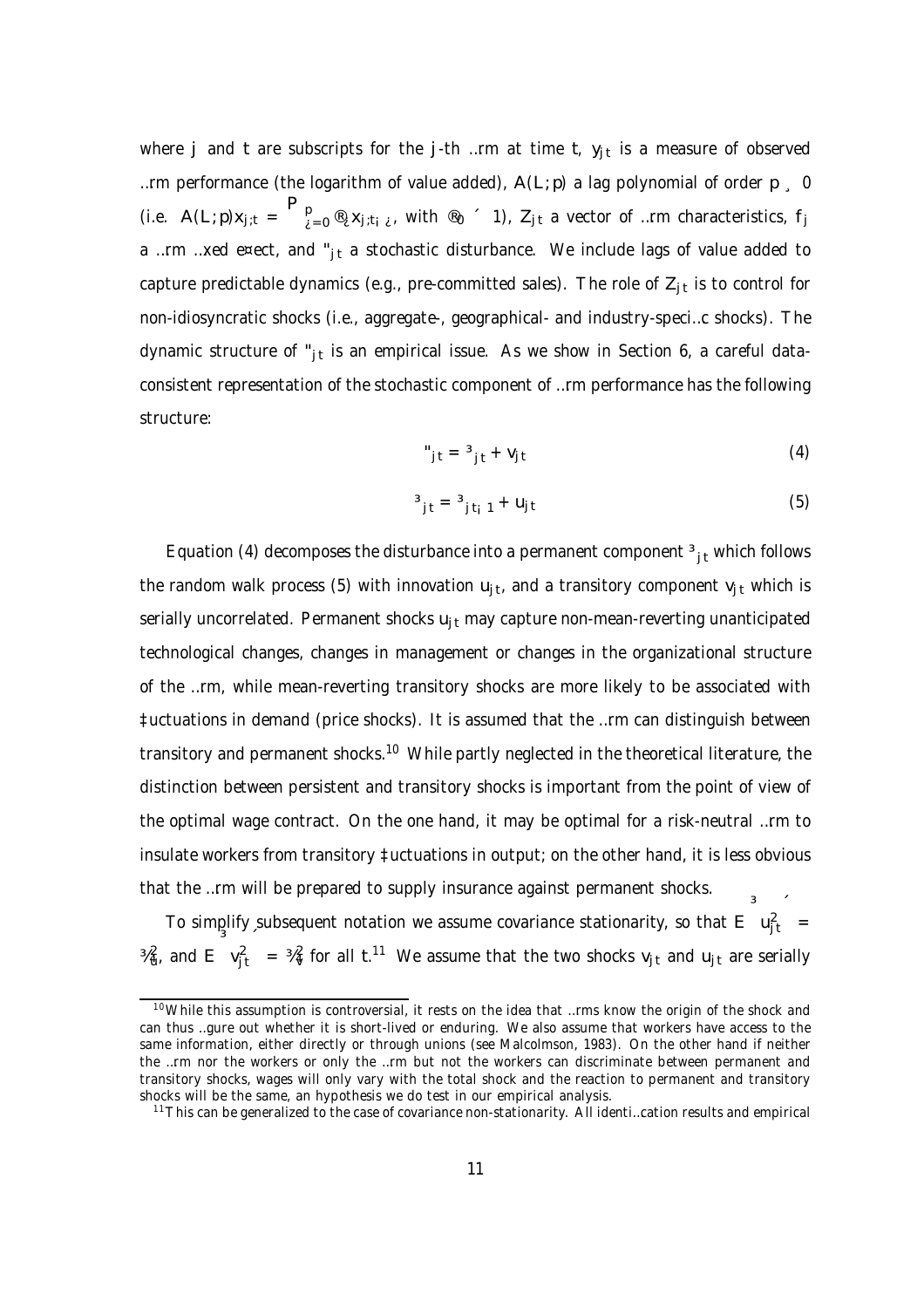and mutually uncorrelated.<sup>12</sup>

#### 4.2 Workers' earnings

Following (2), we assume that workers' pay can be described by the following equation:

$$
W_{ijt} = X_{ijt}^0 + \alpha y_{jt} + \tilde{A}_{ijt}
$$
 (6)

where the subscript i stands for the i-th individual, and w<sub>ijt</sub> is the logarithm of worker compensation.<sup>13</sup>  $\mathsf{X_{ijt}}$  denotes a vector of systematic factors that a¤ect individual i's compensation, which can vary across workers, ...rms and time. Among other things,  $\mathsf{X_{ijt}}$  includes region, sector, occupation, and year dummies. These dummies remove any variation in wages that is due to industry- and national-level bargaining (including wage indexation).  $\alpha$  is the elasticity of wages to ...rm shocks. Finally,  $A_{ijt}$  is the stochastic component of earnings unrelated to the …rm's fortunes. These idiosyncratic shocks are meant to capture the unobservable component of one's outside wage (individual ability and ‡uctuations thereof), but also idiosyncratic changes in labor supply (child-raising, family labor supply e¤ects, etc.), and perhaps measurement error. Based again on the evidence presented in Section 6, we model the idiosyncratic earnings shocks as the sum of a permanent random walk component  $f_{ijt} = f_{ijt_{i}1} + \nu_{ijt}$  and a serially uncorrelated transitory shock  $f_{ijt}$ :<sup>14</sup> To save on notation, it is maintained that covariance stationarity holds, i.e.  $E \frac{1}{2} \int_{ijt}^{2} dx = \frac{3}{4} \int_{i}^{2} dx$ , and  $E^{-1}$ <sup>2</sup>ijt  $=$   $\frac{1}{4}$  for all t. The two shocks are serially and mutually uncorrelated. Replacing (3) in (6) yields:

$$
A(L; p) w_{ijt} = A(L; p) X_{ijt}^{\theta} + Z_{jt}^{\theta} \mathbf{\hat{B}} + \alpha^{*}{}_{jt} + \lambda_{ij} + A(L; p) \tilde{A}_{ijt}
$$
 (7)

<sup>…</sup>ndings are available on request.

<sup>&</sup>lt;sup>12</sup>This structure (and subsequent identi...cation strategy) can be generalized to the case where  $v_{j,t}$  is serially correlated (for instance it follows an MA(q) process).

 $13$ We let earnings to depend on contemporaneous ... rm performance, i.e. assume that wages adjust immediately to changes in performance. In practice, wages might adjust with a lag (think of overtime or bonus decisions, which are usually taken at the end of the calendar year). Nevertheless, if adjustments are made at a frequency higher than the year (say, quarterly), annual data of the type used here will not detect deviations from the contemporaneous adjustment assumption.

<sup>&</sup>lt;sup>14</sup> In this context, an idiosyncratic shock to earnings is a purely individual innovation, i.e. it is not shared by co-workers within the …rm.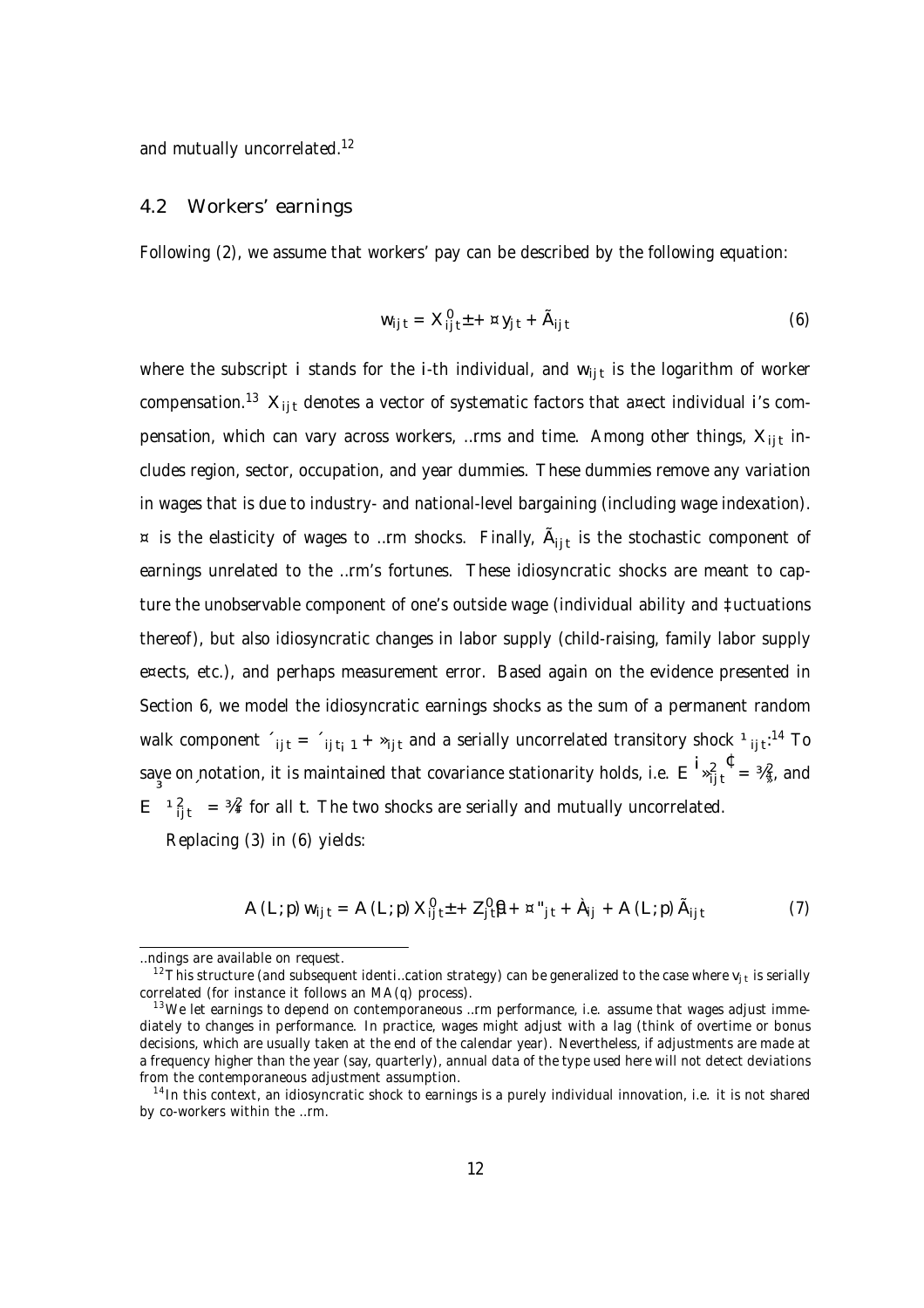where  $\mathbf{\hat{p}} = \alpha \mu$ , and  $\dot{A}_{ii}$  denotes a …rm-worker match-speci…c unobserved component. Taking …rst di¤erences of (3) and (7) to eliminate …rm- and match-speci…c random components, and using the stochastic structure outlined above, we obtain:

$$
A (L; p) \mathfrak{C} y_{jt} = \mathfrak{C} Z_{jt}^{\mathfrak{g}} \mu + u_{jt} + \mathfrak{C} v_{jt}
$$
 (8)

$$
A(L;p) \oplus w_{ijt} = A(L;p) \oplus X_{ijt}^{\emptyset} + \oplus Z_{jt}^{\emptyset} + \boxtimes (u_{jt} + \oplus v_{jt}) + \#_{ijt}
$$
 (9)

where  $\#_{ij\,t} = A\left(L;p\right){\bf 1}_{\rm \bf 2}_{i;j\,;t} + \Phi{\bf 1}_{i;j\,;t}$  . For the purpose of this paper it is more convenient to de…ne …rm performance and earnings growth after adjusting for observable …rm and worker characteristics, i.e.:

$$
\mathfrak{C}^{\prime\prime}{}_{j\,t} = u_{j\,t} + \mathfrak{C}v_{j\,t} \tag{10}
$$

$$
\mathbf{\Phi}!_{ijt} = \mathbf{a} u_{jt} + \mathbf{a} \mathbf{\Phi} v_{jt} + \#_{ijt} \tag{11}
$$

where  $\mathfrak{C}''_{j\,t}$   $\in$   $A(L; p) \oplus y_{j\,t\,j}$   $\oplus$   $Z_{j\,t}^0\mu$ , and  $\oplus$ !<sub>ijt</sub>  $\in$   $A(L; p)$   $\oplus$ w<sub>ijti</sub>  $\oplus$   $X_{ij\,t}^0\pm$   $\oplus$   $Z_{j\,t}^0\beta$ . Equations (10) and (11) isolate exogenous shocks to …rm performance and wages. In the empirical analysis we replace unexplained growth rates  $\mathfrak{C}$ "<sub>it</sub> and  $\mathfrak{C}!$ ! it with their consistent estimates, obtained as the residuals of the regressions (8) and (9).<sup>15</sup> Note that since we are using panel data, identi…cation of shocks requires a long cross-sectional dimension, not a long time series.

The serial correlation properties of  $\mathfrak{C}^*_{j,t}$  and  $\mathfrak{C}!_{ij,t}$  are well de...ned. They follow MA(1) and MA( $p+1$ ) processes, respectively. Thus autocovariances of  $\Leftrightarrow$   $\uparrow$ <sub>it</sub> at the second order are all zero; and those of  $E!_{\text{lit}}$  are zero at order p + 2 and higher. The restrictions on the variance-covariance matrix of  $C_{it}$  are standard:

$$
\begin{aligned}\n\mathbf{B} \\
\underset{\mathbf{y}}{\mathbf{g}}\n\end{aligned}\n\qquad\n\begin{aligned}\n\mathbf{B} \\
\underset{\mathbf{y}}{\mathbf{g}}\n\end{aligned}\n\qquad\n\begin{aligned}\n\mathbf{B} \\
\underset{\mathbf{y}}{\mathbf{g}}\n\end{aligned}\n\qquad\n\begin{aligned}\n\mathbf{B} \\
\underset{\mathbf{y}}{\mathbf{g}}\n\end{aligned}\n\qquad\n\begin{aligned}\n\text{for } \underline{\mathbf{y}} = 0 \\
\underset{\mathbf{y}}{\mathbf{g}}\n\end{aligned}\n\qquad\n\begin{aligned}\n\text{for } \underline{\mathbf{y}} = 0 \\
\text{for } \underline{\mathbf{y}}\underline{\mathbf{j}} = 1\n\end{aligned}\n\qquad\n\begin{aligned}\n\text{(12)}\n\end{aligned}
$$

 $15A$  technical requirement for inference to be valid when working with residuals rather than with true disturbances is that fourth moments of both  $\mathfrak{C}^*_{j,t}$  and  $\mathfrak{C}!_{ijt}$  exist and are constant across individuals (MaCurdy, 1982).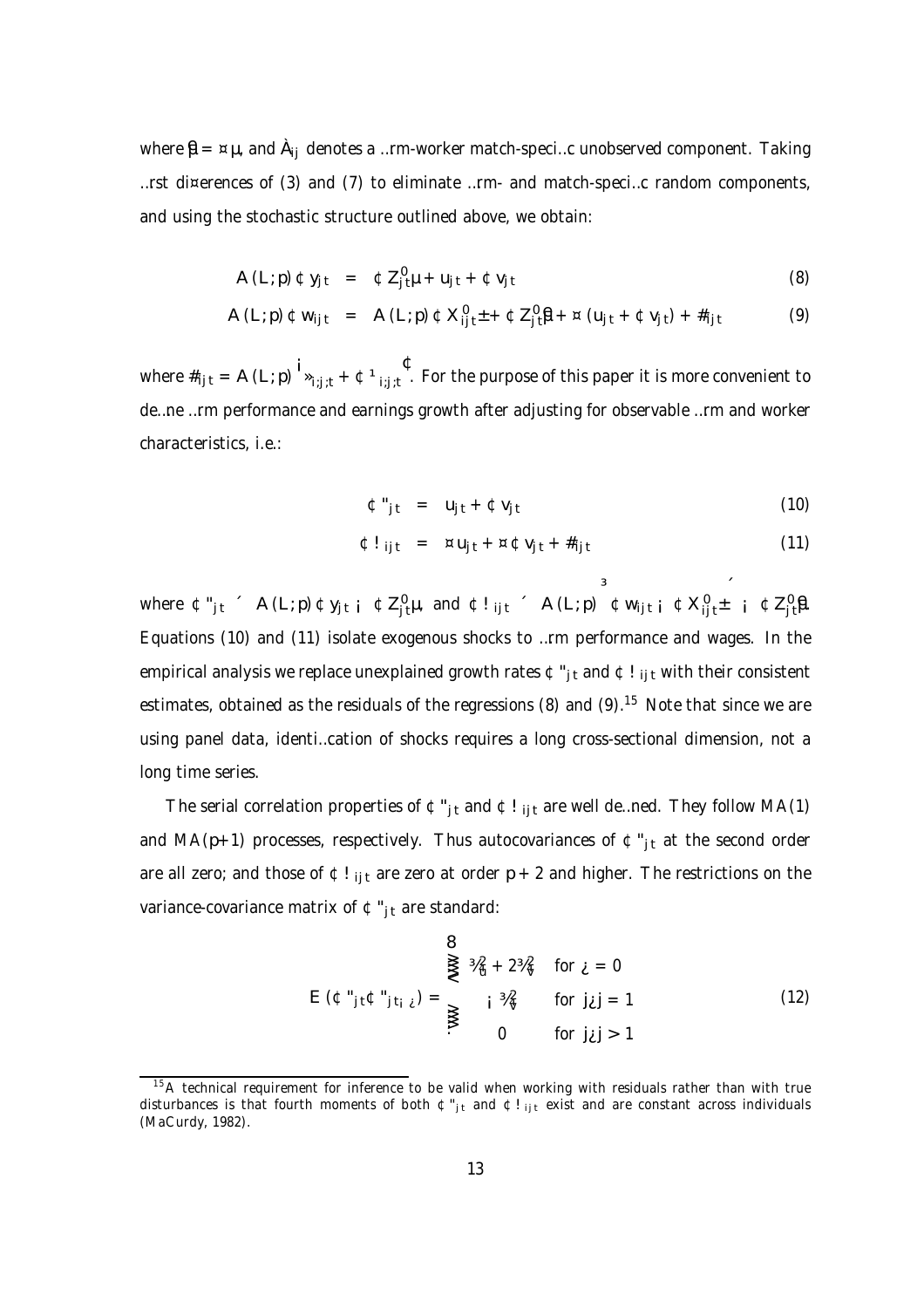This simple structure has the obvious advantage that one can identify the variance of the transitory shock and that of the permanent shock to …rm performance using only information on the variance and the …rst-order autocovariances of  $\mathfrak{C}$ "<sub>jt</sub>. From equation (12) one can immediately recover  $\frac{3}{4}$  and  $\frac{3}{4}$ . Measurement error makes this identi...cation strategy no longer operational; however, as we show later, given the administrative nature of our data, it is reasonable to assume that measurement error is negligible both at …rm and at worker level. It is straightforward to show that the presence of classical measurement error in …rm data increases the estimate of  $\frac{34}{9}$  but has no e¤ect on that of  $\frac{342}{9}$ .  $^{16}$ 

In equation (11) it is implicitly assumed that wages respond equally to transitory and permanent shocks to the …rm's performance, i.e. that the ¤ coe¢cient is the same for the two shock components u<sub>jt</sub> and  $\Phi v_{jt}$ . As seen before, straightforward generalizations of the basic model (Gamber, 1988) indicate that this may not be the case. We thus test whether the sensitivity of wages varies with the temporary or permanent nature of the ...rm shock. Let <sup>®</sup> and <sup>-</sup> denote respectively the di¤erent response of wages to permanent and transitory shocks. We can distinguish various insurance regimes depending on the values of ® and ¯. The contemporaneous covariance between shocks to performance and shocks to wage growth has the following structure:

$$
\sum_{\substack{\text{max} \\ \text{sum} \\ \text{sum} \\ \text{sum} \\ \text{sum} \\ \text{sum} \\ \text{sum} \\ \text{sum} \\ \text{sum} \\ \text{sum} \\ \text{sum} \\ \text{sum} \\ \text{sum} \\ \text{sum} \\ \text{sum} \\ \text{sum} \\ \text{sum} \\ \text{sum} \\ \text{sum} \\ \text{sum} \\ \text{sum} \\ \text{sum} \\ \text{sum} \\ \text{sum} \\ \text{sum} \\ \text{sum} \\ \text{sum} \\ \text{sum} \\ \text{sum} \\ \text{sum} \\ \text{sum} \\ \text{sum} \\ \text{sum} \\ \text{sum} \\ \text{sum} \\ \text{sum} \\ \text{sum} \\ \text{sum} \\ \text{sum} \\ \text{sum} \\ \text{sum} \\ \text{sum} \\ \text{sum} \\ \text{sum} \\ \text{sum} \\ \text{sum} \\ \text{sum} \\ \text{sum} \\ \text{sum} \\ \text{sum} \\ \text{sum} \\ \text{sum} \\ \text{sum} \\ \text{sum} \\ \text{sum} \\ \text{sum} \\ \text{sum} \\ \text{sum} \\ \text{sum} \\ \text{sum} \\ \text{sum} \\ \text{sum} \\ \text{sum} \\ \text{sum} \\ \text{sum} \\ \text{sum} \\ \text{sum} \\ \text{sum} \\ \text{sum} \\ \text{sum} \\ \text{sum} \\ \text{sum} \\ \text{sum} \\ \text{sum} \\ \text{sum} \\ \text{sum} \\ \text{sum} \\ \text{sum} \\ \text{sum} \\ \text{sum} \\ \text{sum} \\ \text{sum} \\ \text{sum} \\ \text{sum} \\ \text{sum} \\ \text{sum} \\ \text{sum} \\ \text{sum} \\ \text{sum} \\ \text{sum} \\ \text{sum} \\ \text{sum} \\ \text{sum} \\ \text{sum} \\ \text{sum} \\ \text{sum} \\ \text{sum} \\ \text{sum} \\ \text{sum} \\ \text{sum} \\ \text{sum} \\ \text{sum} \\ \text{sum} \\ \text{sum} \\ \text{sum} \\ \text{sum} \\ \text{sum} \\ \text{sum} \\ \text{sum} \\ \text{sum} \\ \text{sum} \\ \text{sum} \\ \text{sum} \\ \text{sum} \\ \text{sum} \\ \text{sum} \\ \text{sum} \\ \text{sum} \\ \text{sum} \\ \text{sum} \\ \text{sum} \\ \text{sum} \\ \text{sum} \\ \text{sum} \\ \text{sum} \\ \text{sum
$$

where we have assumed that E  $(\#_{ij}tU_{j\ell}) = E(\#_{ij}tV_{j\ell}) = 0$  for all  $t_i \ell$ . For simplicity, we have also assumed covariance stationarity. If workers are fully insured against ‡uctuations in the performance of the …rm, the contemporaneous covariance between shocks to performance improvement and shocks to wage growth is zero and full insurance obtains against

<sup>&</sup>lt;sup>16</sup>If a classical measurement error  $r_{j,t} \gg$  i:i:d:  $0;$   $\frac{M}{r}^2$  is present, it is straightforward to show that  $\mathbf{f}_i \in (\mathfrak{C}^*_{j\mathfrak{t}} \mathfrak{c}^*_{j\mathfrak{t}}) = \frac{\mathcal{H}_Q^2}{\mathfrak{t}} + \frac{\mathcal{H}_P^2}{\mathfrak{t}}$  for  $j_{\mathcal{L}} j = 1$ , but  $E[\mathfrak{C}^*_{j\mathfrak{t}} (\mathfrak{C}^*_{j\mathfrak{t}}]_{j\mathfrak{t}} + \mathfrak{C}^*_{j\mathfrak{t}}]_{j\mathfrak{t}} + \mathfrak{C}^*_{j\mathfrak{t}}]_{j\mathfrak{t}}$  of the permanent shock  $\frac{1}{4}a^2$ .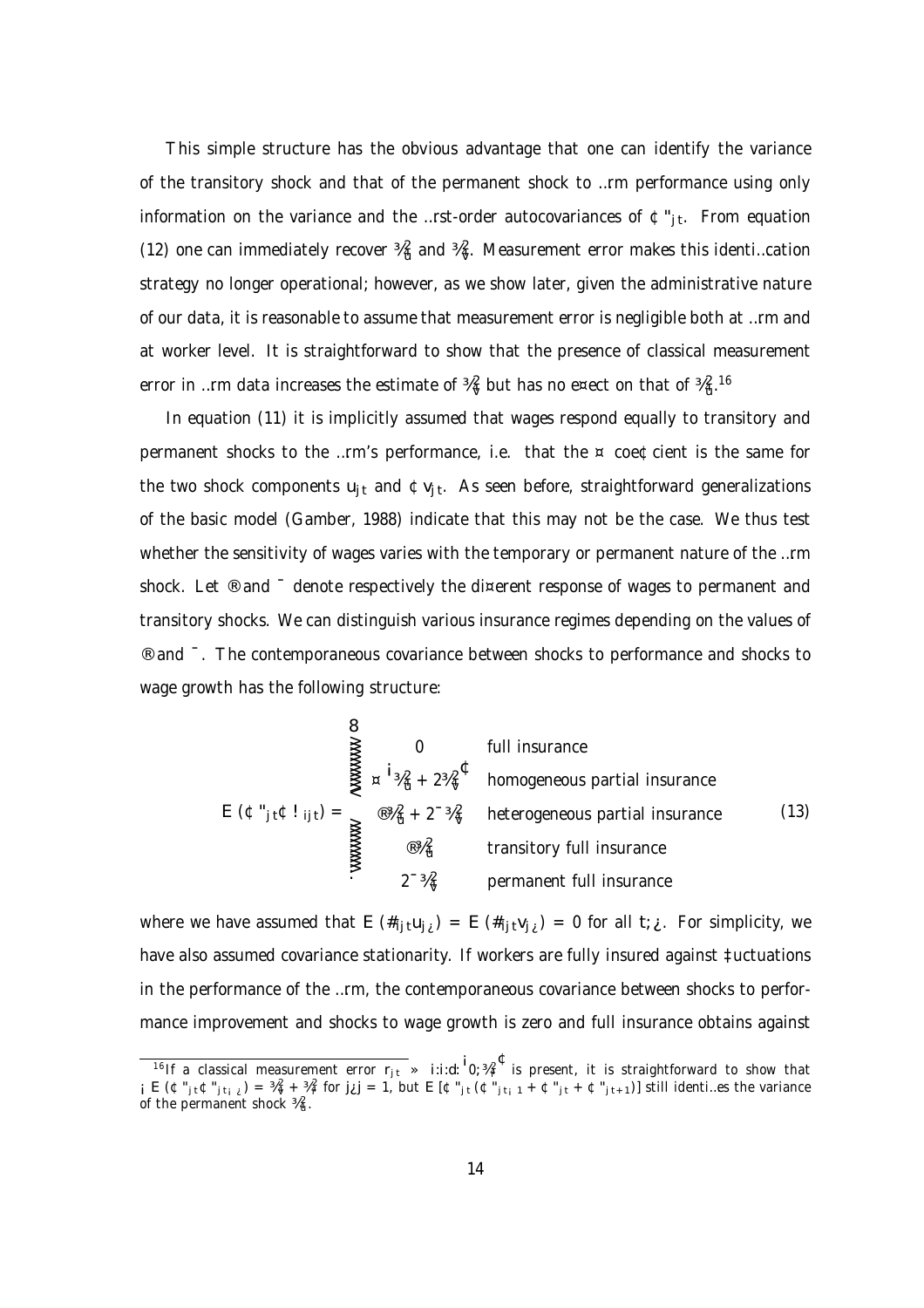shocks of any nature. On the other hand, if workers share part of the ‡uctuations, without distinguishing between short-lived and durable shocks, equation (13) equals  $\frac{\alpha}{4}$   $\frac{1}{4}$   $\frac{3}{4}$   $\frac{2}{4}$   $\frac{\sqrt{2}}{7}$  , where  $\alpha = \omega = -1$ . We call this case "homogeneous partial insurance". Three other cases of interest may arise. The optimal contract may result in a di¤erent reaction to shocks of di¤erent nature. For instance, workers may bear a substantial portion of the …rm's permanent shocks but a limited portion of transitory shocks: in this case, which we call heterogeneous partial insurance, the contemporaneous covariance equals  $@44_u^2$  + 2<sup>-34</sup>v. Two special cases occur when workers bear only transitory shocks but are insulated from permanent shocks ("permanent full insurance", characterized by E ( $\mathfrak{C}$ "<sub>jt</sub> $\mathfrak{C}!$ ! <sub>ijt</sub>) = 2<sup>-3</sup>4<sub>v</sub>) or bear permanent shocks but are insured against transitory shocks ("transitory full insurance", and E ( $\mathfrak{C}$ "jt $\mathfrak{C}!$  ijt) =  $\mathfrak{B}_4^2$ ).

An interesting extension would be to allow for asymmetric response of wages to positive and negative transitory and permanent shocks. For instance, one could imagine workers to be insured against downside risk but still take part of the upside movements in value added. Clearly, models that allow for such asymmetric e¤ects are not identi…able. The reason is that we do not separately observe transitory and permanent shocks; it is only (a consistent estimate of) their convolution  $(\mathfrak{C}^n_{it})$  that is observable.

### 4.3 Identi…cation strategy

Without further restrictions, from equation (13) we cannot separately identify  $\odot$  and  $\ddot{\phantom{a}}$ , nor can we gauge whether  $\mathcal{D} = \overline{a} = \overline{a}$ . To see how identi...cation of the relevant parameters is achieved, start from the general case where  $\mathcal{F}$  6  $^-$  in (11):

$$
\mathbf{\Phi}! \mathbf{i}_{j t} = \mathbf{\Phi} \mathbf{u}_{j t} + \mathbf{\Phi} \mathbf{v}_{j t} + \mathbf{\#}_{i j t} \tag{14}
$$

Subtract  $\bar{C} \oplus \bar{C}_{i,t}$  from both sides to obtain:

$$
\mathbf{\Phi}! \mathbf{i}_{j} \mathbf{i}_{i} \mathbf{i} \mathbf{\Phi}^{\mathbf{u}} \mathbf{j}_{t} = (\mathbf{\Phi} \mathbf{i}_{j} \mathbf{\Phi}^{-}) \mathbf{u}_{j} \mathbf{i}_{t} + \mathbf{\#}_{j} \mathbf{i}_{t} \tag{15}
$$

Multiply both sides by  $\mathfrak{C}''_{j t i 1}$  and  $\mathfrak{C}''_{j t+1}$ , respectively, and take expectations to yield the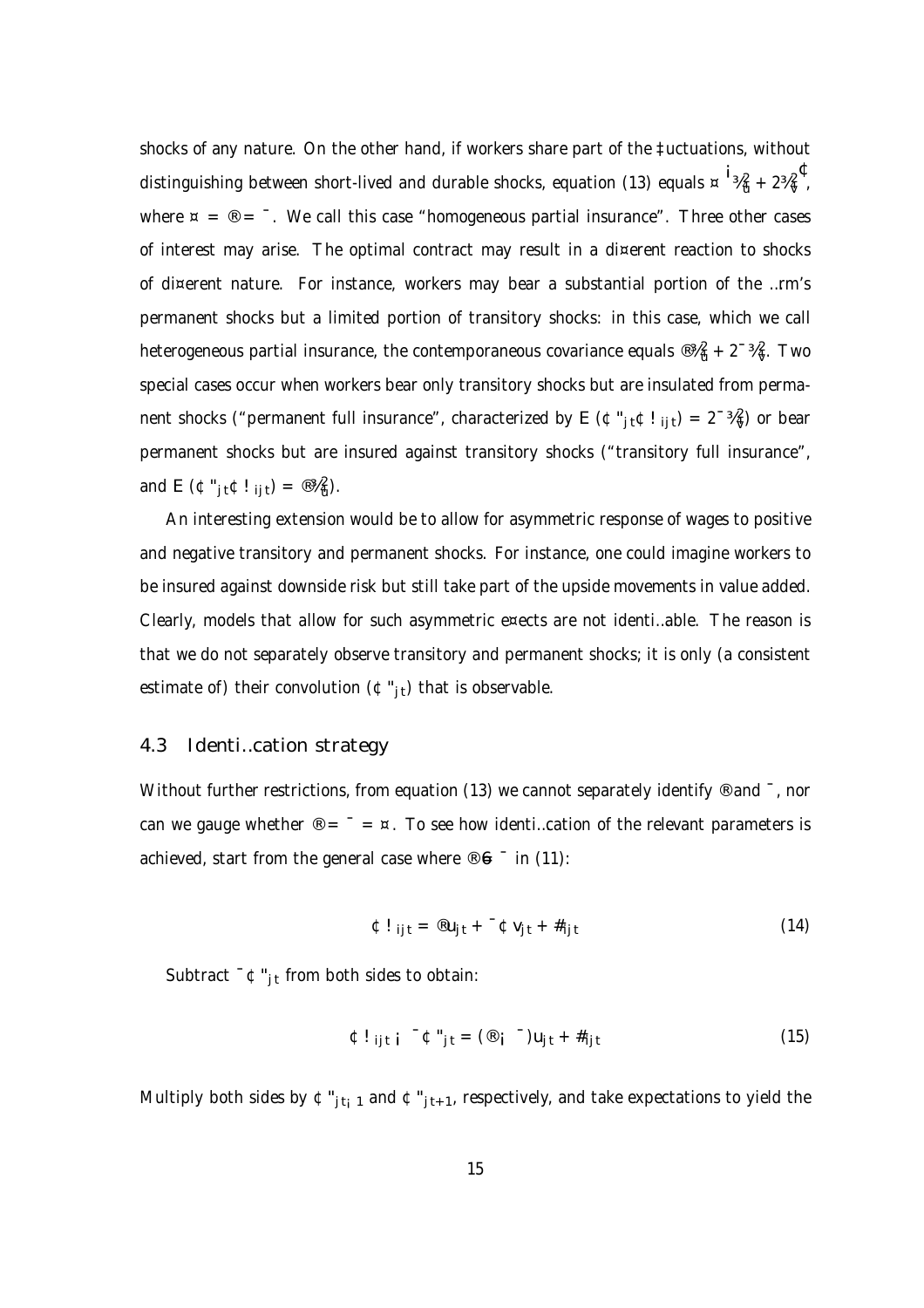two orthogonality conditions:

$$
E [\Phi^{\prime\prime} j_{t_i} (1 + \Phi^{\prime\prime} j_{t_i} j_{t_i} - \Phi^{\prime\prime} j_{t_i})] = 0
$$
 (16)

$$
E\left[\mathbf{\Phi}^{\mathrm{u}}\right]_{t+1}\left(\mathbf{\Phi}^{\mathrm{I}}\right)_{j\,\mathrm{t}}\left|\mathbf{\hat{i}}\right|^{-\mathbf{\Phi}^{\mathrm{u}}}_{j\,\mathrm{t}}\left|\mathbf{\hat{j}}\right| = 0\tag{17}
$$

Intuitively, equations (16) and (17) tell us that once one …lters the unexplained component of earnings growth  $\Phi$ ! ijt by the unexplained component of value added growth  $\Phi_{\text{it}}$ (weighted by a factor ¯, the extent of transitory insurance), what is left is uncorrelated with the past and future unexplained component of value added growth. In an OLS regression of  $E!_{\text{ii}t}$  on  $E"_{it}$  the latter is obviously endogenous because correlated with the right hand side of equation (15) via  $\sf u_{jt}.^{17}$  However, the …rst lag and lead of  $\frak{C''_{jt}}$  will be valid instruments, because correlated with  $\mathfrak{C}^*_{it}$  (via the transitory component) and uncorrelated with the error term. Equations (16)-(17) can be used to identify the …rst parameter of interest ¯ with one overidenti…cation restriction. This can be tested with standard methods.

Identi...cation of ® proceeds along similar lines. Start from (14), subtract ®¢"<sub>it</sub> on both sides and multiply them by the term  $(\mathfrak{C}^*_{j,t+1} + \mathfrak{C}^*_{j,t} + \mathfrak{C}^*_{j,t+1})$ . Taking expectations it yields the orthogonality condition:

$$
E[(\mathfrak{C}^{"j}t_{i} + \mathfrak{C}^{"j}t + \mathfrak{C}^{"j}t_{+1})(\mathfrak{C}!_{ij}t_{i} \mathfrak{C}^{"j}t)] = 0
$$
\n(18)

Equation (18) identi…es the second parameter of interest ®. Similarly to the moment conditions (16) and (17), the intuition for this is that after …ltering the unexplained component of earnings growth  $\mathfrak{C}!$  i<sub>it</sub> by the unexplained component of value added growth  $\mathfrak{C}_{i}^{\prime\prime}$  (weighted by a factor  $\mathfrak{D}_i$ , the extent of permanent insurance), what is left is uncorrelated with an MA(2) term centered in  $\texttt{\texttt{G}}$  "<sub>jt</sub> with unity coe¢cients.<sup>18</sup> Thus one can use

$$
\mathbf{\Phi} \mathbf{I}_{ijt} = \mathbf{\mathbf{\Phi}} \mathbf{\Phi}^{\mathsf{H}}_{jt} + \left[ \begin{pmatrix} 0 & \mathbf{\Phi} \end{pmatrix} \mathbf{\Phi} \mathbf{V}_{jt} + \mathbf{\#}_{ijt} \right]
$$

<sup>&</sup>lt;sup>17</sup>It is worth noting that OLS estimation provides unbiased and consistent estimation if  $\mathcal{P} = \mathcal{P} = \mathcal{P}$ . Thus an exogeneity (Hausman) test for  $\Phi^*_{\bf j \it t}$  can implicitly be used to check whether  $^\circledR =^= \; = \; \times$  .

 $18$ To see why this is so, consider equation (14) and rewrite it as:

In an OLS regression of  $\Phi!$  ijt on  $\Phi"_{jt}$  the latter is endogenous because correlated with the error term (the term in square brackets) via ¢v<sub>jt</sub>. However, the variable (¢"<sub>jt+1</sub> + ¢"<sub>jt</sub> + ¢"<sub>jti</sub>1) is a valid instrument, because correlated with  $\mathfrak{C}$ " $_{\rm j\,t}$  (via the permanent component  $\mathsf{u}_{\rm j\,t})$  and uncorrelated with the error term, as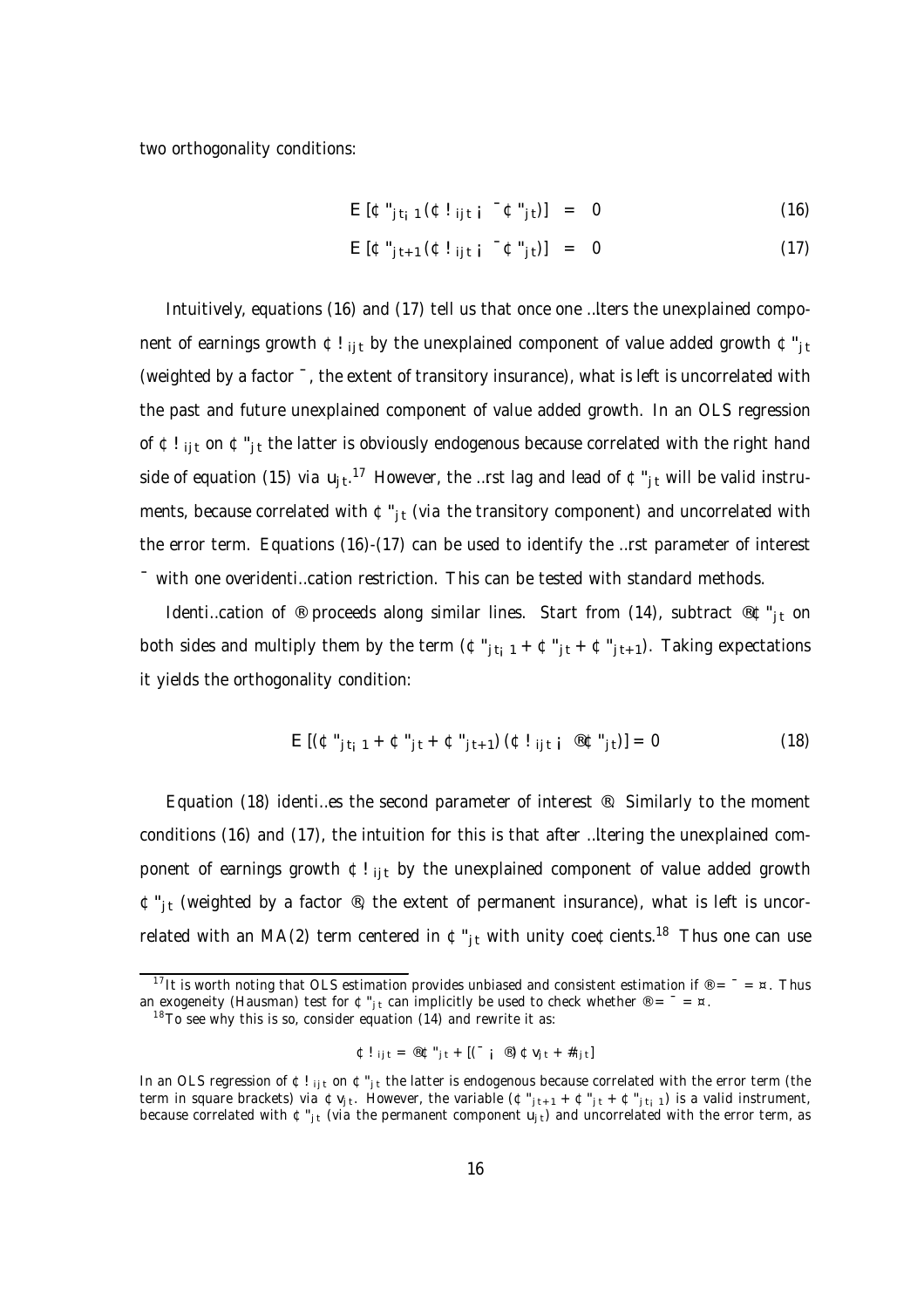$(\mathfrak{C}''_{it_i 1} + \mathfrak{C}''_{it} + \mathfrak{C}''_{it+1})$  as an instrument. By identical logic, any other MA term that contains  $(\Phi^*_{j,t_i-1}+\Phi^*_{j,t+1})$  is a valid instrument. For instance,  $\bigcap\limits_{i=i+1}^n\Phi^*_{j,t+i}$  (for any  $q = 2$ ) is a valid instrument as well. It follows that the model can be tested via these additional overidentifying restrictions. In the empirical analysis, we use a set of three instruments (corresponding to  $q = f1; 2; 3q$ ). This gives us two overidentifying restrictions.

Note that in (18) and (16)-(17) di¤erent instruments identify di¤erent parameters, and that instruments that are valid in one equation are not valid in the other. Moreover, the moment conditions derived above are valid regardless of the covariance stationarity hypothesis, which provides a convenient level of generality.

Our identifying assumption is that measurement error is negligible given the administrative nature of our data. What if we relax this assumption? The reader can verify that the presence of a classical measurement error in the unexplained growth of value added (i.e., the fact that the true value obeys the relation:  $\mathfrak{C}^{\text{in}}_{j}$  =  $\mathfrak{C}^{\text{in}}_{j}$  +  $\mathfrak{C}$ r<sub>jt</sub>) implies that the IV estimate of  $\overline{\phantom{a}}$  is biased toward zero while that of  $\overline{\phantom{a}}$  is una¤ected. If the true  $\overline{\phantom{a}}$  is zero, however, there is no bias. The problem is one of invalid instruments (in equations 16 and 17  $\varphi^{\mathfrak{m}}_{\phantom{i}j\hspace{0.1em}t+1}$  and  $\varphi^{\mathfrak{m}}_{\phantom{i}j\hspace{0.1em}t+1}$  will be correlated with the variable to instrument,  $\varphi^{\mathfrak{m}}_{\phantom{i}j\hspace{0.1em}t+1}$  but also with the measurement error  $\mathfrak{C}r_{\text{it}}$ ). An indirect way to check measurement error bias is thus to check whether overidentifying restrictions are rejected in our model.

In our view, the identi…cation strategy proposed in this paper can be usefully applied to analogous problems confronted in other areas of research. For instance, in intertemporal consumption choice models of the type considered by Blundell and Preston (1998), innovations in consumption (the equivalent of  $E!_{\text{lit}}$  above) are directly related to the stochastic process of income. The popular income process involving permanent random walk plus transitory serially independent component implies that the consumption innovation adjusts fully to permanent income shocks, but only to the annuity value of transitory shocks. With longitudinal data on consumption and income it is possible to identify the di¤erent response of consumption to permanent and transitory income shocks using a slightly modi…ed version of our strategy.

 $\overline{(\Phi_{i_1t+1}^n+\Phi_{i_1t}^n+\Phi_{i_1t+1}^n)}=(u_{j_1t+1}+u_{j_1t}+u_{j_1t+1})+(v_{j_1t+1}+v_{j_1t+2})$  as can be checked after some algebra.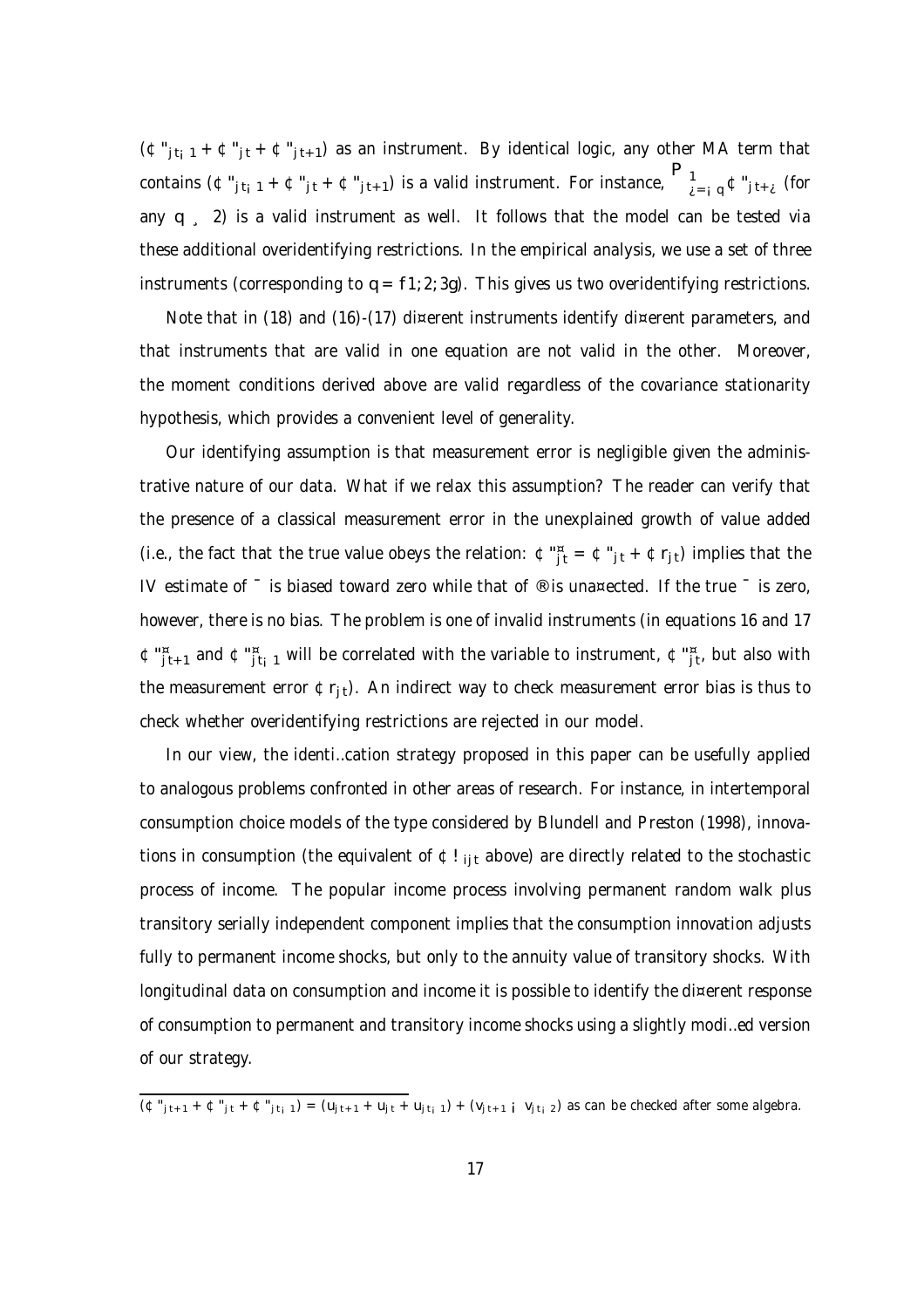The foregoing is a discussion of the identi…cation of the two insurance parameters ® and ¯. To close the circle on identi…cation, we need to identify the variances of the shock to value added growth and the variances of the idiosyncratic component of earnings growth. As far as the former are concerned, we will use the fact that (in the more general case of covariance non-stationarity) the period t variances are identi…ed by the expressions:

$$
E^i u_{jt}^2 = E[\Phi^*_{jt}(\Phi^*_{jt+1} + \Phi^*_{jt} + \Phi^*_{jt+1})]
$$
\n(19)

$$
E^{\mathbf{i}}v_{j\mathbf{t}}^{2\mathbf{t}} = i E("_{j\mathbf{t}+1}^{\mathbf{t}}\mathbf{t})
$$
 (20)

and use minimum distance (Chamberlain, 1984) to obtain the estimates of the parameters of interest. We do this by choosing the parameters that minimize the distance between the actual moments and the moments predicted by the restrictions above.

From the autocovariance function of workers' earnings, we can recover the variance of the transitory and permanent idiosyncratic shocks to wages. In the simple case where  $p = 0$ in  $A(L;p)$ , with heterogeneous partial insurance and covariance stationarity, one obtains:

$$
E(\Phi!_{ij1}\Phi!_{ij1i\;i}) = \sum_{i=1}^{1} \sum_{j=1}^{1} \frac{1}{2} \sum_{j=1}^{1} \frac{1}{2} \sum_{j=1}^{1} \frac{1}{2} \sum_{j=1}^{1} \frac{1}{2} \sum_{j=1}^{1} \frac{1}{2} \sum_{j=1}^{1} \frac{1}{2} \sum_{j=1}^{1} \frac{1}{2} \sum_{j=1}^{1} \frac{1}{2} \sum_{j=1}^{1} \frac{1}{2} \sum_{j=1}^{1} \frac{1}{2} \sum_{j=1}^{1} \frac{1}{2} \sum_{j=1}^{1} \frac{1}{2} \sum_{j=1}^{1} \frac{1}{2} \sum_{j=1}^{1} \frac{1}{2} \sum_{j=1}^{1} \frac{1}{2} \sum_{j=1}^{1} \frac{1}{2} \sum_{j=1}^{1} \frac{1}{2} \sum_{j=1}^{1} \frac{1}{2} \sum_{j=1}^{1} \frac{1}{2} \sum_{j=1}^{1} \frac{1}{2} \sum_{j=1}^{1} \frac{1}{2} \sum_{j=1}^{1} \frac{1}{2} \sum_{j=1}^{1} \frac{1}{2} \sum_{j=1}^{1} \frac{1}{2} \sum_{j=1}^{1} \frac{1}{2} \sum_{j=1}^{1} \frac{1}{2} \sum_{j=1}^{1} \frac{1}{2} \sum_{j=1}^{1} \frac{1}{2} \sum_{j=1}^{1} \frac{1}{2} \sum_{j=1}^{1} \frac{1}{2} \sum_{j=1}^{1} \frac{1}{2} \sum_{j=1}^{1} \frac{1}{2} \sum_{j=1}^{1} \frac{1}{2} \sum_{j=1}^{1} \frac{1}{2} \sum_{j=1}^{1} \frac{1}{2} \sum_{j=1}^{1} \frac{1}{2} \sum_{j=1}^{1} \frac{1}{2} \sum_{j=1}^{1} \frac{1}{2} \sum_{j=1}^{1} \frac{1}{2} \sum_{j=1}^{1} \frac{1}{2} \sum_{j=1}^{1} \frac{1}{2} \sum_{j=1}^{1} \frac{1}{2} \sum_{j=1}^{1} \frac{1}{2
$$

Conditioning on the estimated values of ®,  $^{-}$  ,  $\frac{3}{4}$  and  $\frac{3}{4}$ , the remaining two variances can be identi…ed. A slightly more complicated expression can be derived for arbitrary values of p. Again, minimum distance estimation is used to identify the variances. For more technical details see Appendix B; for a more thorough discussion of covariance estimation see Chamberlain (1984).

More complicated version of the risk shifting hypothesis maintain that the insurance parameters depend on a variety of employer and employees characteristics, such as their risk aversion, the presence of bankruptcy risk, etc. To address this issue, we assume that the insurance parameters are functions of a set of observable individual and …rm characteristics, namely: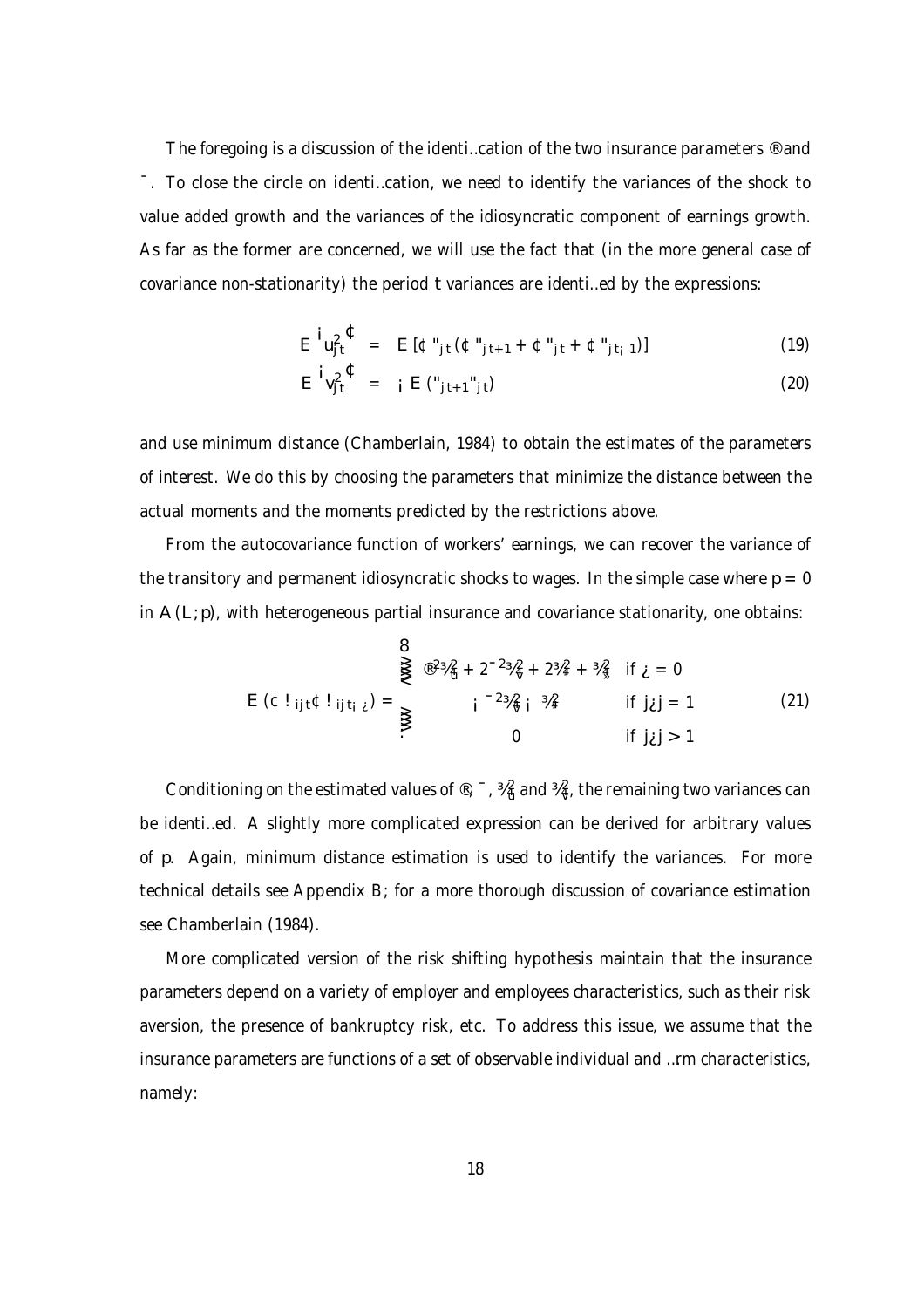$$
\mathscr{E}_{ij} = \mathscr{E}_0 + \sum_{r=1}^{R} \mathscr{E}_{r} D_{rj} + \sum_{r=R+1}^{R^0} \mathscr{E}_r D_{rij} + e_{ij}
$$
(22)

$$
T_{ij} = T_0 + \sum_{r=1}^{R} T_r D_{rj} + \sum_{r=R+1}^{R^0} T_r D_{rij} + g_{ij}
$$
(23)

where it is assumed that E  $e_{ij}u_{j\ell}^k$  $= E e_{ij} v_{j\lambda}^k$  $= E \quad g_{ij} u_{j\lambda}^k$  $= E \quad g_{ij} v_{j\lambda}^k$  $= 0$  for all ¿; k. Identi…cation of the parameters  $\top_{\sf r}$  and  $^\circledR_{\sf r}$  (r = 0; 1; ::; R<sup>0</sup>) proceeds as in equations (16)-(17), and (18), respectively, with the matrix of covariates being given by  $\mathfrak{C}^*_{j}$ t and the interactions of this with the exogenous variables  $D_{rj}$  (denoting ...rm characteristics) and  $D_{\text{rii}}$  (denoting worker-...rm characteristics). Identi...cation is achieved using as instruments the original instruments and the interactions with the variables  $D_{ri}$  and  $D_{rij}$ .

## 5 The data

We rely on two administrative data sets, one for …rms and one for workers. Data for …rms are obtained from Centrale dei Bilanci (Company Accounts Data Service, or CAD for brevity), while those for workers are supplied by Istituto Nazionale della Previdenza Sociale (National Institute for Social Security, or INPS). Since for each worker we can identify the …rm he/she works for, we combine the two data sets and use them in a matched employeremployee framework.<sup>19</sup> There is a burgeoning empirical literature on the use of matched employer-employee data sets (see Hamermesh, 1999, for an account).

The CAD data span from 1982 to 1994, i.e. a period that comprises two complete business cycles, with detailed information on a large number of balance sheet items together with a full description of ...rm characteristics (location, year of foundation, sector of operation, ownership structure), plus other variables of economic interest usually not included in balance sheets, such as employment and ‡ow of funds. Balance sheets are collected for

<sup>&</sup>lt;sup>19</sup>The INPS data set has been used by Casavola et al. (1999) to describe the determinants of pay in the Italian labor markets and by Galizzi and Lang (1998) to test whether quitting patterns depend on outside employment opportunities. The CAD data set has been used by Guiso and Schivardi (1999) to explore the impact of information spillovers on …rms' behavior. To our knowledge, the two data sets have not been used jointly.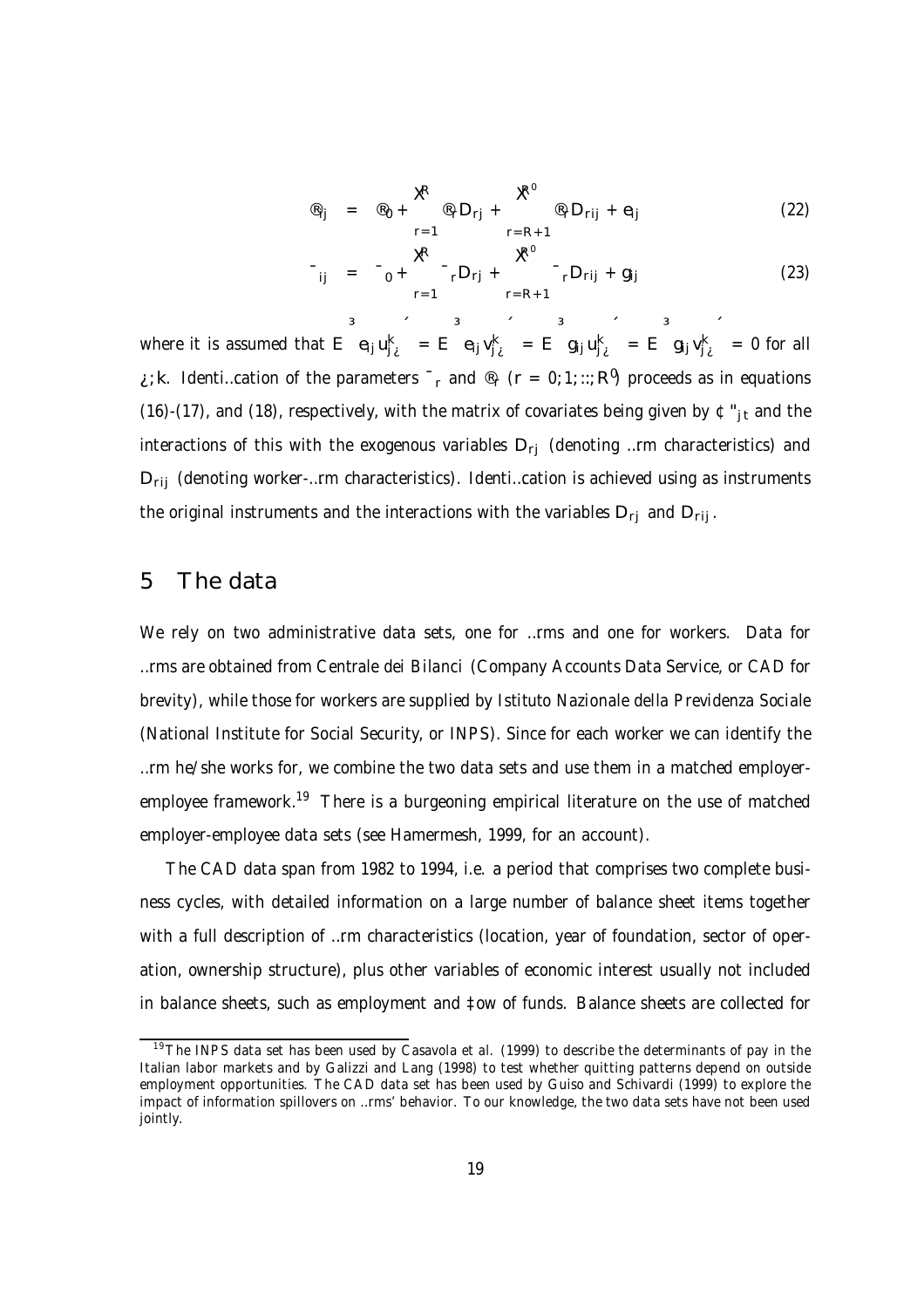approximately 30,000 …rms per year by Centrale dei Bilanci, an organization established in the early 1980s jointly by the Bank of Italy, the Italian Banking Association, and a pool of leading banks to gather and share information on borrowers. Since the banks rely heavily on it in granting and pricing loans to …rms, the data are subject to extensive quality controls by a pool of professionals, ensuring that measurement error should be negligible.

INPS provides us with data for the entire population of workers registered with the social security system whose birthday falls on one of two randomly chosen days of the year. Data are available on a continuous basis from 1974 to 1994. We use the data after 1981 for consistency with the timing of the CAD data. The INPS lacks information on selfemployment and on public employment (public …rms are also absent in the CAD). As we describe in Appendix A, the INPS data set derives from forms …lled out by the employer that are roughly comparable to those collected by the Internal Revenue Service in the US.<sup>20</sup> Misreporting is prosecuted.

Given that the INPS data set includes a …scal identi…er for the employer which is also present in the CAD data set, linking the employer's records to the employees is relatively straightforward. As in other countries where social security data are available, the Italian INPS data contain some detailed information on worker compensation but information on demographics is scant.

Table 2 reports various descriptive statistics for the …rms (Panel A) and workers (Panel B) present in our sample. From an initial sample of 177,654 …rm/year observations, we end up with a sample of 122,860 corresponding to 17,272 …rms, excluding …rms with intermittent participation (40,225 observations) and those with missing values on the variables used in the empirical analysis (14,569 observations). Since the panel is unbalanced, the …rms in this sample appear from a minimum of one to a maximum of 13 years.

The sample ranges from very small …rms to …rms with almost 180,000 employees, with an average of 194 and a median of 56. As expected, most of the …rms are in the North (74 percent). As for the distribution by industry, …rms in the chemical, metal production

 $20$ While the US administrative data are usually provided on a grouped basis, INPS has truly individual records. Moreover, in the US earnings records are censored at the top of the tax bracket, while the Italian data set is not subject to top-coding.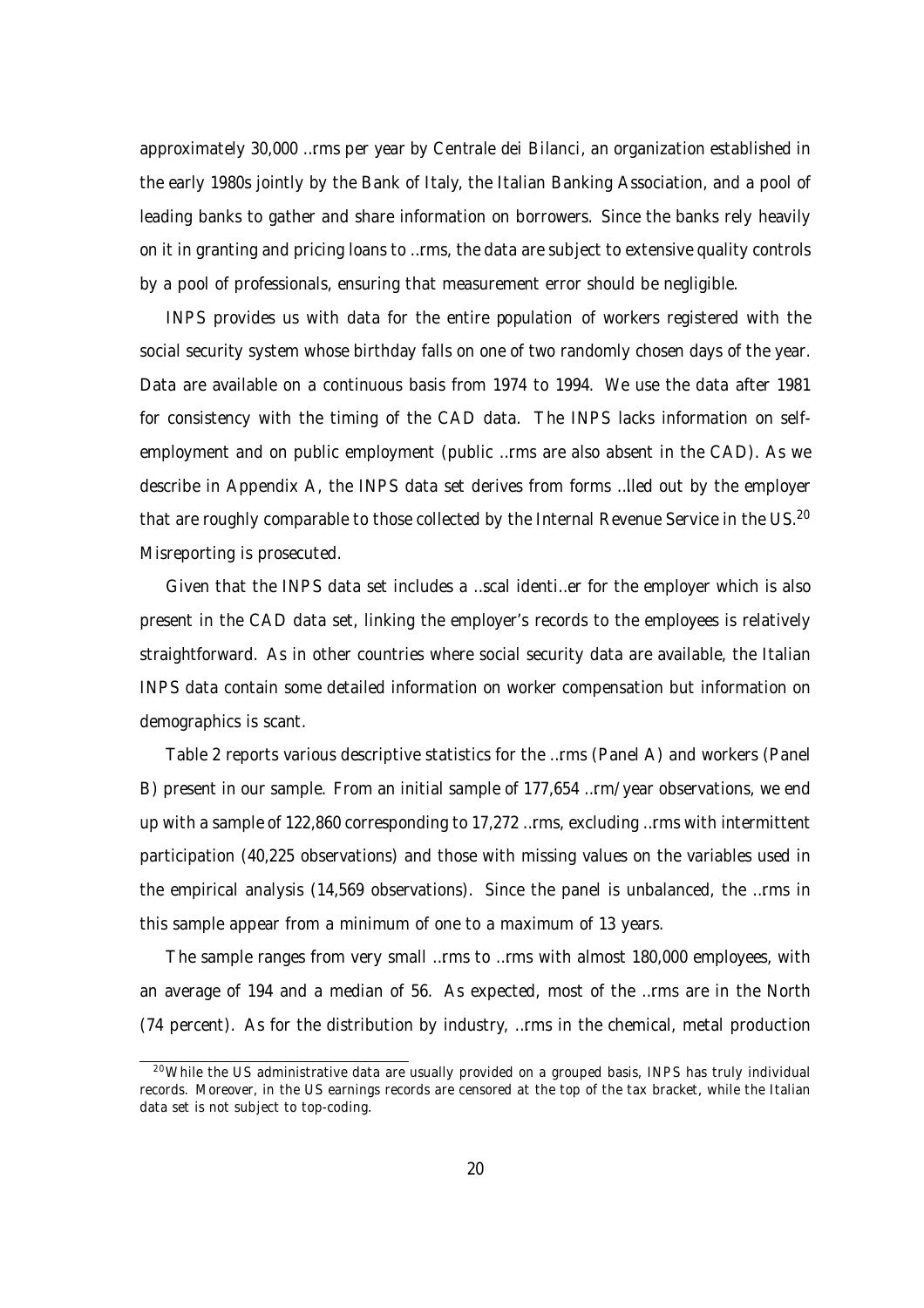and machinery sectors account for more than 40 percent of the …nal sample. Firms in more traditional productions (textile, food, paper) account for almost 25 percent. Construction and retail trade take another 25 percent. The remaining 10 percent is scattered in the service sectors, which, with a high share of self-employment and small …rms, are under-represented in the CAD data set.

Panel B reports sample characteristics for the workers in the 1982-1994 INPS sample. We start with an initial sample of 267,539 worker/year observations (including multiple observations per year for the same worker due to within-…rm position change, multiple employers, employer change, etc.) and end up with 130,785.<sup>21</sup> Sample selection was made with the explicit aim of retaining workers with stable employment and tenure patterns. First we excluded those younger than 18 or older than 65 (2,652 observations), circumventing the problem of modelling human capital accumulation and retirement decisions. To avoid dealing with wage changes that are due to job termination (quits or layo¤s) or unstable employment patterns, we excluded workers with part-time employment, those who change position during the year, and those with multiple jobs (81,117 observations). For similar reasons, we dropped individuals who worked for less than 12 months (43,750 observations). In this way we isolate the on-the-job aspect of the wage insurance contract, leaving the consideration of changes in the occupational status to future work. Moreover, we keep only individuals with non-zero recorded earnings in all years (105 observations lost) and eliminate some outliers (503 observations). $^\mathrm{22}$  Finally, we eliminate those with missing values on the variables used in the empirical analysis (8,627 observations). Since these selections ¡ particularly those that exclude job- and …rm-movers ¡ can potentially a¤ect our results, in Section 7.2 we check the robustness of our …ndings by retaining these observations.

Our measure of earnings covers remuneration for regular and overtime pay plus nonwage compensation. We compute net earnings using the Italian tax code for the various years and de‡ate them using the CPI.<sup>23</sup> For workers with intermittent participation we

 $21$ Additional observations are lost (for both ...rms and workers) in the empirical analysis given the dynamic nature of most of our estimators.

 $22$ An observation is classi...ed as an outlier if (a) real earnings are below 500 euro, (2) real earnings are below 3,000 euro and the change in log real earnings is  $\lt$  i 2, or (c) real earnings exceed 50,000 euro and the change in log real earnings is  $> 2$ .

 $23$  Results are very similar if we use gross income as a measure of earnings.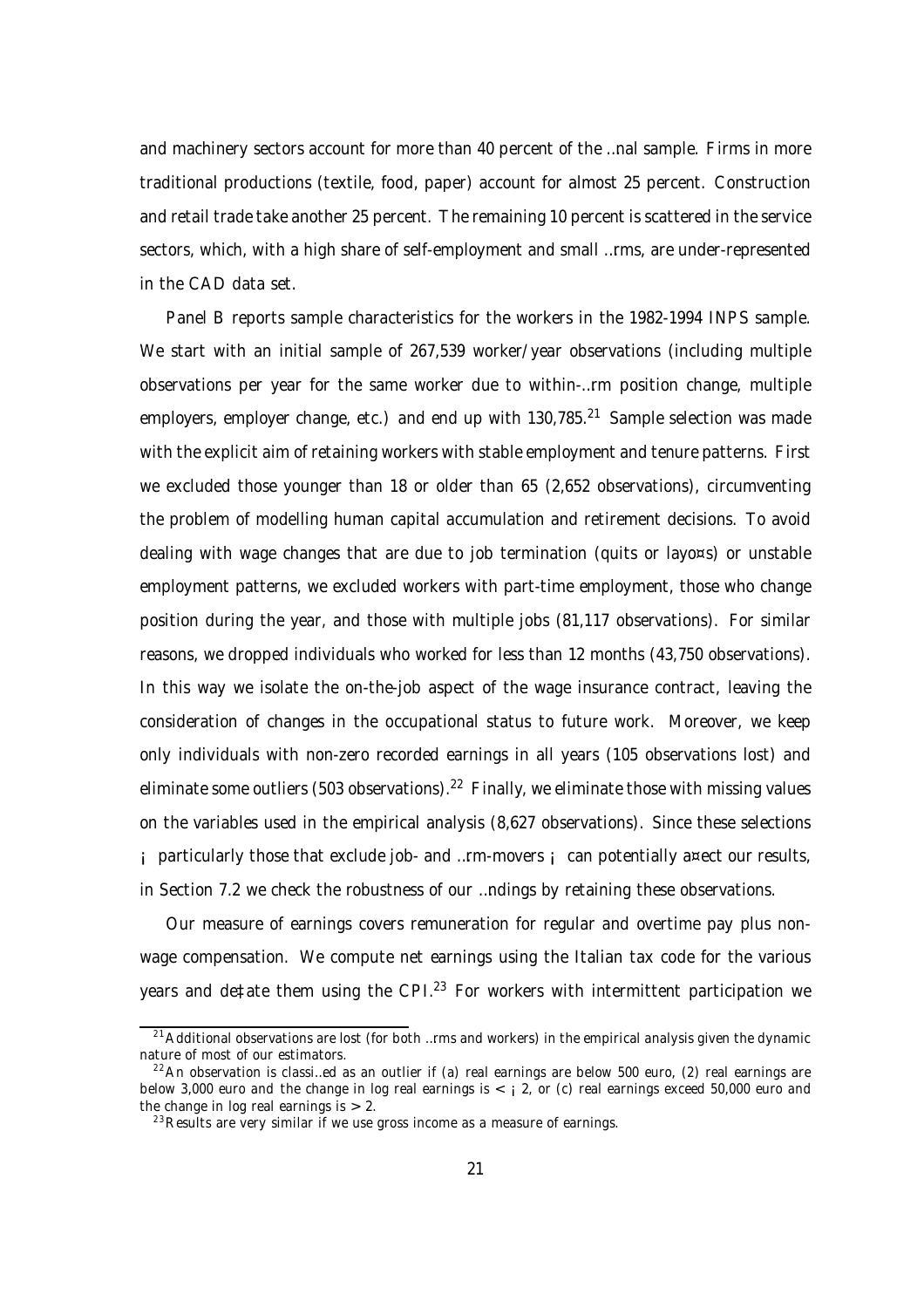treat two strings of successive observations separated-in-time as if they pertained to two di¤erent individuals.

Workers in the resulting sample are on average 41 years old in 1991; production workers account for 64 percent of the sample, 35 percent are clericals and about 2 percent managers. Males are 74 percent of our sample and those living in the South 15 percent. Finally, net earnings in 1991 are roughly 13,000 euro on average, with a median of 12,000 euro.<sup>24</sup>

# 6 Estimation of the stochastic structure of …rm performance and workers' earnings

#### 6.1 Firm performance

As a measure of the idiosyncratic shock to …rm performance (") we use unexplained variation in the logarithm of value added at 1991 prices (de‡ated by the CPI). The …rm's value added corresponds to the volume of the contractible output that remains once intermediate inputs have been remunerated (i.e., the sum of pre-tax pro...ts, wages and perks).

To identify shocks to …rm performance we proceed along the lines of Section 3. The …rst step is to …lter out the predictable component. To this end we consider equation (3):

$$
A(L; p) y_{jt} = Z_{jt}^{\theta} \mu + f_j + "_{jt}
$$

where  $\mathsf{y}_{\mathsf{j}\mathsf{t}}$  is the log of real value added for …rm  $\mathsf{j}\,$  at time t. We set  $\mathsf{p}=1.$  Taking the …rst di¤erence of the data eliminates the …rm …xed e¤ect and yields:

$$
\mathfrak{C}y_{jt} = \mathcal{h}\mathfrak{C}y_{jt} + \mathfrak{C}Z_{jt}^{\mathfrak{g}} + \mathfrak{C}''_{jt}
$$
 (24)

Included in  $\mathfrak{C}Z_{j t}$  is a full set of time dummies, sector dummies and location dummies.<sup>25</sup>

 $24$ These descriptive statistics can be compared to a representative sample of the Italian population of private sector workers drawn from the 1991 Bank of Italy SHIW. We …nd that demographic characteristics in the SHIW are very similar to those in the INPS (in particular, the proportion of males, production workers, clericals and managers) and average age is the same in the two samples.

<sup>&</sup>lt;sup>25</sup> Sector dummies are for agriculture and ...shery; mining; food and tobacco products; textile and leather products; paper, wood products and publishing; chemicals and petroleum; primary and fabricated metal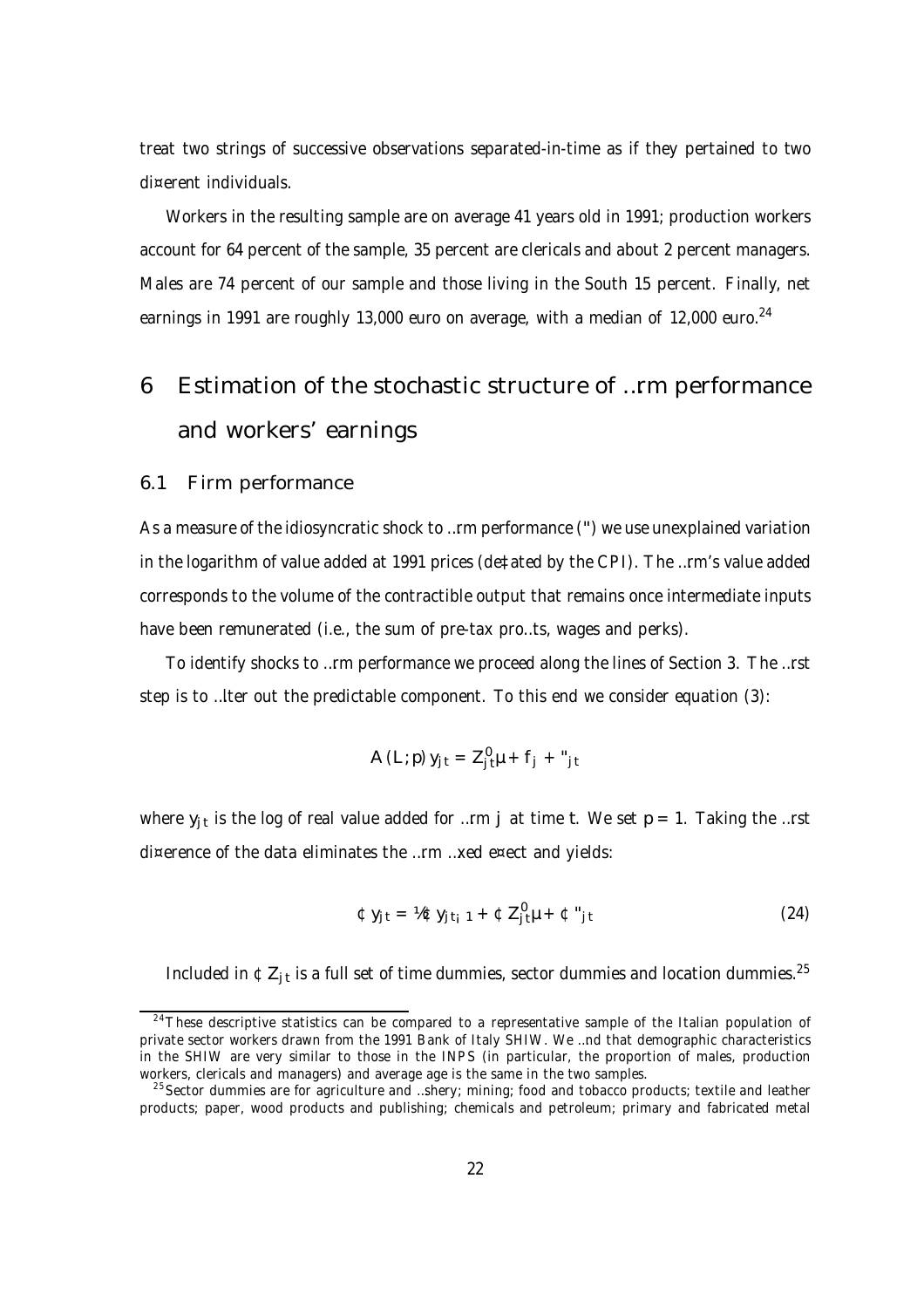Since OLS estimates are inconsistent, we use IV and instrument  $\mathfrak{C}y_{it}$ <sub>1</sub> using  $y_{it}$ <sub>2</sub> and  $y_{ti-3}$  (Anderson and Hsiao, 1982). The residual from (24) constitutes our measure of output on which the payment to the worker should be made contingent if workers are to share part of the …rm risk. 26

The results of the IV regression are reported in Table 3. Our estimate of  $\frac{1}{2}$  is 0.27 with a standard error of 0.02. Region, year and sector dummies are jointly statistically signi…cant. We use the residual of the IV regression above to construct a consistent estimate of  $\mathfrak{c}$  " $_{\rm jt}$ . A close examination of the estimated autocovariances E ( $\mathfrak{C}$ "<sub>itiz</sub>), reported in Panel A of Table 3 pooling over all years, reveals the absence of any large or statistically signi…cant correlation at lags greater than one. This can be tested more formally using the zero restriction test proposed by Abowd and Card (1989) (see Panel B). This is a test that all the autocovariances greater than a given lag are jointly zero. We …nd that the null that  $E(\mathfrak{C}''_{\text{it}},\mathfrak{C}''_{\text{it}}) = 0$  is overwhelmingly rejected for  $i=1$  (p-value <0.0001), but not for  $i \in \{2, 2, 3, 2\}$  (a p-value of 49 percent) or higher.

The autocovariances of  $\mathfrak{C}$ "<sub>it</sub> can be analyzed to gain knowledge about the dynamic structure of ¢"<sub>jt</sub>. This is an important step in our paper, because di¤erent dynamic structures will imply di¤erent characterizations of the optimal wage contract.

The simplest dynamic structure is one where  $\mathfrak{C}^n_{\text{it}}$  contains only a mean-reverting component, such as some generic ARMA(p; q) process. Since autocovariances decline quite dramatically from order 0 to order 1 and, especially, from order 1 to order 2, and since they are statistically undistinguishable from zero at orders greater than 2, the presence of an AR component of any order can be safely ruled out. With an AR component, in fact, one should observe autocovariances to decline gently over time at a rate de…ned by the autoregressive parameter(s); and autocovariances would not become zero as rapidly as they do.

products; machinery and electric/electronics; energy, gas and water; constructions; retail and wholesale trade and hotels; transport and telecommunications; credit, insurance and business services; and other private services (agriculture and …shery is the excluded category). Location dummies are for North, Center and South (Center is the excluded category). By including these dummies we explicitly remove shocks to …rm performance pertaining to a given location and a given industrial sector at a point in time, i.e., non-idiosyncratic shocks.

 $26\text{We run the value added regression on a sample of ...rms with non-missing values for the variables of }$ interest (i.e., value added, year, sector and location), irrespective of whether there are workers to match them with. This ensures that the results for the value added speci…cation are not peculiar to large …rms, which are obviously over-represented in the subset of …rms with matched workers.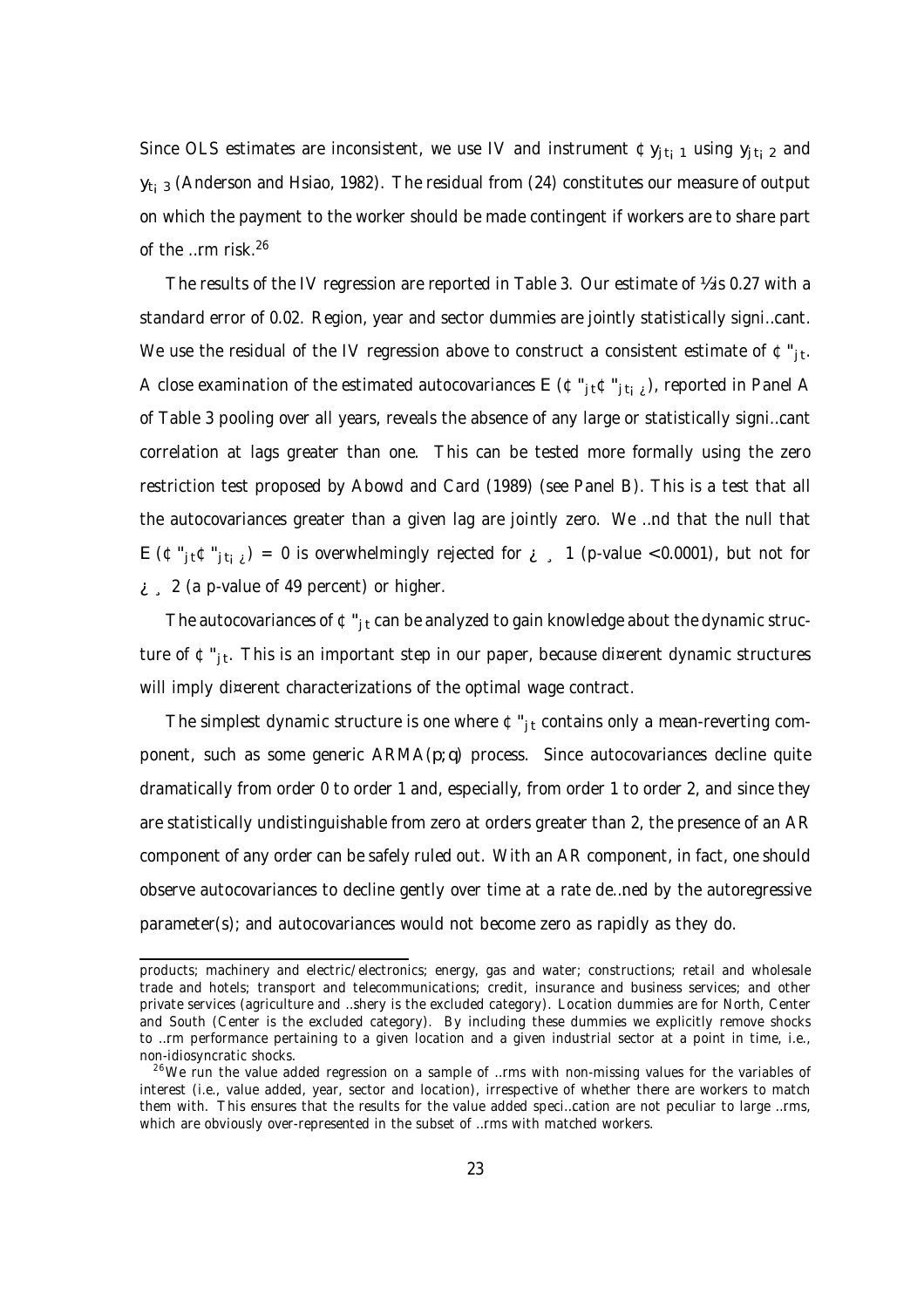If  $\mathfrak{C}''$ <sub>it</sub> contains just an MA (q) component, then autocovariances at lags q + 1 or higher should all be zero. The autocovariances reported in Table 4 appear to be statistically zero for  $i$ , 1, implying  $\mathfrak{C}^n_{j,t}$  » MA(1). Since an MA(1) in …rst di¤erences implies an MA(0) in levels, we can conclude that in the absence of additional variance components  $\mathfrak{C}$  " $_{\rm jt}$  =  $\mathfrak{C}$  v<sub>jt</sub>, with  $v_{it}$  being serially uncorrelated, or a transitory shock in the parlance of our model.

Most processes, especially at the micro level, contain both mean-reverting and non mean-reverting components. While our …rst-di¤erencing procedure eliminates any …rmspeci...c ...xed e¤ect in the levels, we might still have a random growth component, i.e.  $\mathfrak{C}''$ <sub>jt</sub> = g<sub>j</sub> +  $\mathfrak{C}v_{jt}$ . The implication of this process is that autocovariance at distant lags are non-zero due to the presence of the random growth component, i.e.,  $E (\mathfrak{C}^n_{j} \mathfrak{t} \mathfrak{C}^n_{j} \mathfrak{t}_{i}^j) =$  $\frac{1}{4}$  for  $\frac{1}{2}$  , 2. Once more, the fact that autocovariances at order 2 or higher are all close to zero militates against this speci…cation. An alternative characterization of the non mean-reverting component is a random walk process in the levels of the form " $_{it}$  =  $v_{jt}$  +  $^3$ <sub>jt</sub>, with  $^3$ <sub>jt</sub> =  $^3$ <sub>jt<sub>i</sub> 1 + u<sub>jt</sub> with u<sub>jt</sub> being an i.i.d. serially uncorrelated process (a</sub> permanent shock in the parlance of our model). In …rst di¤erences,  $\mathfrak{c}$  " $_{\rm jt}$  =  $\mathfrak{c}$  v<sub>jt</sub> + u<sub>jt</sub>. Assume for the time being that v and u are uncorrelated at all lags and leads. This process would be consistent with the autocovariance structure of  $\mathfrak{C}$ "<sub>jt</sub> in Table 3 because it implies  $E(\mathfrak{C}^*_{j\mathfrak{k}}\mathfrak{C}^*_{j\mathfrak{k}}) = 0$  for  $\mathfrak{c} = 0$  and  $\mathfrak{j}\mathfrak{c} = 1$  and  $E(\mathfrak{C}^*_{j\mathfrak{k}}\mathfrak{C}^*_{j\mathfrak{k}}) = 0$  for  $\mathfrak{j}\mathfrak{c} = 2$ . Obviously, since  $\mathfrak{C}_{i}^{\prime\prime}$  » MA(1) even in the absence of a random walk in the levels, this is not enough to conclude that there is a random walk component. However, it is possible to distinguish between the null  $\mathfrak{C}''_{it} = \mathfrak{C}v_{it}$  and the alternative  $\mathfrak{C}''_{it} = \mathfrak{C}v_{it} + u_{it}$  by noting that under the null  $E (\mathfrak{C}^*_{jt} (\mathfrak{C}^*_{jt-1} + \mathfrak{C}^*_{jt} + \mathfrak{C}^*_{jt-1})) = 0$ , while under the alternative  $E(\Phi''_{jt}(\Phi''_{jt} + \Phi''_{jt} + \Phi''_{jt}))) = \frac{3}{4}$ . If we perform this test using the residuals  $\Phi''_{jt}$ the null is rejected quite overwhelmingly (a p-value of less than 0.01 percent), so we conclude in favor of the existence of a non mean-reverting component random walk in addition to a mean-reverting, serially uncorrelated component. This is the structure that we used above to derive the restrictions implied by di¤erent insurance regimes. Overall, the results of this section suggest that the random walk plus serially uncorrelated transitory shock speci…cation is the only reasonable representation of the stochastic component of value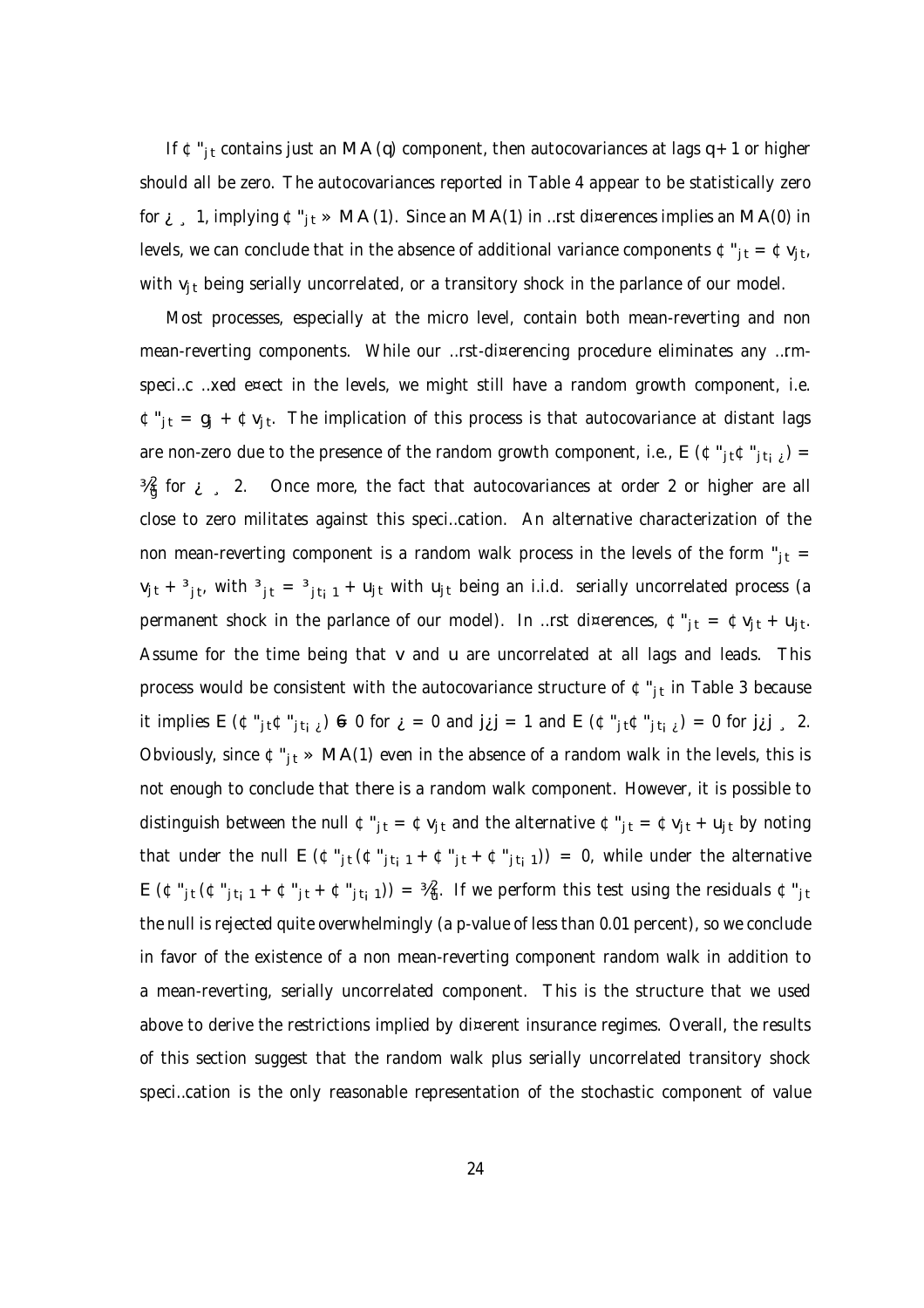added data (conditioning on lagged growth, sector, year and location dummies).<sup>27</sup>

Two extra sources of correlations may arise from: (a) correlation between permanent shocks in two subsequent periods (for example because technological shocks come in waves), and (b) correlation between transitory and permanent shocks. As for (a), let E (u<sub>it</sub>u<sub>itic</sub>) =  $\frac{M_{\mathsf{uu}_\mathsf{i}}}{1}$  for  $_\mathcal{i}=1$  and zero otherwise. Then we can prove that this extra source of correlation does not a¤ect our identi…cation strategy for ® (the sensitivity of wages to permanent …rm shocks), but leads to bias in the identi...cation of  $\bar{a}$  (the sensitivity of wages to transitory shocks) due to the presence of invalid instruments. We can use the test of the overidentifying restrictions to assess whether this is an important issue. As for (b), let E ( $u_i$ <sub>s</sub> $v_i$ ) =  $u_{uv}$  for s =  $\mu$  and zero otherwise. In this case both the identi...cation of  $\odot$  and that of  $\bar{\phantom{a}}$  fail due to the use of invalid instruments. Once more, the test of overidentifying restrictions will signal rejection of the null if this extra source of correlation is present.

### 6.2 Workers' earnings

For workers' earnings we consider a logarithmic speci…cation of the process (6), in which the …rst di¤erence of log annual net real earnings is regressed on its …rst lag and on a set of observable individual attributes: a quadratic in age, education (here proxied by a set of occupation dummies), gender, region dummies, sector dummies and time dummies. As noted above, nominal gross earnings are …rst transformed into nominal earnings net of taxes and social security contributions (using the rules coded in the Italian tax system at each point in time), and then de‡ated by the CPI to 1991 prices. We use the available data for all workers rather than just those in the matched sub-sample. First di¤erencing the data removes any individual- and match-…xed component. Recall from Section 4 that under our hypothesis, the length of the AR process for …rm performance carries over to the length of the AR process for workers' earnings (with the same coe¢cient if the autoregressive component of wages is exclusively driven by risk shifting considerations). Moreover, under

 $27$ Covariances tend to decay rapidly even when estimated on a year-by-year basis. This exercise, however, reveals that a distinctive feature of the data is covariance non-stationarity, in particular around the strong recessionary episode of 1993. This recession was particularly anomalous because it was characterized by a sharp devaluation and a major tax increase. The former was advantageous only for exporters, while the latter bore on all …rms. Before 1992, however, stationarity appears to be a reasonable characterization of the data. The full matrix of estimated autocovariances is available on request.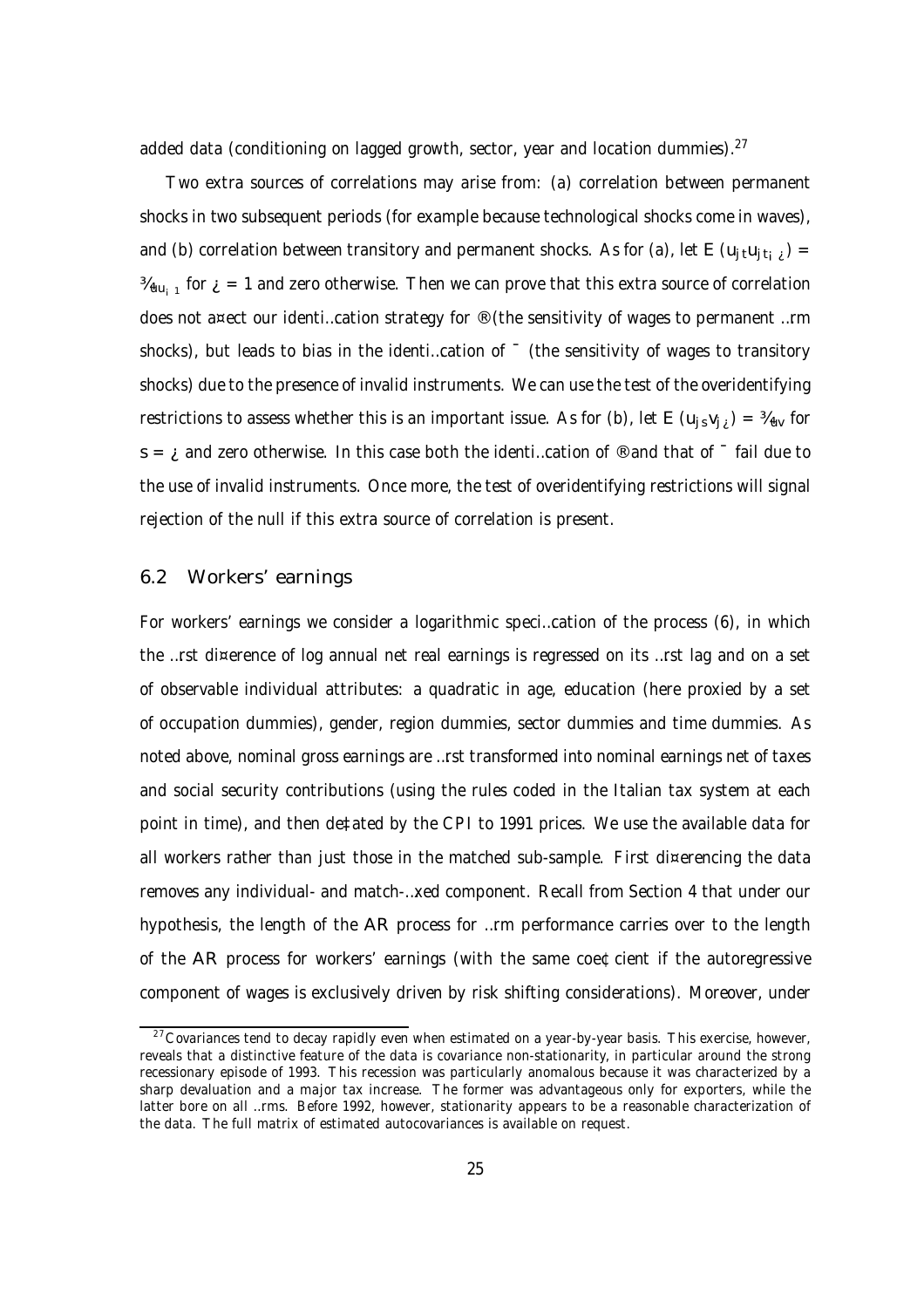the same hypothesis,  $\texttt{\$!i$}$  is an MA(2) process if  $\texttt{p}$  = 1, as we have assumed in the previous section. We estimate the earnings growth equation by IV using  $w_{i_1i_1}$  and  $w_{i_1i_1}$  4 as instruments for  $\mathfrak{Cw}_{i_1i_2\ldots i_n}$ .

The results are reported in Table 5. The autoregressive coe¢cient is 0.28 (with a standard error of 0.05), almost the same as in the …rm regression case. The growth of earnings is more rapid for males, managers, and increases with age at a declining rate. Year dummies are jointly signi…cant, while the joint signi…cance of region dummies is borderline. Sector indicators are jointly insigni…cant. These dummies remove any variation in wages that is due to industry-level bargaining or economy-wide in‡ation through wage indexation.

We use the residual of this regression to construct a consistent estimate of  $\mathfrak{c}$  !  $_{\rm ij\,t}$ . We calculate the autocovariances of the latter pooling over all years and report the results in Table 6.

A thorough examination of the estimated autocovariances of the unanticipated component of the rate of growth of earnings (Panel A) reveals that covariances are very small at lags greater than one. On average, the autocovariance of order zero is 0.014 and that of order one -0.005.<sup>28</sup> In Panel B we test formally the hypothesis that the autocovariances of order  $i$  and higher are jointly zero for various values of  $i$ . We strongly reject the hypothesis that ¢! <sub>ijt</sub> is serially uncorrelated. The hypothesis that all the autocovariance of ¢! <sub>ijt</sub> of order 2 and higher are zero has a borderline p-value of 12 percent. The hypothesis that all the autocovariance of  $E!_{\text{lit}}$  of order 3 and higher are zero has instead a larger p-value of 19 percent.

As in the …rms' case, these autocovariances can be analyzed to gain knowledge about the dynamic structure of ¢! <sub>ijt</sub>. Brie‡y, our conclusions are similar to those arrived at in the ... rms' case (all the details are available on request). There is evidence for  $E_{ijt}$  containing both a permanent random walk component in the levels and a mean-reverting component which is either serially uncorrelated or MA(1) with a small MA coe¢cient (to accommodate the low autocovariance of order 2). Note that the transitory and the permanent component

 $28$ These are much lower than the estimates for the US using the PSID (Meghir and Pistaferri, 2001) and those for Italy using the SHIW (Pistaferri, 2001), perhaps re‡ecting the fact that measurement error is less of a problem in this data set.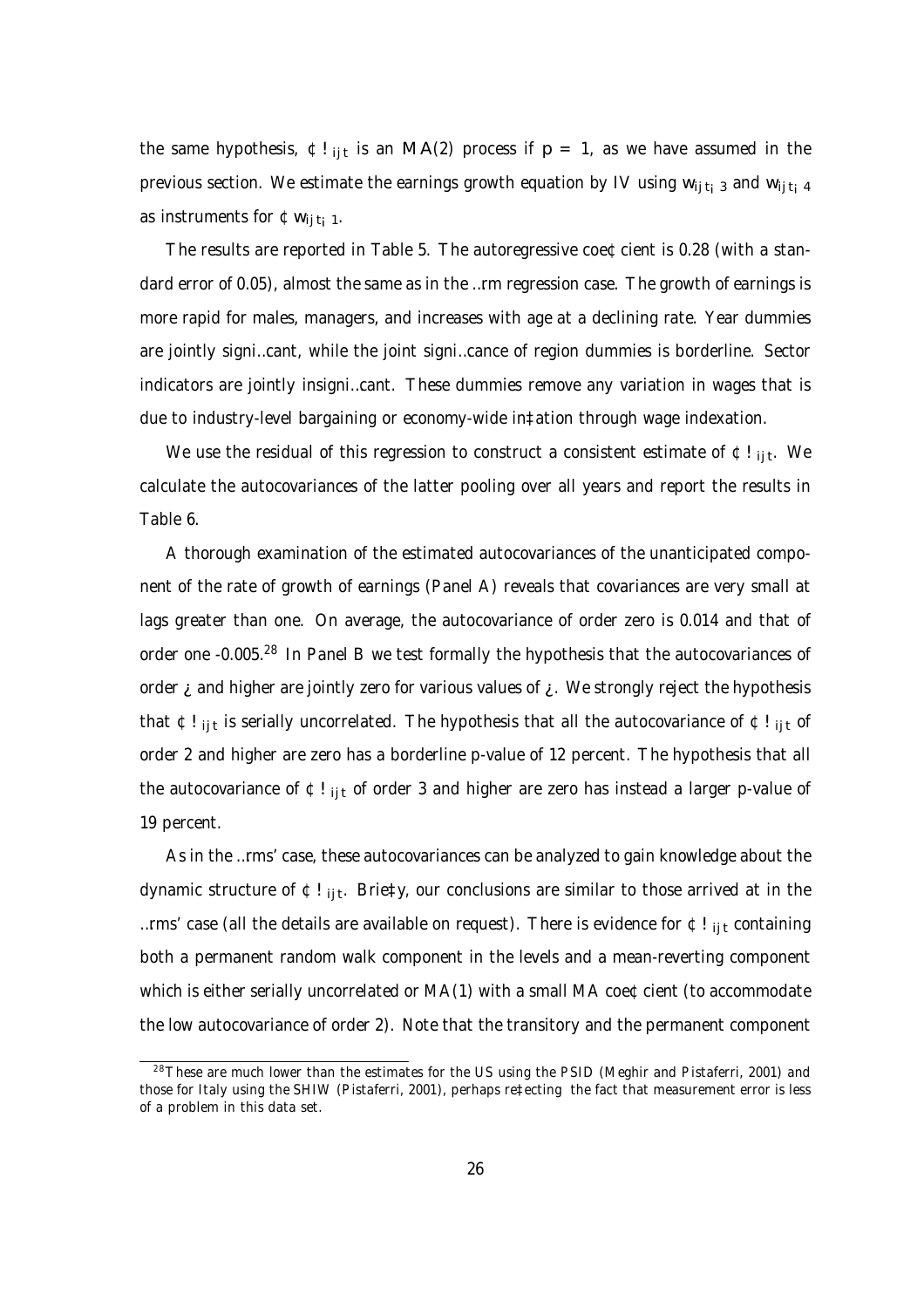of  $E!_{\text{lit}}$  could be related to the corresponding ... rm components (through risk sharing), purely individual-speci…c (the case of full insurance), or both. These issues are addressed in the next Section, where we estimate the insurance parameters  $\mathcal{R}$  and  $\bar{C}$  following the procedure described in Section 4.3 and focusing on the matched employer-employee data set.

## 7 Shocks and insurance: the estimates

The matched data set includes 45,446 individual/year observations for 9,203 workers and 4,691 …rms with contemporaneous observations on both ¢! <sub>ijt</sub> and ¢"<sub>jt</sub>. The number of overall observations declines because in the data-matching process we lose three types of observations: workers in the INPS sample whose …rm is not in the CAD sample (for instance, …rms that have not applied for credit in the period of interest), …rms in the CAD dataset that have no worker included in the INPS sample (recall that the former includes only those born in two randomly selected days of the year), and observations lost due to the dynamics of our estimation procedure. The …nal dataset is an unbalanced matched panel of …rms and workers. The mean number of annual matches (i.e., the number of workers) per …rm is 1.5, with a minimum of 1 and a maximum of 63 per year.<sup>29</sup> Table 7 reports characteristics for the …rms and the workers in the matched data set. As expected, the major di¤erence with respect to the full sample is average …rm size, which is signi…cantly greater. The median number of employees is 107 in the matched sample, compared with 56 in the full sample. Naturally, larger …rms have a greater likelihood of being matched with at least one of the workers in the INPS sample. Nevertheless, other characteristics (such as location, industry, and workers' demographic characteristics), are fairly similar in the two samples.

We apply the identi...cation strategy outlined in Section 4.3 to estimate the parameters of interest,  $\mathcal{O}(n)$  (the sensitivity of earnings to permanent shocks to value added) and  $\mathcal{O}(n)$  (the sensitivity to transitory shocks). In both cases, our estimating equation consists of an IV regression of ¢! <sub>ijt</sub> onto ¢"<sub>jt</sub>.

 $29$ The low number of matches per ...rm implies that, while potentially interesting, an analysis of the cross-covariance of wage shocks within the …rm (i.e., using co-workers' information) cannot be pursued.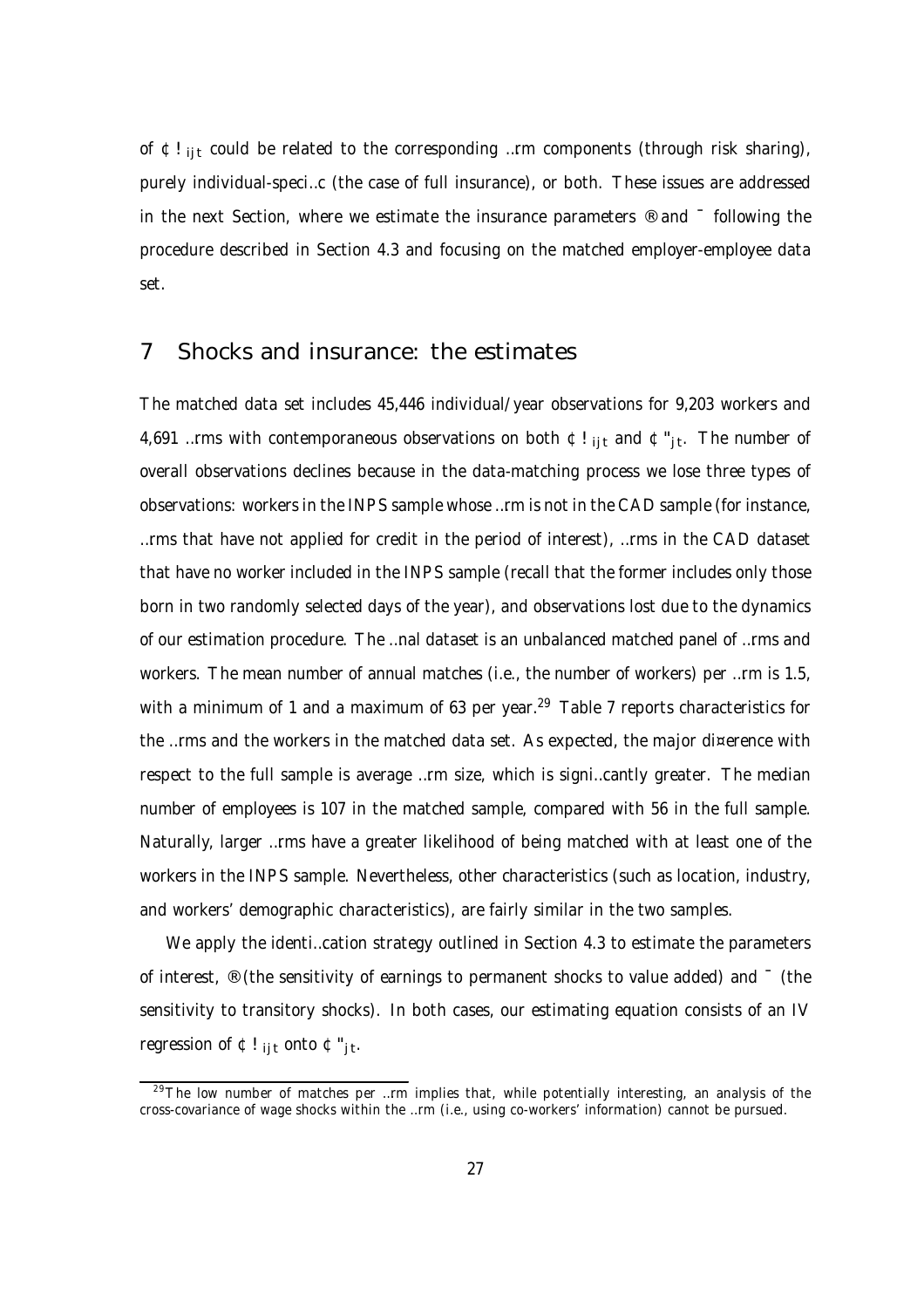As explained in Section 4.3, parameter  $\bar{ }$  is identi...ed using  $\mathfrak{C}''_{j_{t+1}}$  and  $\mathfrak{C}''_{j_{t+1}}$  as instruments, while parameter ® is identi…ed using  $\bigcap_{\lambda=1}^{n} q \oplus j_{1+\lambda}$  (q = f1; 2; 3g) as instruments. The overidentifying restrictions are tested with a standard J-statistic (generalized Sargan test). Under the null hypothesis that the model is correctly speci…ed, J is asymptotically distributed  $\hat{\sf A}^2$  with as many degrees of freedom as overidentifying restrictions and is robust to heteroskedasticity of unknown form. Low values of J (high p-values of the test) will signal that the model is correctly speci…ed. The power of the instruments in the reduced-form regressions is checked by looking at the p-value of the F-test on the excluded instruments. Finally, as explained in Section 4.3, an exogeneity (Hausman) test for  $\mathfrak{C}^*_{j_t}$  (Davidson and MacKinnon, 1993) is an implicit test for  $\mathcal{D} = \mathcal{D} = \mathcal{D}$ .

We also comment on the estimates of the variances of transitory and permanent shocks to value added (v<sub>jt</sub> and u<sub>jt</sub>, respectively) and of idiosyncratic transitory and permanent shocks to earnings (<sup>1</sup><sub>ijt</sub> and »<sub>ijt</sub>, respectively). In both cases, we use minimum distance estimation and for simplicity impose covariance stationarity. The resulting estimates can be viewed as unconditional averages of the underlying (changing) variances. But it is possible to allow for non-stationarity and still identify the parameters of interest (for brevity, these are not reported here; they are available on request). Finally, we construct an estimate of the ratio  $\frac{p_{\frac{\circledR^2\frac{1}{24}}{w}+2^{-2}\frac{1}{24}}}{\text{E}[(\mathop{\rm\mathfrak{C}}\limits^{1}|_{\text{i};\text{j};\text{t}})^2]}$ , which informs us on how much wage variability is due to workers sharing the …rm's fortunes. This turns out to be a useful way to summarize the evidence.

### 7.1 Main results

Table 8 shows the results of our exercise. The …rst result is that workers' wages do re‡ect shocks to the …rm's value added:  $E(\Phi I_{ii\tau} \Phi_{i\tau}^{n}) = 0.0019$  with a standard error of 0.0002 (Panel B). Moreover, there is a substantial di¤erence in impact between permanent and transitory shocks: wages do respond to permanent shocks but the hypothesis of full insurance with respect to transitory shocks cannot be rejected (Panel A). The estimated value of ¯ (which measures the sensitivity of workers' earnings to transitory shocks) is economically small (point estimate 0:004) and not statistically di¤erent from zero (a standard error of similar magnitude). The estimated value of  $\mathcal{O}$  (responsiveness to permanent shocks) is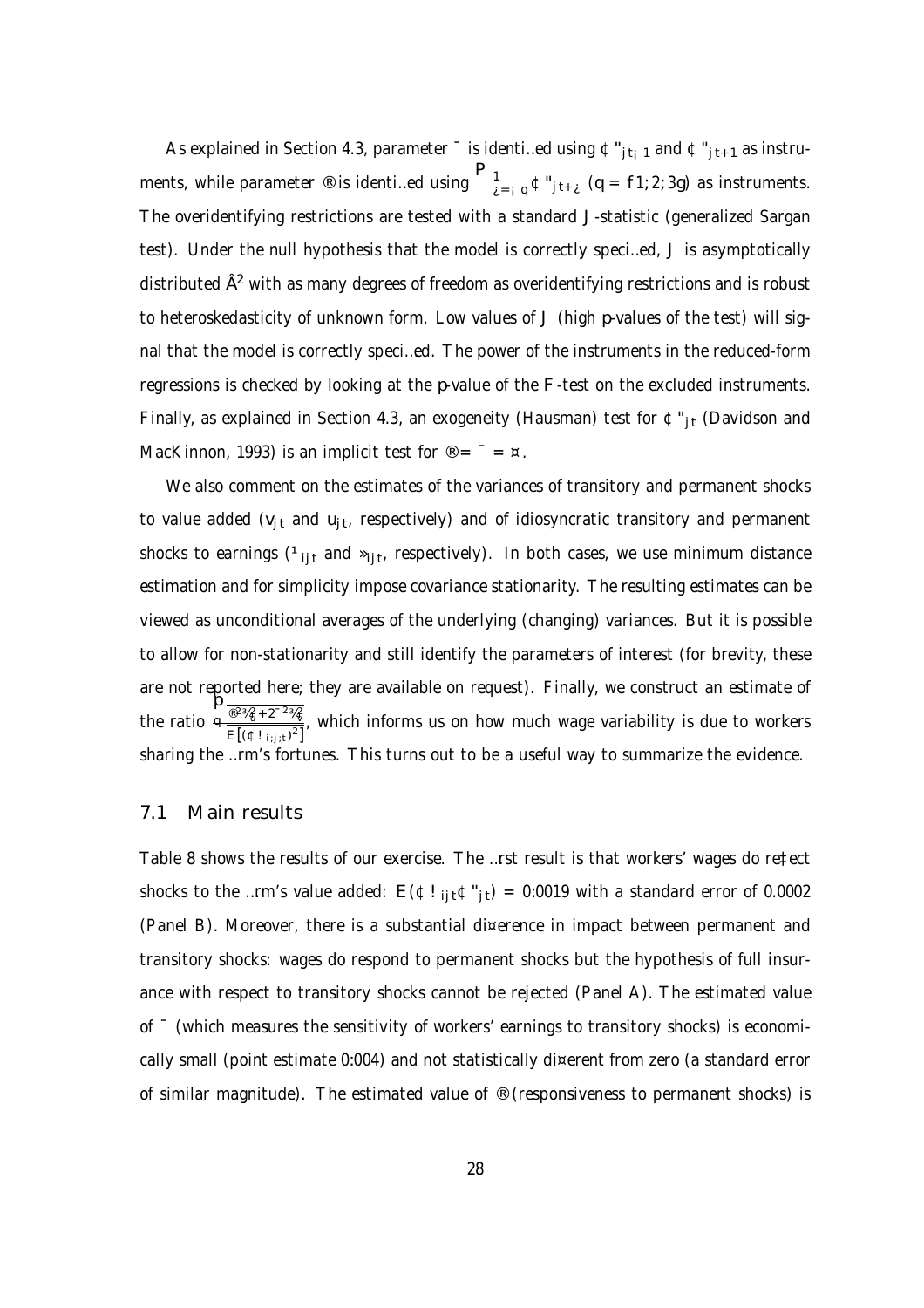0:0821, more than 20 times higher, with a small standard error of 0.0128.<sup>30</sup> Joint consideration of the point estimates and of the standard errors of the two parameters suggests that ® 6  $\bar{\ }$  . This is con…rmed by the result of the exogeneity test conducted on  $\mathfrak{C}$  " $_{\rm jt}$ . The test statistic displays a p-value below 0.1 percent, which rejects the null  $\mathcal{D} = \mathcal{D} = \mathcal{D}$ . More precisely, while we cannot reject the hypothesis of "full transitory" insurance, "full permanent" insurance can be ruled out. The J-test of overidentifying restriction has a p-value well above 10 percent in both cases, which signals that the models are not misspeci…ed. This result also implies that our IV estimates are not subject to measurement error bias (see the discussion in Section 4.3), and to bias arising from either correlation between subsequent permanent shocks or between transitory and permanent shocks (see the discussion in Section 6.1). Instruments' power is not a concern, as is shown by the low p-value of the F-test in the reduced form regressions (this is a test that the excluded instruments are jointly insigni…cant).

Table 8, Panel B, also reports the estimated value of the relevant moments of the shocks to output and wages. One can notice that they are rather close to those estimated for the full sample (see Tables 4 and 6).<sup>31</sup> Consistently with the estimates of ® and  $\overline{\ }$ , as seen before we …nd that the estimate of  $E(\mathfrak{C}!_{\text{it}}\mathfrak{C}"_{\text{it}})$  is positive and statistically signi…cant, while that of  $(\mathfrak{C}!_{i}$ <sub>it</sub> $\mathfrak{C}^*_{i}$ <sub>ti1</sub>) is minuscule and statistically insigni…cant.

To allow for an evaluation of the amount of insurance involved, we use equally weighted minimum distance methods (EWMD) to estimate the variances of idiosyncratic shocks to value added and (conditioning on these and the estimated insurance parameters ® and  $\bar{ }$ ) the variances of idiosyncratic shocks to earnings.<sup>32</sup> The estimate of the variance of the permanent shock to value added,  $\frac{3}{4}$ , is 0.0247 (with a standard error of 0.0032), while the

 $30$ There may be some concern due to the fact that we regress wage shocks against ... rm shocks, which are common to all individuals working in the same …rm. Moulton (1986) shows that the e¤ect of common group errors is to produce arti…cially low standard errors in such regressions. We corrected standard errors assuming that errors are not independent within …rm and …nd that the correction has no dramatic e¤ects: ® is estimated with a slightly higher standard error of 0.0159, but the associated p-value is still below 0.01 percent.

<sup>&</sup>lt;sup>31</sup>For example, E ( $\text{C}!_{\text{ijt}}\text{C}!_{\text{ijt}}$ ) is 0.0136 in the matched sample and 0.0143 in the full sample; E ( $\text{\textcircled{t}}$ ! ijt $\text{\textcircled{t}}$  ijt<sub>i</sub> 1) is -0.0052 in the matched sample and -0.0053 in the full sample.

 $32$ An alternative would be to use a generalized least squares procedure (optimal minimum distance, or OMD). Our choice is dictated by the evidence presented in Altonji and Segal (1996), who show that EWMD dominates OMD even for moderately large sample sizes.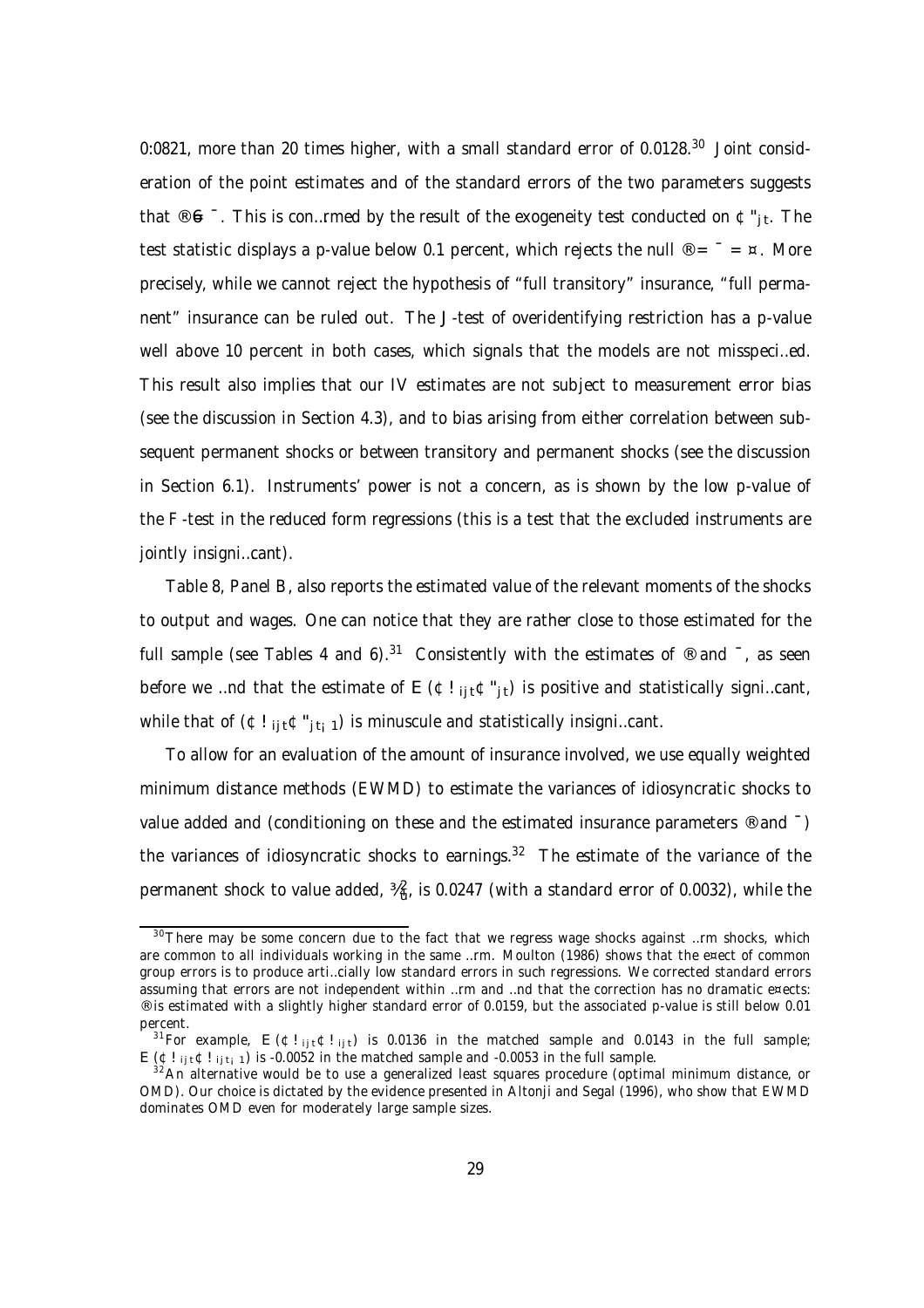estimated variance of the transitory shock,  $\frac{1}{4}x$ , is 0.0326 (with a standard error of 0.0043). These are both sizeable and imply standard deviations of 16 and 18 percent, respectively.

Next, we estimate the parameters of the idiosyncratic part of the earnings process, i.e., after …ltering the variability that is due to the amount of insurance/incentives provided by the …rm. Following the discussion in Section 4, we assume that this idiosyncratic part of the earnings process can be written as:

$$
\hat{\mathbb{C}}!_{ijt} \hat{\mathbb{C}}!_{ijt} \hat{\mathbb{C}}!_{ijt} \hat{\mathbb{C}} \hat{\mathbb{C}} \mathbb{U}_{jt} = \hat{\mathbb{C}} \mathbb{V}_{jt} = \hat{\mathbb{C}} \mathbb{V}_{jt} + \hat{\mathbb{C}} \hat{\mathbb{C}} \mathbb{V}_{ijt} + \hat{\mathbb{C}} \hat{\mathbb{C}} \mathbb{V}_{ijt} + \hat{\mathbb{C}} \hat{\mathbb{C}} \mathbb{V}_{ijt} \tag{25}
$$

i.e.,  $\hat{\mathfrak{C}}!$  i<sub>it</sub> follows a composite MA(2) process. In part, the coe¢cient % will re‡ect the legacy of the autoregressive process of the value added (see equations 7 and 9); in part, however, it will be related to an idiosyncratic moving average component in earnings. The EWMDestimated variances of idiosyncratic shocks to wages are smaller than the …rm counterpart:  $\frac{3}{4}$ , the variance of permanent shocks, is 0.0065 (standard error 0.0026), while  $\frac{3}{4}$  is 0.0029 (s.e. 0.0018). The MA coe¢cient % in the stochastic process of earnings is negative (-0.18) but measured imprecisely.

To summarize, our …ndings imply that a 10 percent permanent change in …rm performance induces little less than a 1 percent permanent variation in earnings for those employed at the same …rm on a continuing basis. To get a sense of the economic signi…cance of this e¤ect consider the median …rm (value added of 3.62 million euro, 107 employees, paying an average salary of 12,502 euro per year). Evaluated at the sample median, a permanent decrease in value added of 362,000 euro (10 percent) - equivalent to a 3,383 euro drop in value added per (initial) worker - would permanently lower the earnings of the continuing workers by 103 euro.

The variability in compensation induced by risk shifting depends on  $\mathcal{B}X_{\mathsf{u}}$  (ignoring the reaction to transitory shocks, which is virtually zero, both economically and statistically), as can be seen from equation (21). Since the overall standard deviation of the shocks to wage growth is 0.1166, one can infer that little more than 11 percent of the total earnings variability can be explained by …rm-speci…c risk (see the last row of Table 8), while the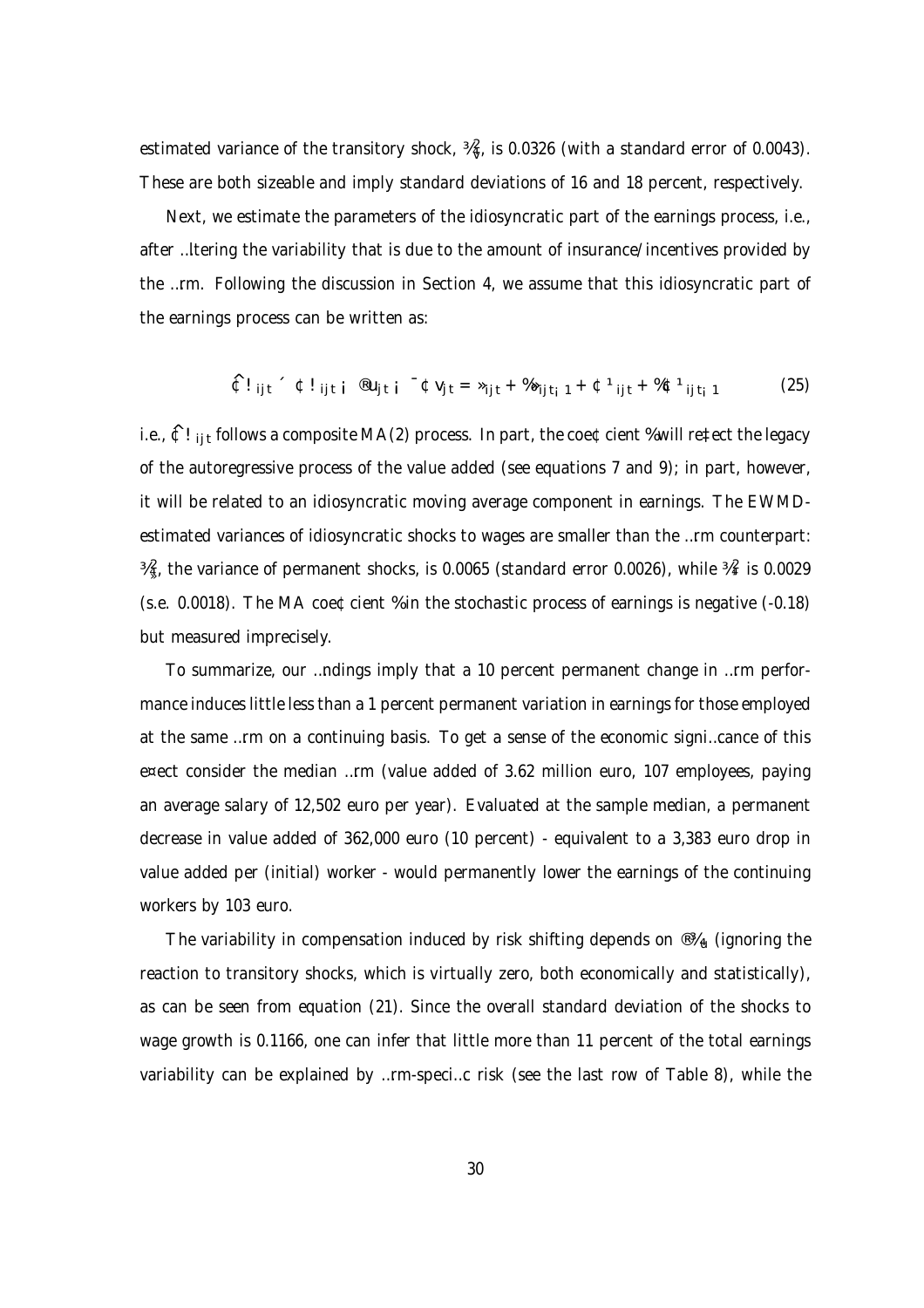remaining component is related to worker-speci...c shocks.<sup>33</sup>

As a rough gauge of the social value of the …rm as an insurance provider, suppose no devices (other than the …rm) were available to smooth consumption in the face of wage risk. Adapting to our case the simple characterization suggested by Lucas (1987) to evaluate the welfare costs of recessions, suppose workers maximize U (c<sub>t</sub>) =  $\frac{c_t^{1_i\;r^w}}{1_i\;r^w}$  and receive stochastic earnings A!  $_{\rm t}$ , where r<sup>w</sup> is the degree of workers relative risk aversion, A is a non-stochastic component and  $ln!$ <sub>t</sub>  $\gg N$  (0; §), with  $S = \frac{\otimes 2\frac{1}{4}}{N} + \frac{-2\frac{1}{4}}{N}$ . Wage risk depends on  $\otimes$  and  $\bar{ }$ , the insurance parameters, and on  $\frac{3}{4}$  and  $\frac{3}{4}$ , the variances of ... rm shocks.

Lucas assumes that the approximate consumption solution is  $c_t = (1 + \frac{1}{2}) (1 + g)^t e^{i \frac{S}{2} t}$ where g is the growth rate of consumption per period and east caling parameter. The proportional increase in consumption required to leave the consumer indi¤erent between the full insurance consumption path ( $\mathcal{P} = \mathcal{P} = 0$ ) and the partial insurance path ( $\mathcal{P} > 0$ and  $\bar{a}$  > 0) is r $w \frac{S}{2}$  (Clark et al., 1994). This provides a …rst, reasonable approximation to the cost of risk sharing. Assuming  $r^w = 5$  and  $\frac{3}{4}a^2 + \frac{3}{4}a^2 = 0.0573$  (values consistent with our empirical ...ndings), the proportional increase in consumption that would leave the consumer indi¤erent between full and no insurance (® =  $^-$  = 1) is  $r^w\frac{\frac{3}{4}a^2+\frac{3}{4}a^2}{2}$  = 0:14. According to our estimates the consumer is fully insured against transitory shocks ( $= 0$ ) and partially insured against permanent shocks ( $\textdegree = 0.082$ ). Assuming a variance of the permanent shock to …rm performance  $\frac{1}{4}a_0^2 = 0.025$ , workers would be indi¤erent between the insurance the …rm currently provides and no insurance if their consumption were raised by little less than 14% (r $w \frac{\frac{3}{4} + \frac{3}{4} \frac{2}{y}}{2}$  j r $w \frac{\frac{@2\frac{3}{4} \frac{2}{y}}{2}}{2}$  = 0:14j 0:00042 = 0:13958). Starting with an average consumption of 13,929 euro (see Table 7, Panel B), and no wage insurance, a consumer would be willing to sacri…ce as much as 1,944 euro in order to obtain the insurance …rms provide according to our estimates, and about 6 extra euro to obtain full insurance. In this respect, the …rm proves to be a formidable provider of insurance for individuals.

<sup>&</sup>lt;sup>33</sup>Using French longitudinal matched data, Abowd et al. (1999) conclude that most of the unexplained variation in earnings levels is due to individual, rather than …rm e¤ects. We complement their evidence showing that most of the unexplained variation in earnings growth is also due to worker-speci…c e¤ects.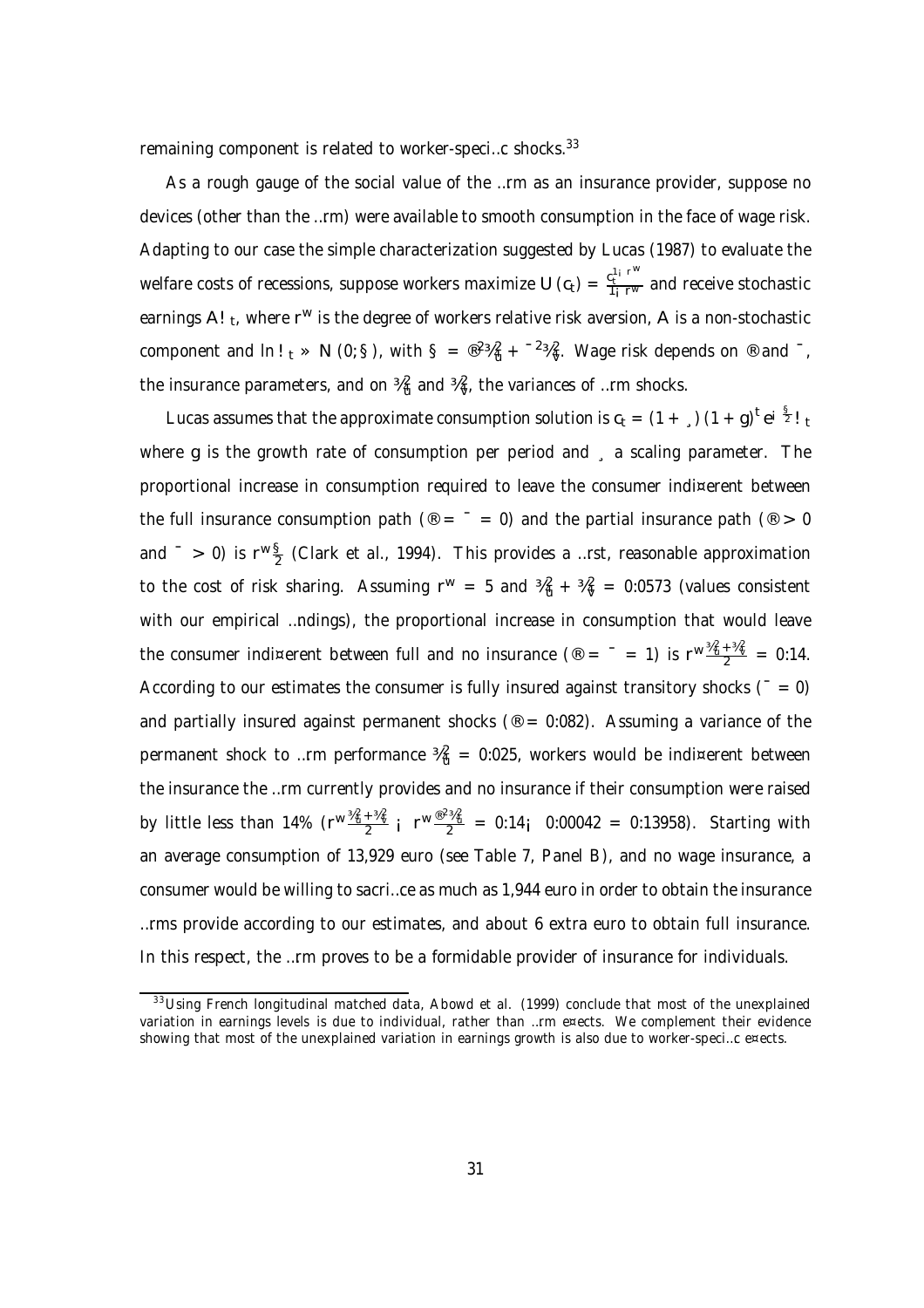#### 7.2 Sensitivity analysis

Recall from Section 5 that our sample selection eliminates those who change position within the …rm and those who have multiple employers over the period of observation (including those with multiple jobs in a given year). This was justi…ed by our attempt to focus on workers with stable employment and tenure patterns. Moreover, we use an unbalanced panel of …rms and workers. Since these selections could be problematic, in Table 9 we check that our results are not driven by sample selection.

In column (1) we report the estimates obtained with the baseline sample. In column (2) we include those who change position within a …rm due to promotion, demotion or related events. The sensitivity to permanent shocks is slightly lower, but statistically indistinguishable from that for the baseline sample. The sensitivity to transitory shocks is unchanged.

In column (3) we additionally include those with multiple employers over the sample period. This accounts for people that quit or are laid o¤ and move to a di¤erent employer. Since our objective is to study annual earnings growth within a ...rm (not across ...rms), we treat employment spells in di¤erent …rms as di¤erent individual-…rm pairs. We correct the standard errors of our estimates by assuming that the error of the wage equation is correlated across observations pertaining to the same individual. The estimates for this sample are, once again, quite similar to those reported for the baseline sample.

In column (4) we focus on a balanced panel of …rms and workers (continuously observed from 1982 to 1994). This checks that the …rms that are in the sample for fewer years are not di¤erent than those that are observed for the entire sample period. The results are the same as in our baseline sample, although the tests of overidentifying restrictions have somewhat borderline p-values.

We conclude that our sample selection is not responsible for the results, in particular the result of low sensitivity of wages to …rm shocks.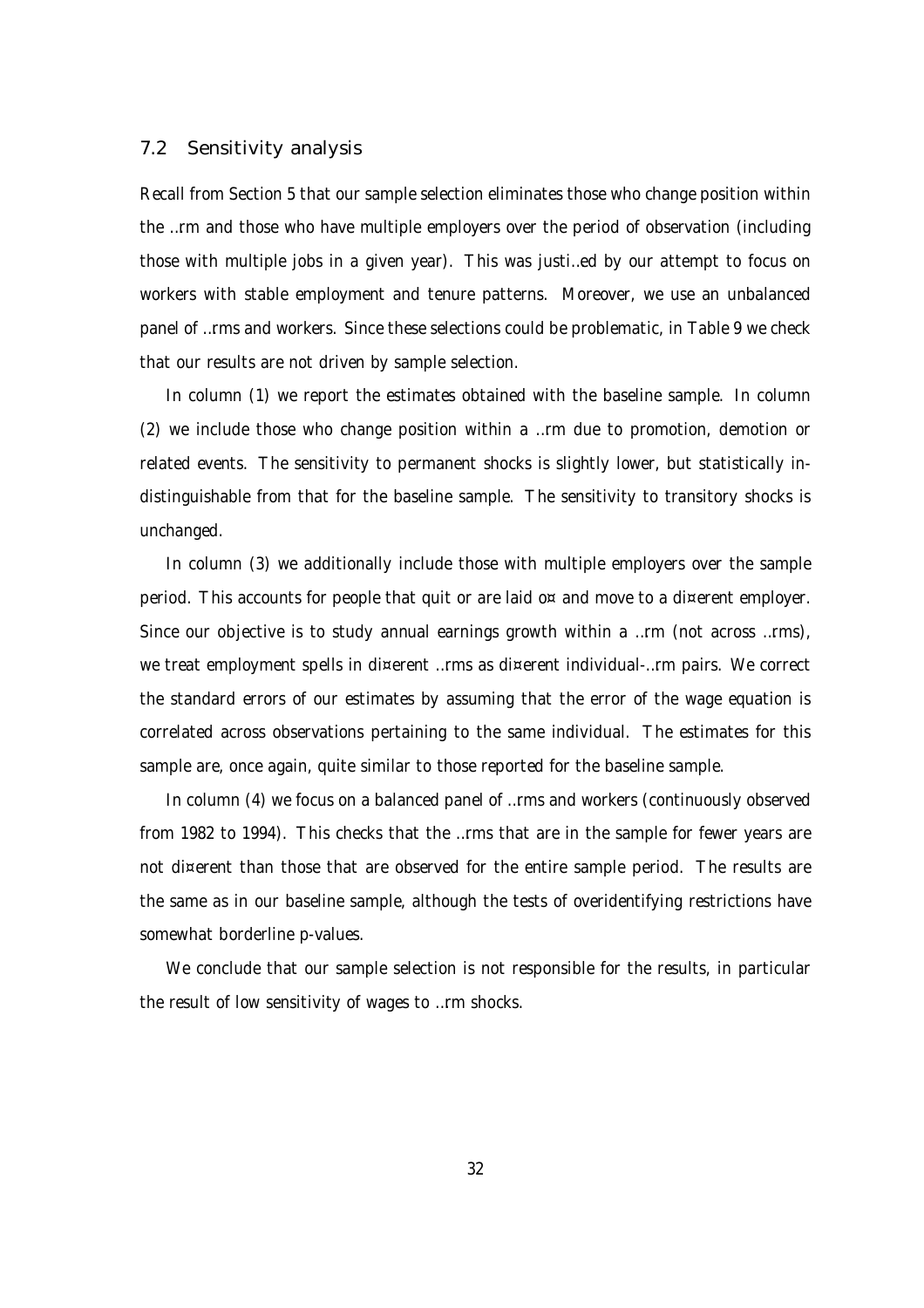#### 7.3 Insurance and …rm-worker characteristics

Once the full insurance hypothesis is rejected, one can ask whether the level of insurance varies systematically with workers' and …rms' characteristics. In this respect, the implicit contract model only o¤ers limited guidance. The simple framework of Section 3 shows that the parameter linking wages to performance decreases with workers' risk aversion and increases with the …rm's (equation 2). Moreover, the model proposed by Gamber (1988), which allows for bankruptcy, indicates that wage insurance decreases with the probability of default, because a higher correlation of wages to performance reduces the probability of being at the corner of a binding bankruptcy constraint. Additional theoretical restrictions stem from extending the wage insurance model. Consider the principal-agent model (Holmstrom and Milgrom, 1987), which constitutes a generalization of the implicit contract model. This class of models analyzes the trade-o¤ between insurance and incentives to exert e¤ort in the presence of moral hazard, and, by bringing additional characteristics of both the principal (the …rm) and the agent (the worker), o¤ers interesting comparative statics predictions. In particular, we consider two implications of the theory that are likely to extend to our framework. First, the principal-agent model predicts that the compensation scheme should be made more dependent on performance the more sensitive the performance to e¤ort. We should therefore expect that the ...rm o¤ers less insurance to workers whose e¤ort is more relevant for performance, such as managers. Second, the theory predicts that the link between wages and performance should be stronger the more precise the signal the principal obtains regarding the agent's e¤ort. When the underlying performance of the …rm is noisy, and the signal less precise, we should expect more insurance.<sup>34</sup>

The above discussion suggests four comparative statics exercises, two regarding workers (risk aversion and occupational status) and two the …rm (probability of default and noisiness of performance). As far as worker characteristics are concerned, the data report the occupational status of each worker, so that we can create a dummy for managers. Ideally, we would like to have a measure of risk aversion for each worker in the CAD data set. This

<sup>&</sup>lt;sup>34</sup> If there is sorting of less risk averse …rms into more volatile sectors, then noise in performance can be interpreted as an indirect measure of …rm risk aversion. Consistently with (2), …rms with more volatile output should provide more insurance.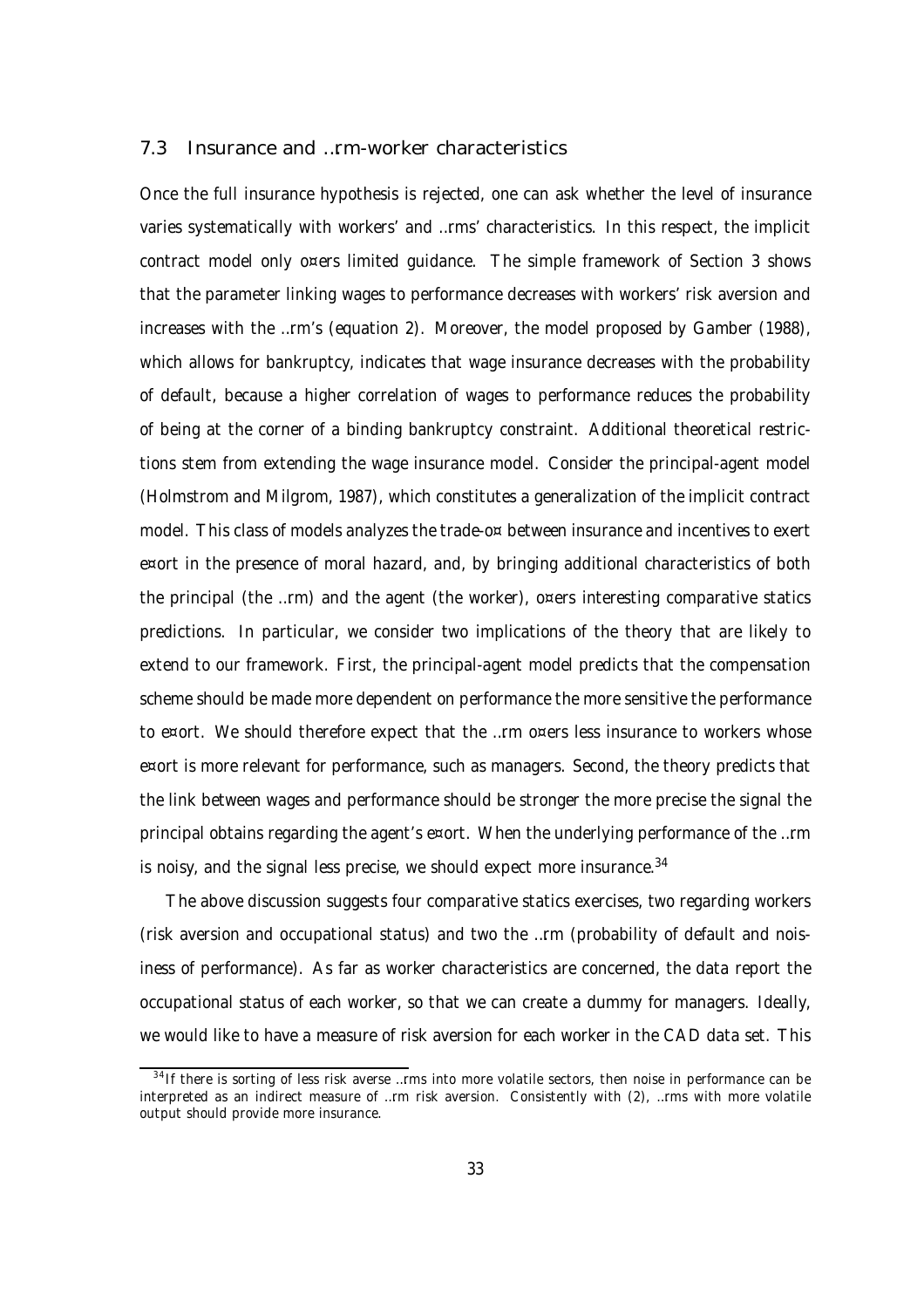variable is not available. To classify individuals by risk aversion, we use outside information on a measure of relative risk aversion obtained from the Bank of Italy's 1995 Survey of Household Income and Wealth (SHIW), which collects data on income, consumption and wealth and several demographic variables for a representative sample of about 8,000 Italian households. The 1995 wave of the survey elicits attitudes towards risk. The household head is o¤ered a hypothetical lottery and asked to report the highest price he would be willing to pay to participate, from which a measure of the Arrow-Pratt index of relative risk aversion can be obtained (Guiso and Paiella, 2001). Then, through an imputation procedure based on characteristics observable in both samples (a cubic in age, net real earnings, dummies for …rm size, industry, region of residence, occupational status and gender), we obtain a measure of risk aversion of workers in the INPS data set. The details of the construction of the risk aversion indicator are in appendix A.3. The resulting measure is very reasonable and conforms to prior expectations: average relative risk aversion is 5.03 and the median 4.86. We construct an indicator for high risk aversion (an imputed coe¢cient above the cross-sectional median). Using an indicator dummy should reduce misclassi…cation error due to the imputation procedure.<sup>35</sup>

As for …rm characteristics, we use the frequency of defaults at provincial level as a proxy for bankruptcy risk<sup>36</sup> and the historical performance variability as an inverse indicator of the precision of the signal. The variability is measured by the standard deviation of log real value added over the period observed (from a minimum of 5 to a maximum of 13 years).

We modify our IV estimation strategy, allowing the sensitivity coe $\text{\texttt{C}cients} \otimes \text{and}^{-1}$  to depend on observable worker and …rm characteristics. Thus we estimate by IV the following equation:

$$
\Phi I_{ijt} = \mathcal{D}_{ij} U_{jt} + \mathcal{L}_{ij} \Phi V_{jt} + \#_{ijt}
$$
 (26)

 $35$ Direct use of the imputed risk aversion variable in levels or logs gives qualitatively similar results, although somewhat less precisely measured.

<sup>&</sup>lt;sup>36</sup>We have two measures of the frequency of default for each province (the Italian territory is divided into 95 provinces) and for each year. The …rst measure is the number of …rms that defaulted on a bank loan divided by the total number of borrowers at the beginning of the period. The second is the value of defaulted bank loans divided by the value of outstanding loans at the beginning of the period. We summarize the information contained in these variables by using factor analysis and extracting the …rst principal component for each province-year pair (see Greene, 1997, p. 424-27). Qualitatively similar results are obtained using either variable separately or a simple average of them.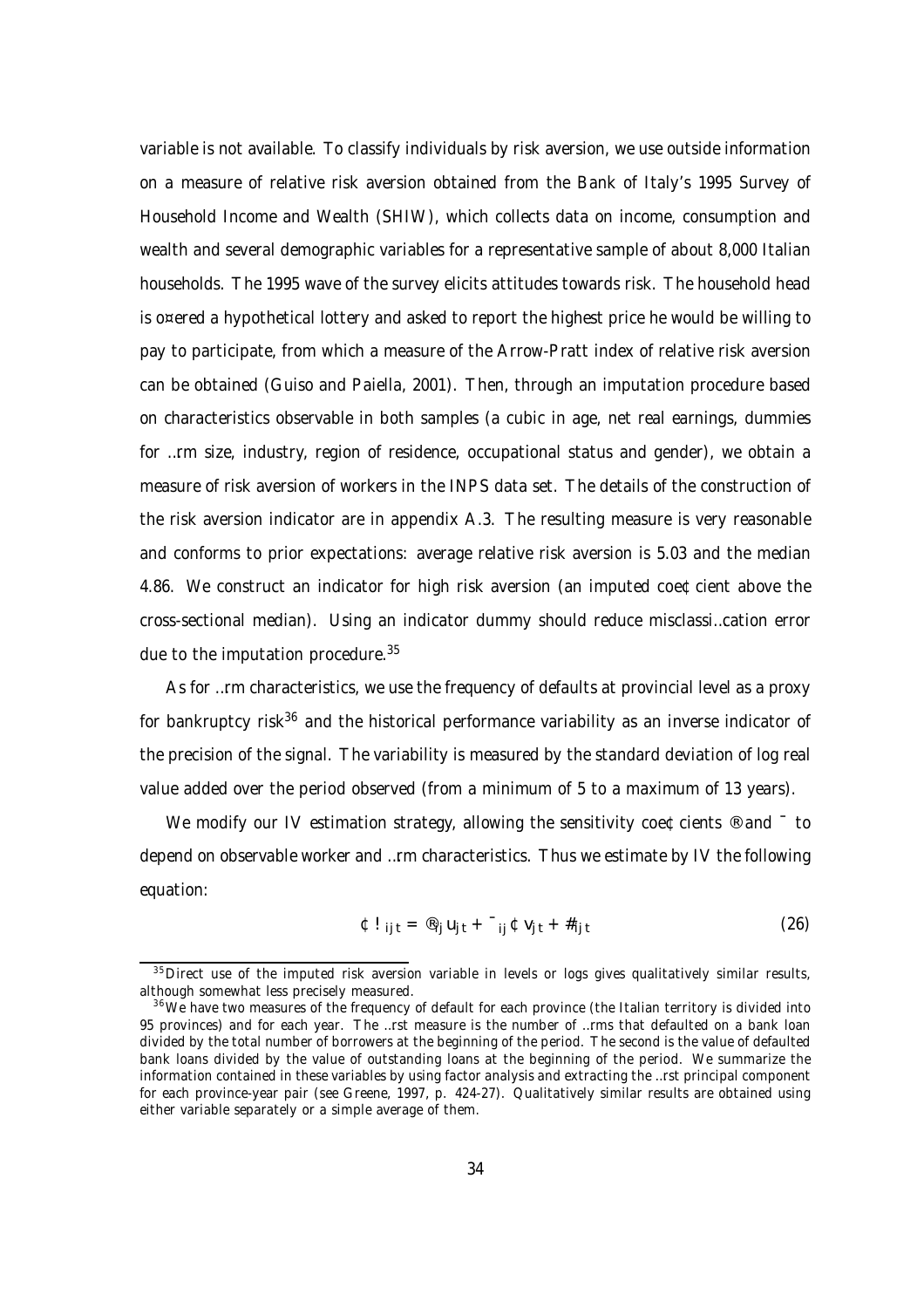where  $\mathcal{P}_{ii}$  and  $\mathcal{F}_{ii}$  are de…ned by (22) and (23), respectively. This amounts to including interactions of such variables with value added growth shocks,  $\mathfrak{C}$ "<sub>j;t</sub>, and augmenting the set of instruments by the interactions of the original instruments with the relevant worker and …rm characteristics.<sup>37</sup>

Table 10 reports the results. Column (1) shows the e¤ect of worker and …rm characteristics on the sensitivity of wages to permanent shocks and column (2) the e¤ect on transitory shocks. To check the power of the instruments excluded in the reduced-form regressions, we report the partial  $R^2$  measure suggested by Shea (1997) in the context of multivariate models with multiple endogenous variables. Standard errors are corrected for province clustering.

We ... rst comment on the results reported in column (1). The indicator for high risk aversion is associated with a statistically signi…cant lower sensitivity of wages to permanent shocks to performance (i.e., more insurance and a lower value of  $\mathcal{O}(8)$ ). Overall, there is a quite sizable sensitivity di¤erential due to risk aversion  $(i 0.06)$ . In the same direction, managers have less insurance than other workers, but standard errors are high and prevent reliable inference, arguably due to the small number of observations on such workers (a little more that 1 per cent of the sample).

In terms of …rms, we …nd that a higher probability of default is associated with less insurance, in line with the theoretical prediction. Moreover, consistently with the predictions of the basic agency model, …rms with higher variability in performance provide more insurance: the coe $\text{\texttt{C}}$ cient is negative ( $\text{I}$  0.067) and statistically signi...cant. We interpret this as evidence that incentive schemes are less e¤ective the noisier the relation between e¤ort and performance, supporting one of the fundamental implications of the principal-agent theory.

To get a sense of the results contained in Table 10, consider a highly risk-averse production worker employed in a …rm with a historical performance variability of 22 percent (the median variability of value added in the matched sample) located in a province with median

 $^{37}$ Our estimates of  $^\circledR_{\rm ij}$  and  $^-_{\rm ij}$  are not a¤ected by the relationship between ¢!  $_{\rm ij\,t}$  and the …rm/worker characteristics D<sub>rj</sub> and D<sub>rij</sub> in (22) and (23) that may happen to exist in the cross-section. Including main e¤ects has virtually no e¤ect on the estimates of ®<sub>ij</sub> and <sup>–</sup><sub>ij</sub> (results available on request). We also experimented including additional interactions for …rm (…rm size and a dummy indicator for co-op's) and worker (age, gender, region), but none of these were statistically signi…cant.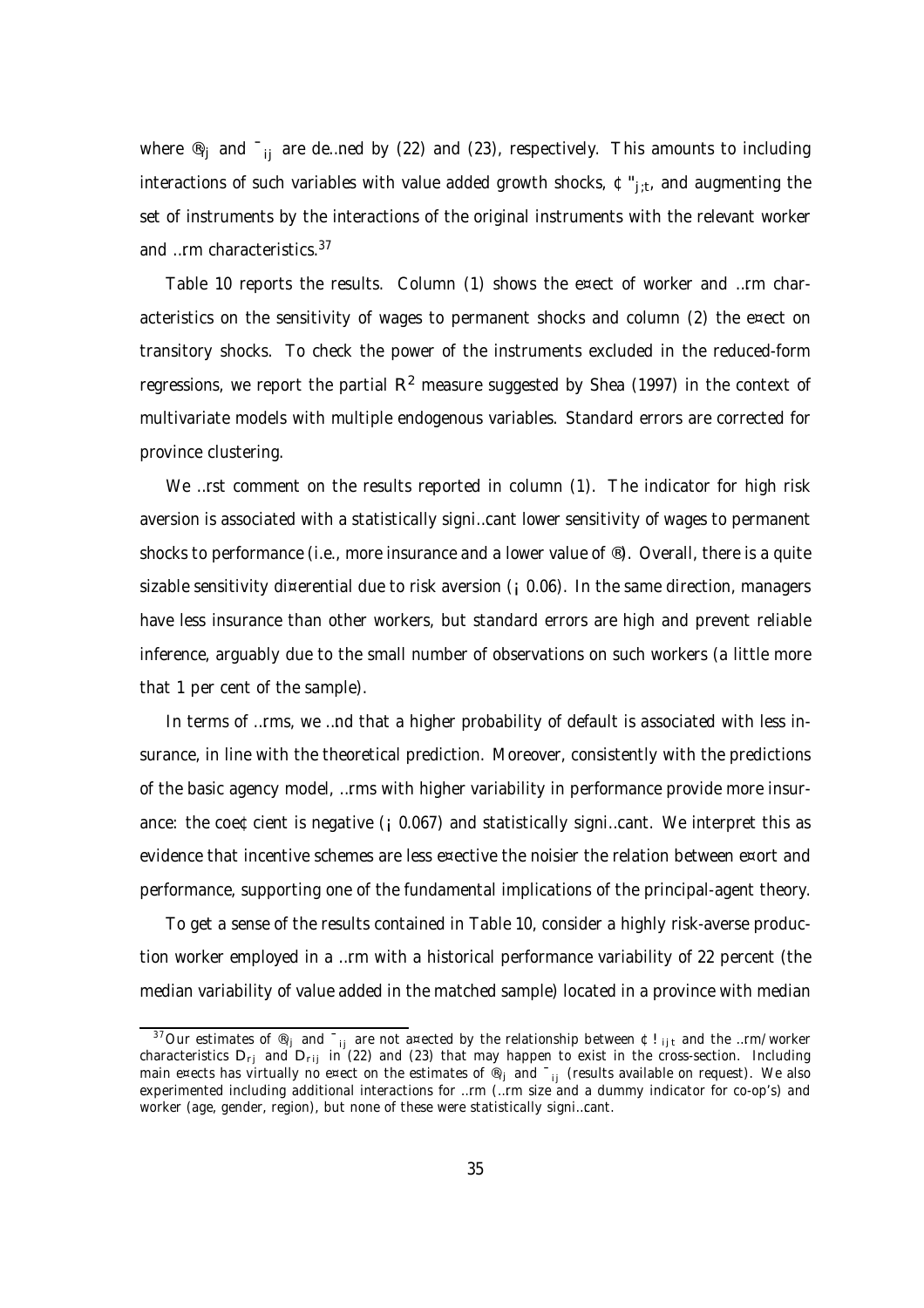bankruptcy rates. For this worker, the sensitivity to …rm permanent shocks is 0.08. For an individual with the same characteristics  $\mathbf{i}$  except risk aversion $\mathbf{i}$  the coe¢cient becomes as high as 0.14. For employees of a …rm with the same characteristics i but a larger standard deviation of, say, 50 percent; the coe $\text{\textcircled{c}}$  declines to 0.06. For employees of a ...rm with similar characteristics i but located in a province at the 75th percentile of the distribution of bankruptcy rates; the coe $\&$ cient is as high as 0.1. In line with the predictions of extended versions of the implicit contract model, changes in worker and …rm characteristics may thus impart a wide range of variability in ®.

Note …nally that the p-value of the J-test does not point to misspeci…cation of the model (51 percent), and that in all cases the power of the instruments (as measured by the partial  $R<sup>2</sup>$ ) is high enough to allow identi...cation of the relevant parameters and to dismiss the possibility of …nite sample bias.

In column (2) we repeat the estimation exercise for the sensitivity of earnings to transitory shocks. In accordance with the results reported in Table 9, neither worker nor …rm characteristics appear to be statistically signi…cant. This implies that insurance of transitory shocks to value added is pervasive, even after conditioning on workers' and …rms' characteristics.

## 8 Conclusions

We o¤er empirical evidence on the extent of wage insurance within the …rm, based on a matched employer-employee data set for Italy that spans the years from the early 1980s to the mid-1990s. We …nd that while full insurance is provided against temporary shocks, enduring disturbances to output are only partially insured. In addition, the sensitivity of workers' wages to permanent shocks to the …rm varies systematically with …rm and worker attributes. In particular, it is negatively correlated with the worker' risk aversion and the overall variability of …rm performance, and positively with the probability of bankruptcy.

These …ndings are su¢ciently robust for us to draw a few conclusions. First, all workers at least partly share the fortunes of their company, to an extent that depends on their relationship with the …rm and their preferences (risk-averse workers self-select into more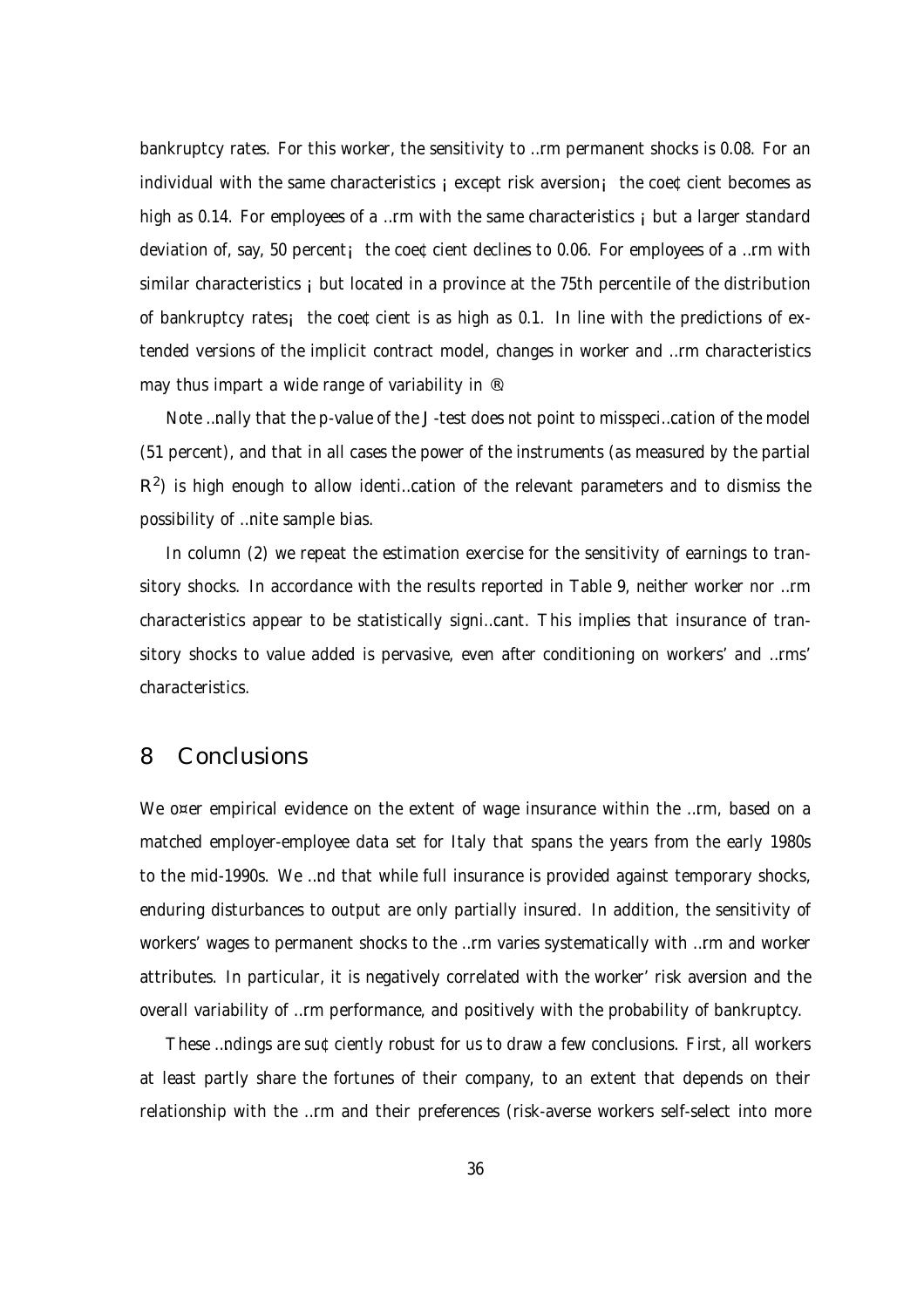secure …rms). Second, insurance coverage depends on the nature of the shocks to the …rm: it is complete when temporary but only partial when permanent. This obviously helps a …rm's adjustment when shocks hit. Ignoring the distinction between short- and long-run shocks and imposing a common coe¢cient biases the estimate of the insurance parameter towards full insurance if transitory shocks are more likely to be insured than permanent ones (a solid conclusion of our empirical analysis).

While we reject the full insurance paradigm, we …nd that transitory shocks are not transmitted to wages. Furthermore, compared to the no-insurance benchmark, which implies that wages vary in the same proportion as the …rm's value added (see Section 3), little more of one-tenth of the wage variability is due to workers sharing the …rm's (permanent) risk. The average standard deviation of wage growth shocks is about 12 percent while that of shocks to value added growth is 35 percent; if temporary shocks were transferred to workers in the same proportion as permanent shocks, the variability of earnings would increase by as much as 20 percent. This, along with a simple calculation of the social value of wage insurance (see Section 7.1), suggests that wages are remarkably well insulated from …rm-speci…c shocks.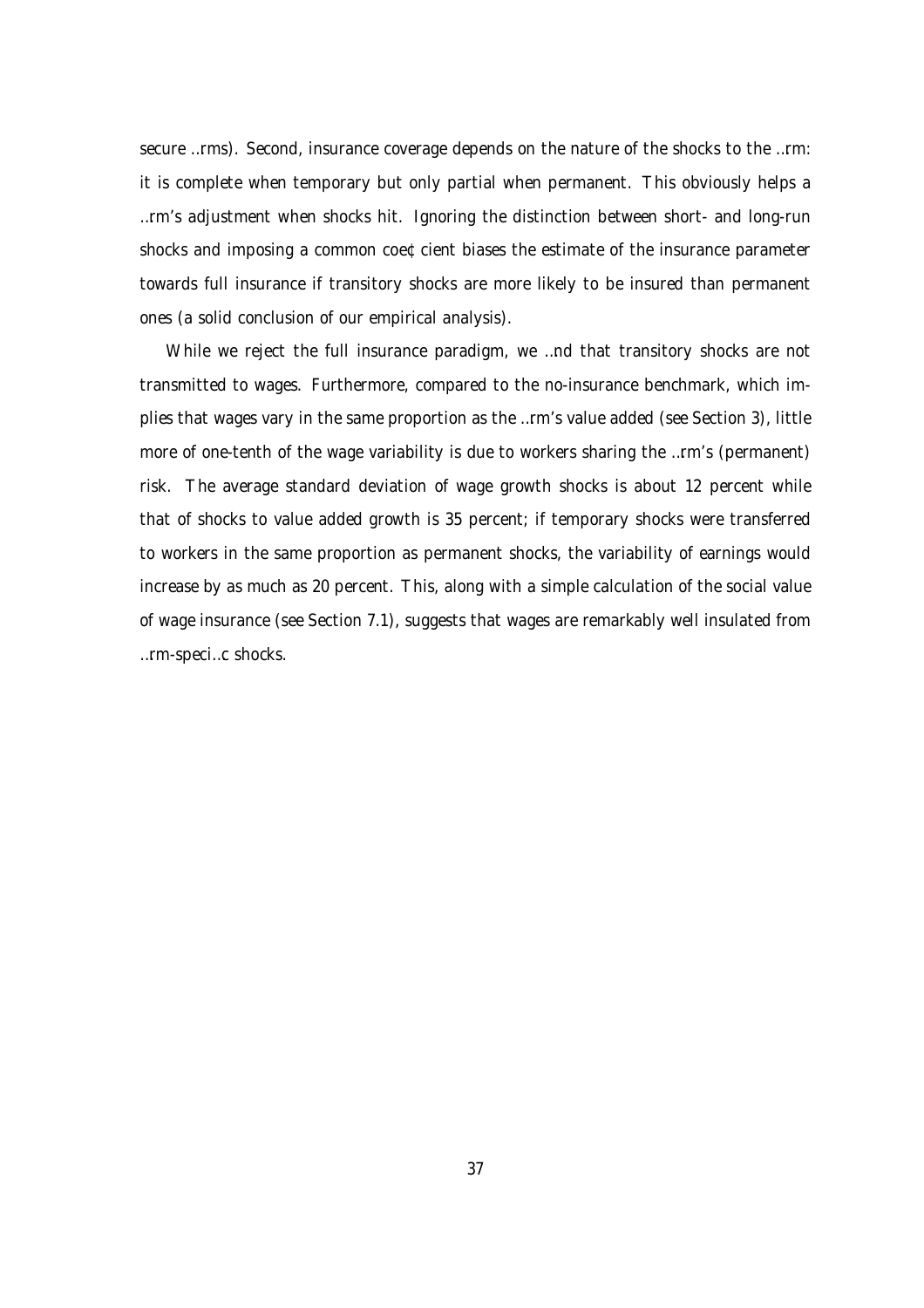## References

- [1] Abowd, J., and D. Card (1989), "On the covariance structure of earnings and hours changes", Econometrica, 57, 411-45.
- [2] Abowd, J. and T. Lemieux (1993), "The e¤ects of product market competition on collective bargaining agreements: The case of foreign competition in Canada", Quarterly Journal of Economics, 108, 983-1014.
- [3] Abowd, J., F. Kramarz and D. Margol is (1999), "High wage workers and high wage …rms", Econometrica, 67, 251-333.
- [4] Altonji, J.G., and L.M. Segal (1996), "Small-sample bias in GMM estimation of covariance structures", Journal of Business and Economic Statistics, 14, 353-66.
- [5] Anderson, T., and C. Hsiao (1982), "Formulation and estimation of dynamic models using panel data", Journal of Econometrics, 18, 67-82.
- [6] Azariadis, C. (1975) "Implicit contracts and underemployment equilibria", Journal of Political Economy, 6, 1183-1202.
- [7] Baily, M.N. (1974) "Wages and employment under uncertain demand", Review of Economic Studies, 125, 37-50
- [8] Baily, M. N. (1980), Comment to "Employment ‡uctuations and wage rigidity", Brookings Papers on Economic Activity, 125-32.
- [9] Bellardi, L. and L. Bordogna (1997) , Relazioni industriali e contrattazione aziendale. Continuità e riforma nell'esperienza Italiana recente, CESOS, Milano: Franco Angeli.
- [10] BI anchflower, D., A. Oswald, and P. Sanfey (1996), "Wages, pro...ts, and rentsharing", Quarterly Journal of Economics, 111, 227-52.
- [11] Blundell, R.W., and I. Preston (1998), "Consumption inequality and income uncertainty", Quarterly Journal of Economics, 113, 603-640.
- [12] Borch, K. (1962), "Equilibrium in a reinsurance market", Econometrica, 30, 424-44.
- [13] Bronars S.G., and M. Famulari (2001), "Shareholder wealth and wages: Evidence for white-collar workers", Journal of Political Economy, 109, 328-54.
- [14] Casavola, P., P. Cipollone, and P. Sestito (1999) "Caratteristiche delle imprese e caratteristiche dei lavoratori. Da cosa dipendono i salari in Italia?", Economia e Lavoro, 33, 91-99.
- [15] Chamberlain, G. (1984), "Panel data", in Handbook of Econometrics, vol. 2, edited by Z. Griliches and M.D. Intriligator. Amsterdam: North-Holland.
- [16] Christofides, L. N. and A.J. Oswald (1992) "Real wage determination and rentsharing in collective bargaining agreements", Quarterly Journal of Economics, 107, 985-1002.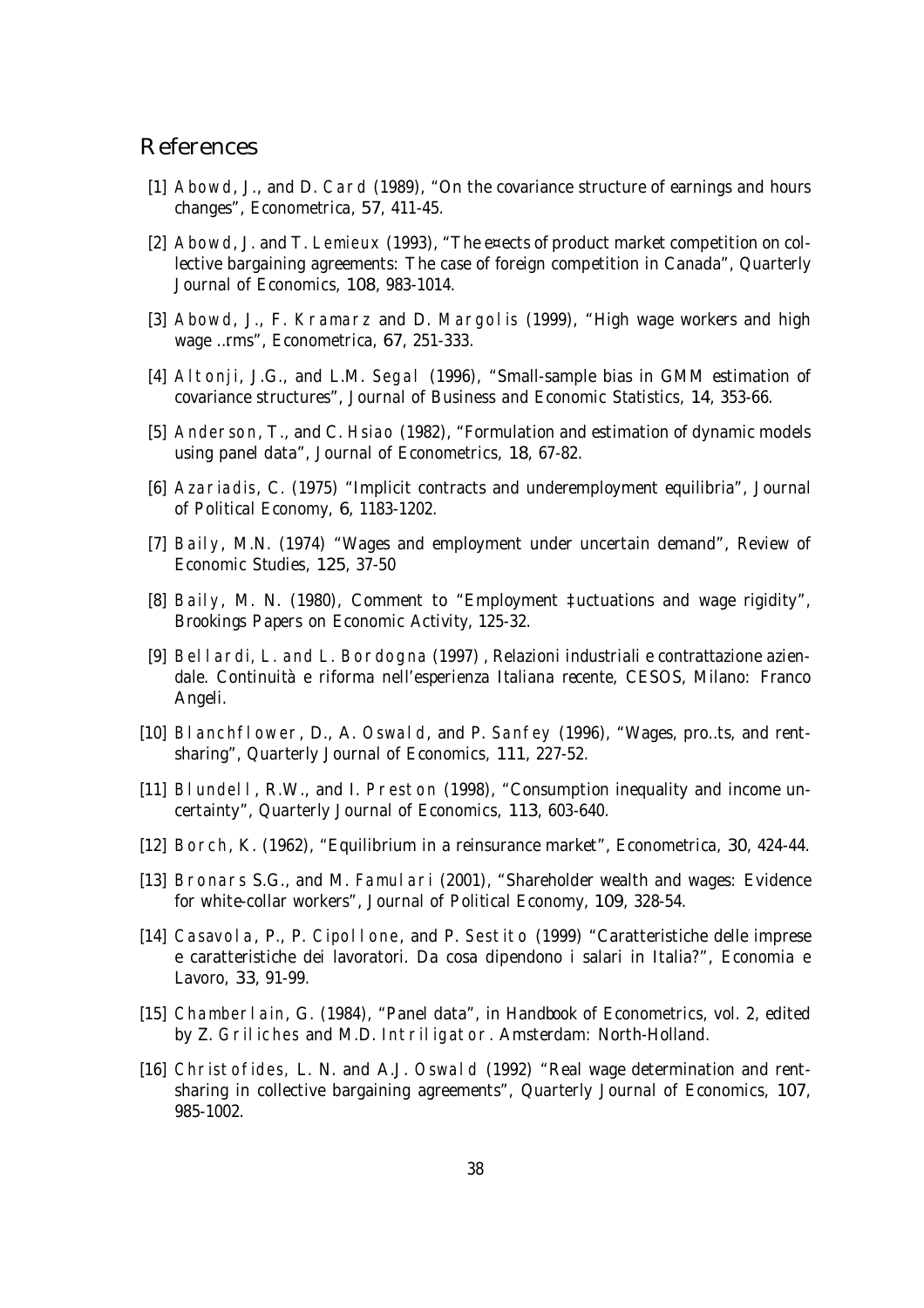- [17] Clark K., D. Leslie and E. Symons (1994), "The costs of recessions", Economic Journal, 104, 20-36.
- [18] Currie J. and S. McConnnel I (1992), "Firm-speci...c determinants of the real wage", The Review of Economics and Statistics, 74, 297-304.
- [19] Davidson, R. and MacKinnon, J. (1993), Estimation and inference in econometrics, New York: Oxford University Press.
- [20] Erickson, C.L. and A. Ichino (1995), "Wage di¤erentials in Italy: market forces, institutions, and in‡ation", in Di¤erences and changes in wage structures, R.B. Freeman and L.F. Katz (eds.), Chicago: The University of Chicago Press.
- [21] Estevao M., and S. Tevlin (2000), "The response of wages to product market conditions", Finance and Economics Discussion Series 17, Federal Reserve Board: Washington.
- [22] Galizzi, M., and K. Lang (1998), "Relative wages, wage growth, and quit behavior", Journal of Labor Economics, 16, 367-91.
- [23] Gamber, E. N. (1988) "Long-term risk-sharing wage contracts in an economy subject to permanent and temporary shocks", Journal of Labor Economics, 6, 83-99.
- [24] Greene, W. H. (1997), Econometric analysis, 3rd ed., Prentice Hall; New Jersey.
- [25] Grossman, S. J. and O.S. Hart (1981) "Implicit contracts, moral hazard, and unemployment ", American Economic Review Papers and Proceedings, 71, 301-307.
- [26] Guiso, L., and M. Paiella (2001), "Risk aversion, wealth and background risk", CEPR Discussion Paper.
- [27] Guiso, L., P. Sapienza and L. Zingales (2000), "The role of social capital in ... nancial development", NBER Working Paper 7563.
- [28] Guiso, L., and F. Schivardi (1999), "Information spillovers and factor adjustment", CEPR Discussion Paper 2289.
- [29] Hamermesh, D. (1999), "LEEping into the future of labor economics: The research potential of linking employer and employee data", Labor Economics, 6, 25-41.
- [30] Hildreth A. and A.Oswald (1997), "Rent-sharing and wages: Evidence from company and establishment panels", Journal of Labor Economics, 15, 318-37.
- [31] Holmstrom, B., and P. Milgrom (1987), "Aggregation and linearity in the provision of intertemporal incentives", Econometrica, 55, 303-28.
- [32] Iversen, T. (1998), "Wage bargaining, Central Bank independence and the real e¤ects of money", International Organization, 52, 469-504.
- [33] Knight, F. H. (1921), Risk, uncertainty and pro…t, New York: Houghton Mi¢n.
- [34] Lucas, R. E. (1987), Models of business cycles, Oxford: Basil Blackwell.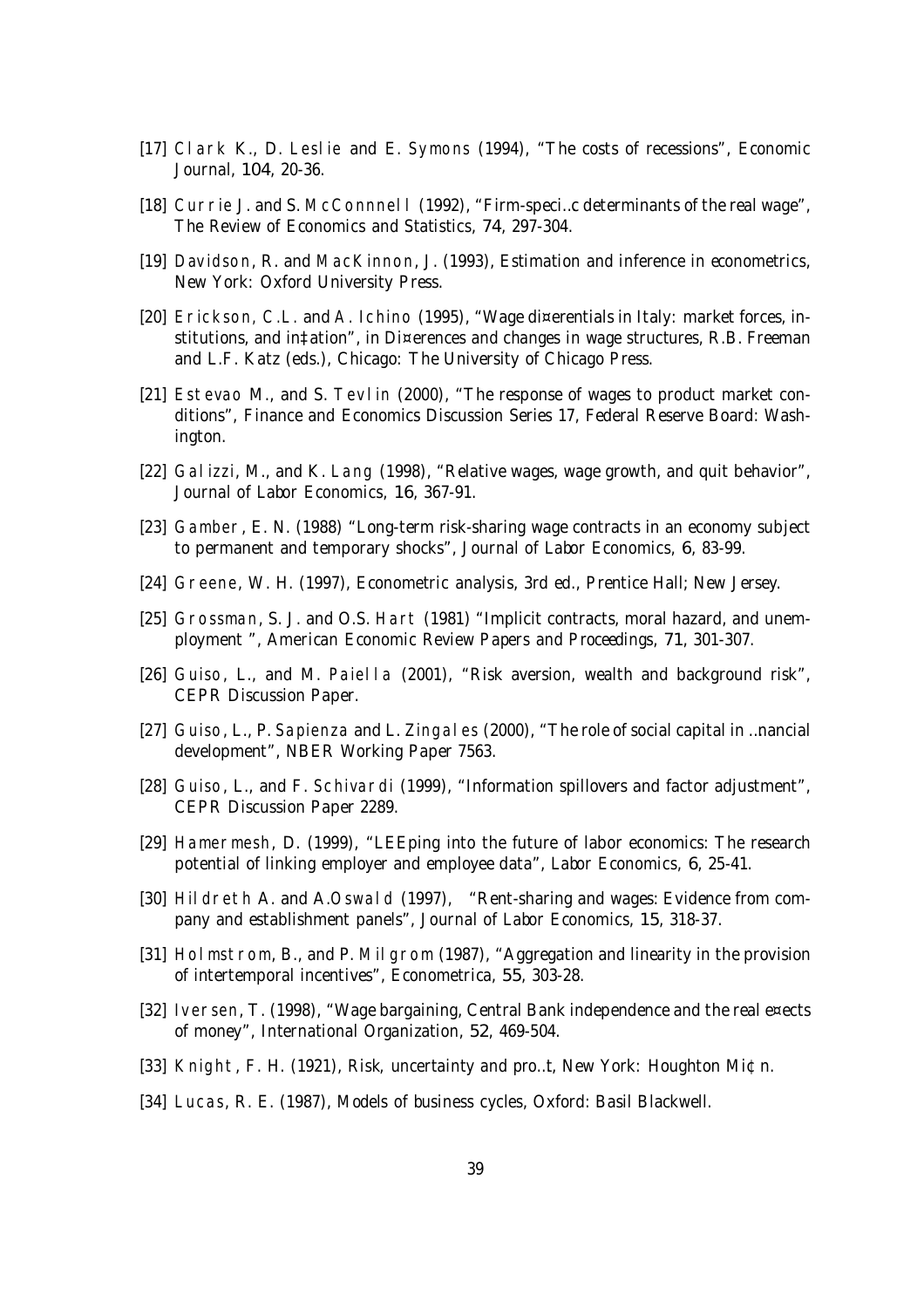- [35] MaCurdy, T.E. (1982), "The use of time series processes to model the error structure of earnings in a longitudinal data analysis", Journal of Econometrics, 18, 82-114.
- [36] Malcomson, J. (1983), "Trade unions and economic e¢ciency", Economic Journal, 93, 51-65.
- [37] Meghir, C., and L. Pistaferri (2001), "Income variance dynamics and heterogeneity", mimeo, University College London and Stanford University.
- [38] Moscowitz, T.J. and A. Vissing-Jorgensen (2001), "The private equity premium puzzle", mimeo, University of Chicago.
- [39] Moulton, B.R. (1986), "Random group e¤ects and the precision of regression estimates", Journal of Econometrics, 32, 385-97.
- [40] Nickel I, S., S. Wadhwani (1991), "Employment determination in British industry: Investigations using micro-data", Review of Economic Studies, 58, 955-70.
- [41] Pistaferri, L. (2001), "Superior information, income shocks and the permanent income hypothesis", Review of Economics and Statistics, 83, 465-76.
- [42] Riddel, (1981), "Bargaining under uncertainty", American Economic Review, 71, 579-90.
- [43] Romer, D. (2000), Advanced macroeconomics, McGraw Hill/Irwin, New York: New York.
- [44] Rossi, F., P. Sestito (2000) "Contrattazione aziendale, struttura negoziale e determinazione decentrata del salario", Rivista di Politica Economica, 90, 129-183.
- [45] Shea, J. (1997), "Instrument relevance in multivariate linear models: A simple measure", Review of Economics and Statistics.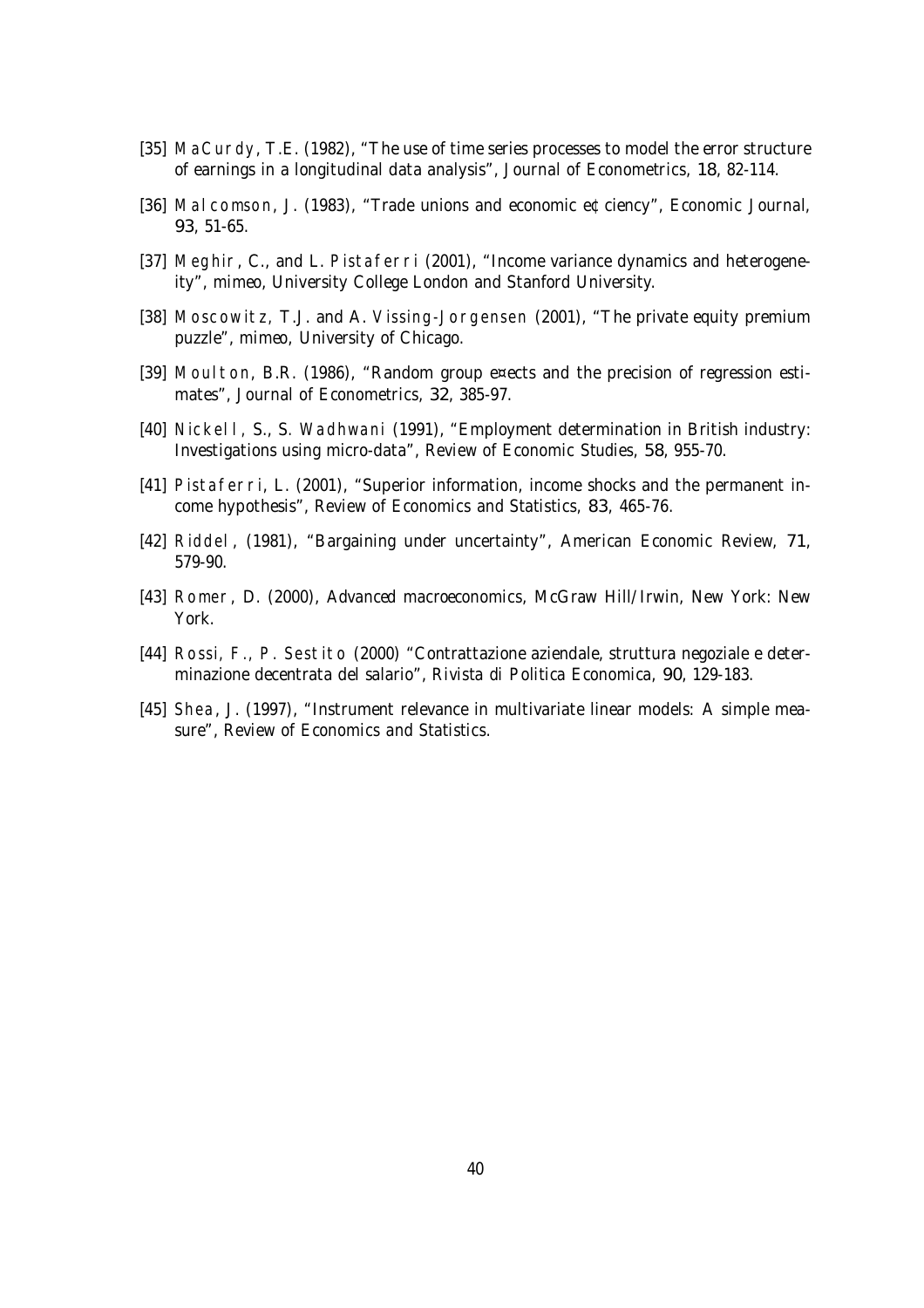## A Appendix: The data

#### A.1 The INPS data set

The Italian National Institute for Social Security (Istituto Nazionale della Previdenza Sociale) requires …rms to …le a yearly report (form O1M) for each worker on the payroll. The data are used to estimate the amount of withholding tax the employer has to pay on behalf of the employees, and to INPS as contributions towards health insurance and pension funds.

The database covers the universe of employees in the private sector (thus excluding the selfemployed, public employees, and o¤-the-books work). Our data set is a sub-sample of the universe, based on workers born on two particular days of the year; the data are available on a continuous basis for the 1974-1994 period. The form reports information on annual earnings and on the number of weeks worked. Information on hours worked are not available. Earnings are divided into two components: normal and occasional. Occasional earnings includes sums drawn from the wage supplementation fund for laid-o¤ or short-time workers, seniority and loyalty premia, one-time bonuses, moving expenses and business travel refunds, the monetary value of goods in kind, and allowances for lost tips and commissions. On average, occasional earnings are less than 10 percent of the total. Our measure of gross income is the sum of the two components.

The data set also has information on job categories, albeit workers with a rough breakdown: apprentices, production workers, clericals and managers. Information on education is not available. From the worker's social security number it is possible to retrieve the gender, the year of birth (and therefore age), and place of birth. Finally, the data set also contains the employer tax code, which allows us to match information on the worker with that for the …rm.

## A.2 The CAD data set

Firm data are drawn from the archives of the Italian Company Accounts Data Service, which collects balance sheet information and other items on over 30,000 Italian …rms. The data, available since 1982 and up to 1996, are gathered by Centrale dei Bilanci, an organization established in the early 1980s jointly by the Bank of Italy, the Italian Banking Association (ABI), and a pool of leading banks to build up and share information on borrowers. Besides reporting balance sheet items, the database contains detailed information on …rm demographics (year of foundation, location, type of organization, ownership status, structure of control, group membership, etc.), on employment, and on ‡ow of funds. Balance sheets are reclassi…ed to reduce dependence on the accounting conventions. Balance sheets for the banks' major clients (de…ned according to the level of borrowing) are collected by the banks. The focus on the level of borrowing skews the sample towards larger …rms. Furthermore, because most of the leading banks are in the northern part of the country, the sample has more ...rms headquartered in the North than in the South. Finally, since banks mainly deal with …rms that are creditworthy, …rms in default are not in the data set, so that the sample is also tilted towards better than average quality borrowers. Despite these biases, comparison between sample and population moments (not reported) suggests that the CAD is not too far from being representative of the whole population (with the exception of the over-representation of …rms larger than 1,000 employees).

#### A.3 Constructing workers' risk aversion

To classify individuals by risk aversion, we use outside information on a measure of relative risk aversion obtained from the Bank of Italy's 1995 Survey of Household Income and Wealth (SHIW).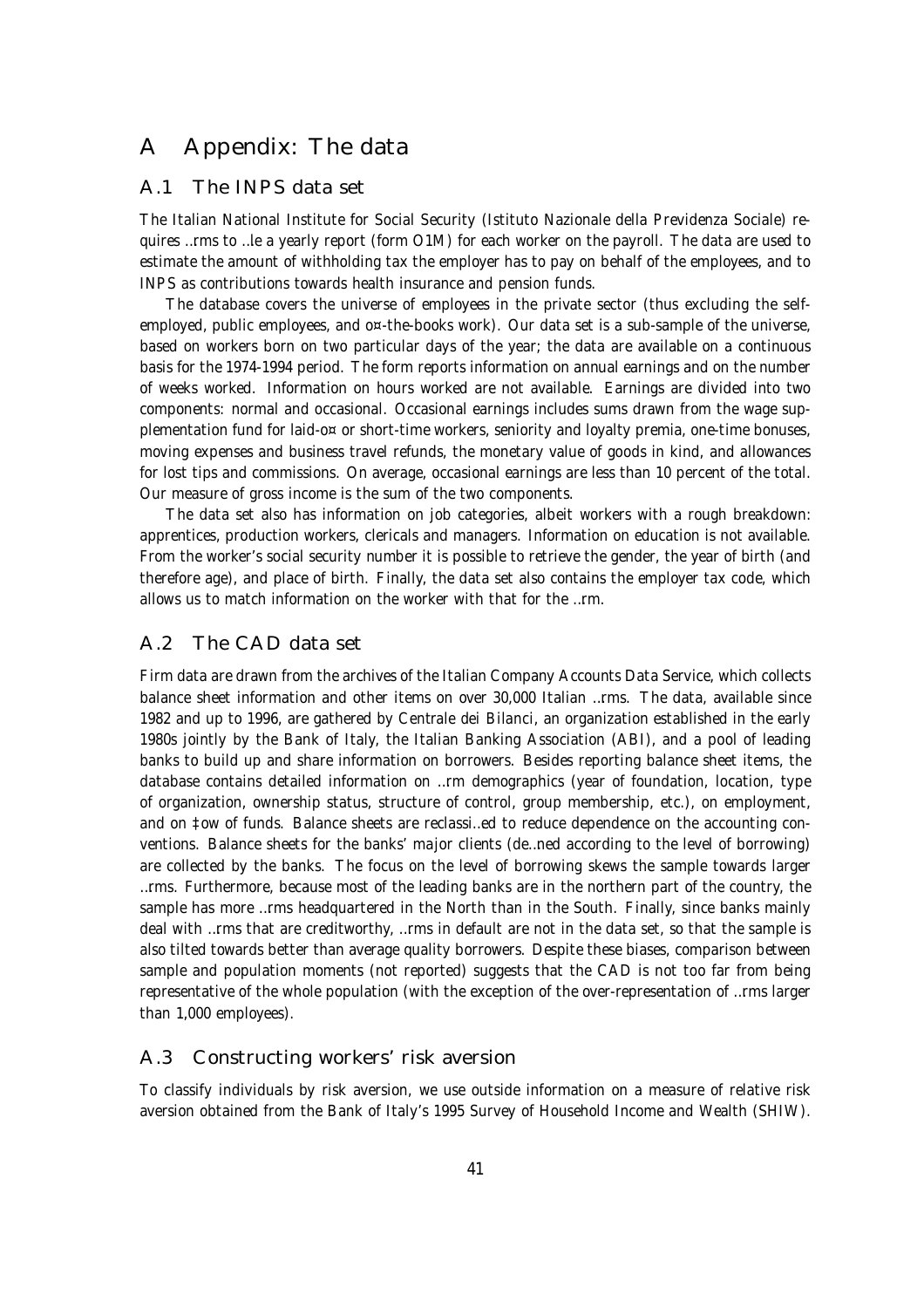The survey collects data on income, consumption and wealth and several demographic variables for a representative sample of about 8,000 Italian households. The 1995 wave of the survey elicits attitudes towards risk. The household head is o¤ered a hypothetical lottery and asked to report the highest price he would be willing to pay to participate. Speci…cally, respondents are asked the following question:

"We would like to ask you a hypothetical question that we would like you to answer as if the situation were a real one. You are o¤ered the opportunity of acquiring a security permitting you, with the same probability of 1/2, either to gain 10 million lire or to lose all the capital invested. What is the most that you are prepared to pay for this security?".

Ten million lire corresponds to about 5,000 Euro (little more than \$5,000). Interviews are conducted personally at home by professional interviewers, who to help respondents understand the question show an illustrative card and are ready to provide explanations. The respondent can answer in one of following three ways: a) declare the maximum amount he or she is willing to pay to participate; b) don't know; c) unwilling to answer. Following Guiso and Paiella (2001), we use the answers to obtain a measure of the Arrow-Pratt index of relative risk aversion for each consumer. Let  $Z_i$  be the maximum amount consumer i is willing to pay to enter the lottery;  $c_i$  the endowment, x equals 10 million lire, and U<sub>i</sub> is the utility function. The maximum price for participating in the lottery is then de…ned by:

$$
EU_i (c_i) = \frac{1}{2} U_i (c_i + x) + \frac{1}{2} U_i (c_{i i} Z_i)
$$
 (27)

Next, we construct a SHIW sample that is comparable to the INPS sample (people aged 18 to 65, neither self-employed nor working in the public sector), and run a regression of the coe¢cient of relative risk aversion on attributes that are observed in both data sets: a cubic in age, net real earnings, dummies for …rm size, industry, region of residence, occupational status and gender. The  $R<sup>2</sup>$  of the regression is 0.2. We retrieve the estimated coe  $\mathbb C$  cients and use them to impute the relative risk aversion of all the workers present in the INPS/CAD matched data set. The resulting measure is very reasonable and conforms to prior expectations: average relative risk aversion is 5.03 and the median 4.86. The index ranges from 1.79 to 20.64. Our SHIW sample includes 1,919 workers with valid answers to the risk aversion question. The sample distribution of the degree of relative risk aversion is right-skewed with a median of 5.35; its value ranges from 0.005 to 36.26 but 90 percent of the cross-sectional distribution is comprised between 1.5 and 12.6.

## B Appendix: Covariance estimation

For each …rm in the sample we obtain a consistent estimate of  $\varphi_{j}$  as the residual from the IV regression (8). For an unbalanced sample of …rms observed for at most T periods, de…ne the vector:

$$
\mathbf{C} \mathbf{u}_{j} = \mathbf{B} \mathbf{B} \mathbf{v}_{j1} \mathbf{C} \mathbf{A}
$$

$$
\mathbf{C} \mathbf{u}_{j} = \mathbf{B} \mathbf{B} \mathbf{A} \mathbf{B} \mathbf{A} \mathbf{A}
$$

If the  $\mathfrak{C}''_{\mathfrak{p}t}$  observation is missing, it is replaced by zero. Conformably with  $\mathfrak{C}''_{\mathfrak{p}t}$ , de...ne with  $d_i$ a vector of 0-1 dummy variables. The dummy is 0 if the observation for  $\mathfrak{C}''_{\mathfrak{f}t}$  is missing, 1 otherwise.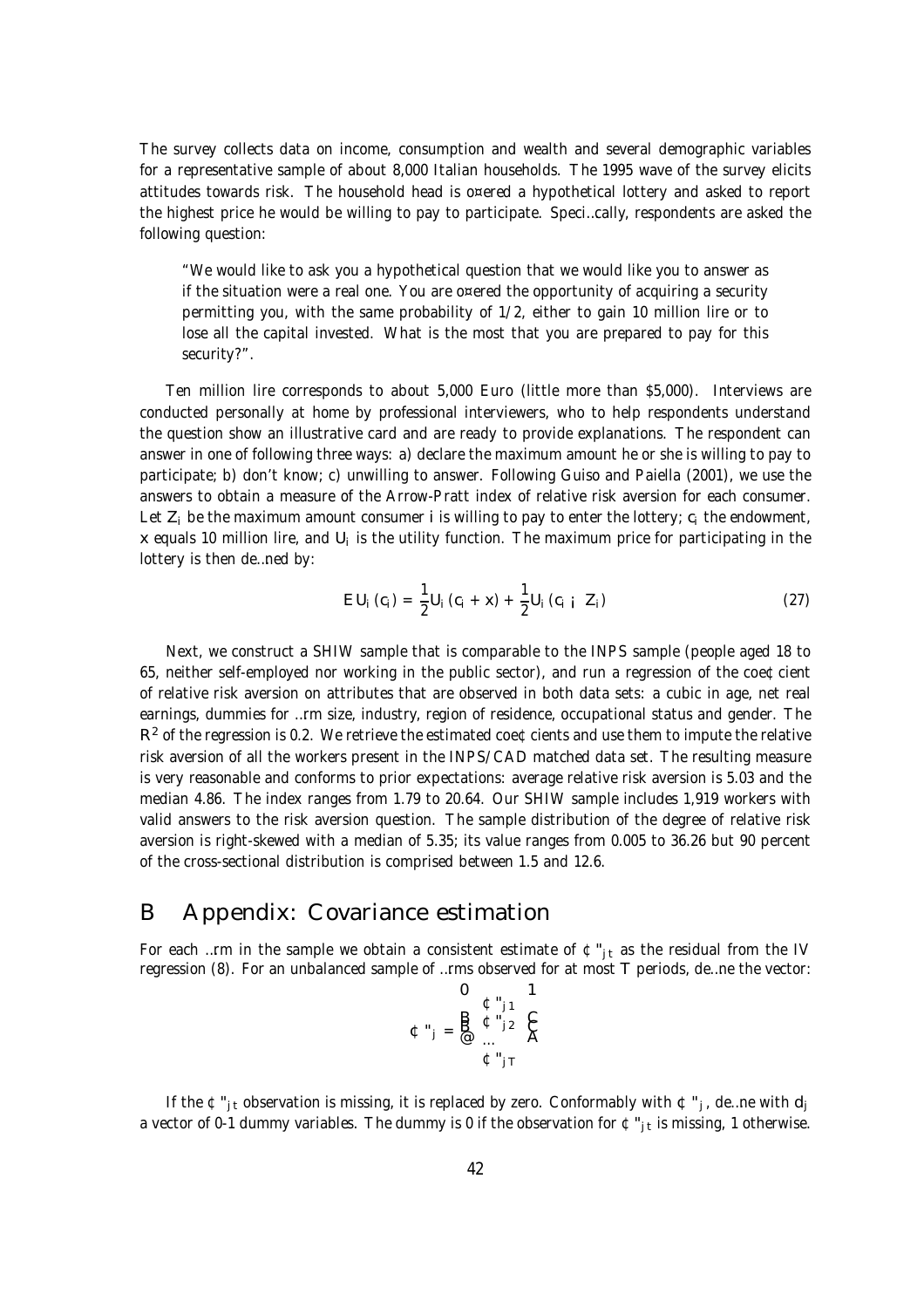This notation allows us to handle the problem of unbalanced panel data in a simple manner. All the autocovariances of the type  $E(\mathfrak{C}^n{}_{is}\mathfrak{C}^n{}_{it})$  are consistently estimated by the sample analogs collected in the following autocovariance matrix:

$$
C = \frac{\boldsymbol{X}}{\boldsymbol{j} = 1} \boldsymbol{\Phi} \cdot \boldsymbol{j} \boldsymbol{\Phi} \cdot \boldsymbol{j} \circledast \frac{\boldsymbol{X}}{\boldsymbol{j} = 1} d_j d_j^0
$$

where F is the number of ...rms present in the data set and ® denotes an elementwise division.

De ... ne with m the vector of all the distinct elements of C, i.e.  $m =$  vech (C). Since C is a symmetric matrix, the number of distinct elements in it is  $\frac{\Gamma(\Gamma+1)}{2}$  $\frac{+11}{2}$ . Conformably with m, de...ne  $m_j$  = vech  ${}^1 \Phi$ "<sub>j</sub>  $\Phi$ " $j$  ® d<sub>j</sub> d $j$ ". The standard errors of the  $\frac{T(T+1)}{2}$  $\frac{+11}{2}$  autocovariances can be retrieved by the variance-covariance matrix of C, i.e.:

$$
V = \sum_{j=1}^{M} \mathbf{f}_{(m_{j} \mid i-m)} (m_{j} \mid m)^{i} \sim \mathbf{i}_{d_{j} d_{j}^{i}} \mathbf{f}^{m} \otimes DD^{i}
$$

where D =vech  $\mathsf{P}_{\mathsf{M}_{\mathsf{j}=1}}^{\mathsf{M}}$  d<sub>j</sub> d<sub>j</sub> and ~ denotes an elementwise product. The standard errors of the estimated moments are simply the square roots of the elements in the main diagonal of V.

In Panel B of Table 8 we estimate models for m:

$$
m = f(\alpha) +
$$

where  $\degree$  captures sampling variability and  $\alpha$  is the vector of parameters we are interested in. We solve the problem of estimating  $\alpha$  by minimizing:

$$
\min_{\alpha} (m_i f(\alpha))^0 A(m_i f(\alpha))
$$

where A is a weighting matrix. Optimal minimum distance (OMD) imposes  $A = V^{i-1}$ , while equally weighted minimum distance (EWMD) imposes  $A = I$ . For inference purposes we require the computation of standard errors. Chamberlain (1984) shows that these can be obtained (for the EWMD case) as:

$$
\text{Var}^3 \, \mathbf{b} = (G^0 G)^{i-1} G^0 V G (G^0 G)^{i-1}
$$

where  $G = \frac{\text{e}f(x)}{\text{e}g}$  $\frac{f(x)}{g(x)}$   $\bar{g}$  is the Jacobian matrix evaluated at the estimated parameters **b**.

The test of zero restrictions reported in Tables 4 and 6 is described in Abowd and Card (1989). The test statistic has the form  $m_2^0{\rm V}_{22}^{1.1}{\rm m}_2$ , where  ${\rm m}_2$  is the sub-vector of  ${\rm m}$  (the vector of estimated moments) assumed to be zero under the null and  $V_{22}$  the associated covariance matrix. The statistic is distributed  $\hat{\mathsf{A}}^2$  with degrees of freedom equal to the dimension of  $\mathsf{m}_2.$ 

The strategy we follow in the workers' case is similar and therefore omitted.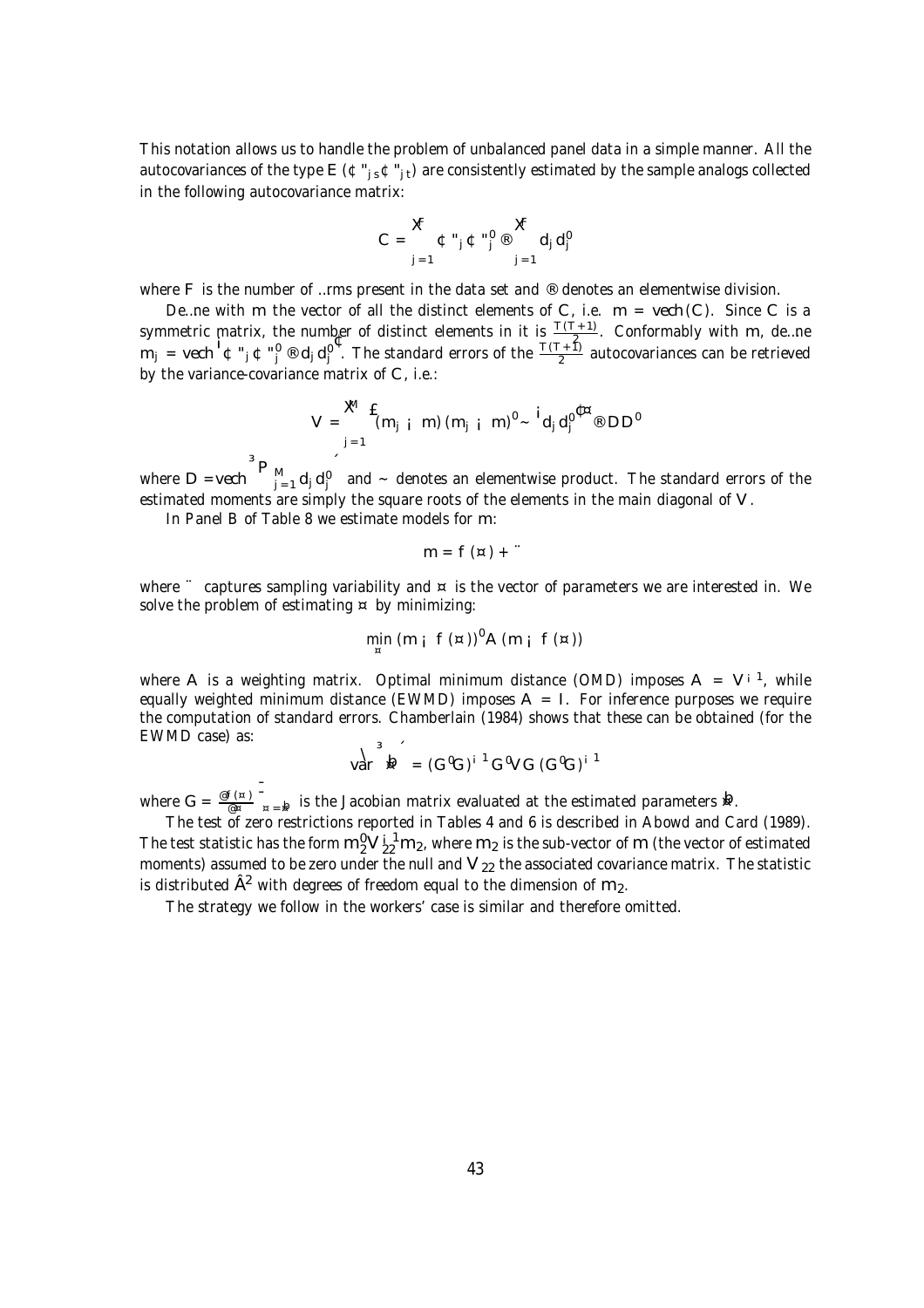#### Table 1 Wage bill decomposition for the Machinery industry, 1984-94

Each entry represents the percentage contribution to the wage determination. The …rst column is the contractual minimum, the second the indexation component, the third the sum of the two, which constitutes the industry-wide component of the wage. The remaining columns represent the …rm level components: the superminimum is the wage premium above the contractual minimum, the production premiums are bonuses and other one-time payments, the variable compensation is determined by …rm-level contracts, the last column in the sum of the …rm level components. The data source is Federmeccanica ( the association of employers for the Metal products, Machinery and Equipment sector).

| Year | Contr. | Indexation | Industry  | Supermin. | Production | Variable  | Firm              |
|------|--------|------------|-----------|-----------|------------|-----------|-------------------|
|      | Min.   |            | Share     |           | premium    | component | share             |
|      | $[1]$  | [2]        | $[1]+[2]$ | [4]       | [5]        | [6]       | $[4] + [5] + [6]$ |
| 1984 | 32.4   | 51.9       | 84.3      | 13.0      | 2.7        | 0.0       | 15.7              |
| 1985 | 32.1   | 51.2       | 83.3      | 14.2      | 2.5        | 0.0       | 16.7              |
| 1986 | 30.1   | 51.3       | 81.4      | 15.5      | 3.1        | 0.0       | 18.6              |
| 1987 | 31.2   | 50.0       | 81.2      | 15.8      | 3.0        | 0.0       | 18.8              |
| 1988 | 30.4   | 47.5       | 77.9      | 17.3      | 3.1        | 1.7       | 22.1              |
| 1989 | 29.5   | 47.8       | 77.3      | 16.8      | 3.4        | 2.5       | 22.7              |
| 1990 | 28.1   | 48.3       | 76.4      | 17.9      | 3.3        | 2.4       | 23.6              |
| 1991 | 30.3   | 48.0       | 78.3      | 16.6      | 3.0        | 2.1       | 21.7              |
| 1992 | 31.0   | 46.8       | 77.8      | 17.2      | 3.0        | 2.0       | 22.2              |
| 1993 | 32.7   | 45.2       | 77.9      | 17.3      | 3.0        | 1.8       | 22.1              |
| 1994 | 32.5   | 44.6       | 77.1      | 18.2      | 2.9        | 1.8       | 22.9              |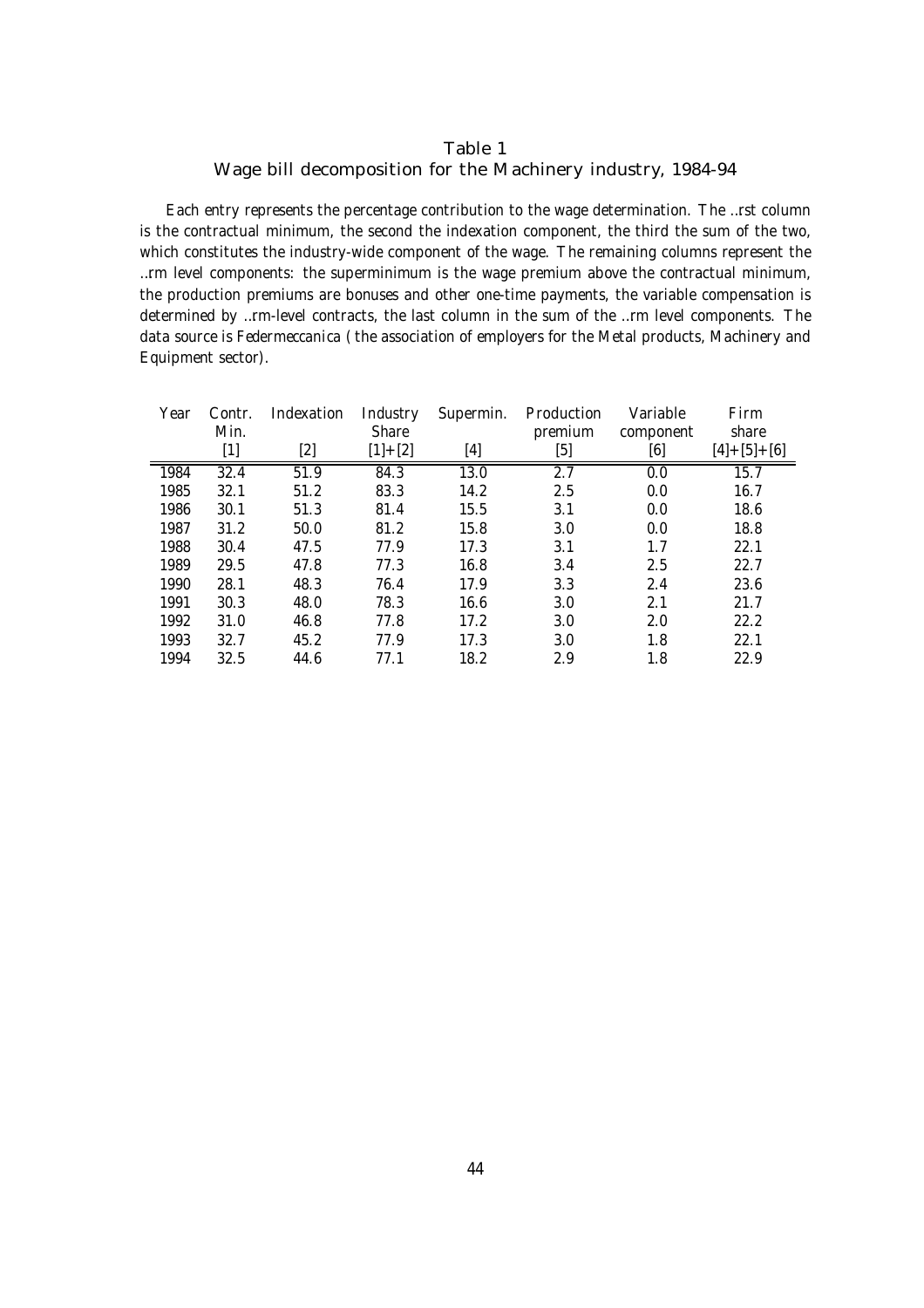#### Table 2 Firms' and workers' characteristics in the full sample

Panel A reports summary statistics for the ...rms in our data set; panel B shows descriptive statistics for the sample of workers. All statistics refer to 1991.

| $0.101 \, \text{m}$ . 1 $11113$                                            | <b>UNIQUADE ISLI</b> |        |             |
|----------------------------------------------------------------------------|----------------------|--------|-------------|
|                                                                            | Mean                 | Median | Stand. dev. |
| Value added (million euro)                                                 | 8.27                 | 1.91   | 123.02      |
| <b>Employees</b>                                                           | 194                  | 56     | 2,281       |
| South                                                                      | 0.0917               | 0      | 0.2887      |
| Center                                                                     | 0.1643               | 0      | 0.3706      |
| North                                                                      | 0.7439               | 1      | 0.4365      |
| Number of rms defaulting<br>Number of rms borrowing<br>(province level)    | 0.0228               | 0.0219 | 0.0091      |
| Value of defaulted loans<br>Value of outstanding loans<br>(province level) | 0.0301               | 0.0190 | 0.0285      |
| Agriculture and Fishery                                                    | 0.0027               | 0      | 0.0519      |
| Mining                                                                     | 0.0062               | 0      | 0.0783      |
| Food and tobacco products                                                  | 0.0470               | 0      | 0.2116      |
| Textiles and leather products                                              | 0.1211               | 0      | 0.3262      |
| Paper, wood products and publishing                                        | 0.0933               | 0      | 0.2909      |
| Chemicals and petroleum                                                    | 0.1297               | 0      | 0.3360      |
| Primary and fabricated metal products                                      | 0.1086               | 0      | 0.3111      |
| Machinery and electrical/electronic                                        | 0.1920               | 0      | 0.3939      |
| Energy, gas and water                                                      | 0.0028               | 0      | 0.0529      |
| Construction                                                               | 0.0778               | 0      | 0.2679      |
| Retail and wholesale trade, hotels                                         | 0.1573               | 0      | 0.3641      |
| Transport and telecommunications                                           | 0.0257               | 0      | 0.1582      |
| Credit, insurance and business services                                    | 0.0183               | 0      | 0.1341      |
| Other private services                                                     | 0.0176               | 0      | 0.1314      |
| Panel B: Workers' characteristics                                          |                      |        |             |
|                                                                            | Mean                 | Median | Stand. dev. |
| Earnings (euro)                                                            | 13,363               | 12,086 | 6,004       |
| Age                                                                        | 40.83                | 41     | 9.69        |
| Male                                                                       | 0.7454               | 1      | 0.4357      |
| <b>Blue Collars</b>                                                        | 0.6275               | 1      | 0.4835      |
| Clericals                                                                  | 0.3556               | 0      | 0.4787      |
| Managers                                                                   | 0.0169               | 0      | 0.1289      |
| South                                                                      | 0.1446               | 0      | 0.3517      |
| Center                                                                     | 0.1837               | 0      | 0.3872      |
| North                                                                      | 0.6717               | 1      | 0.4696      |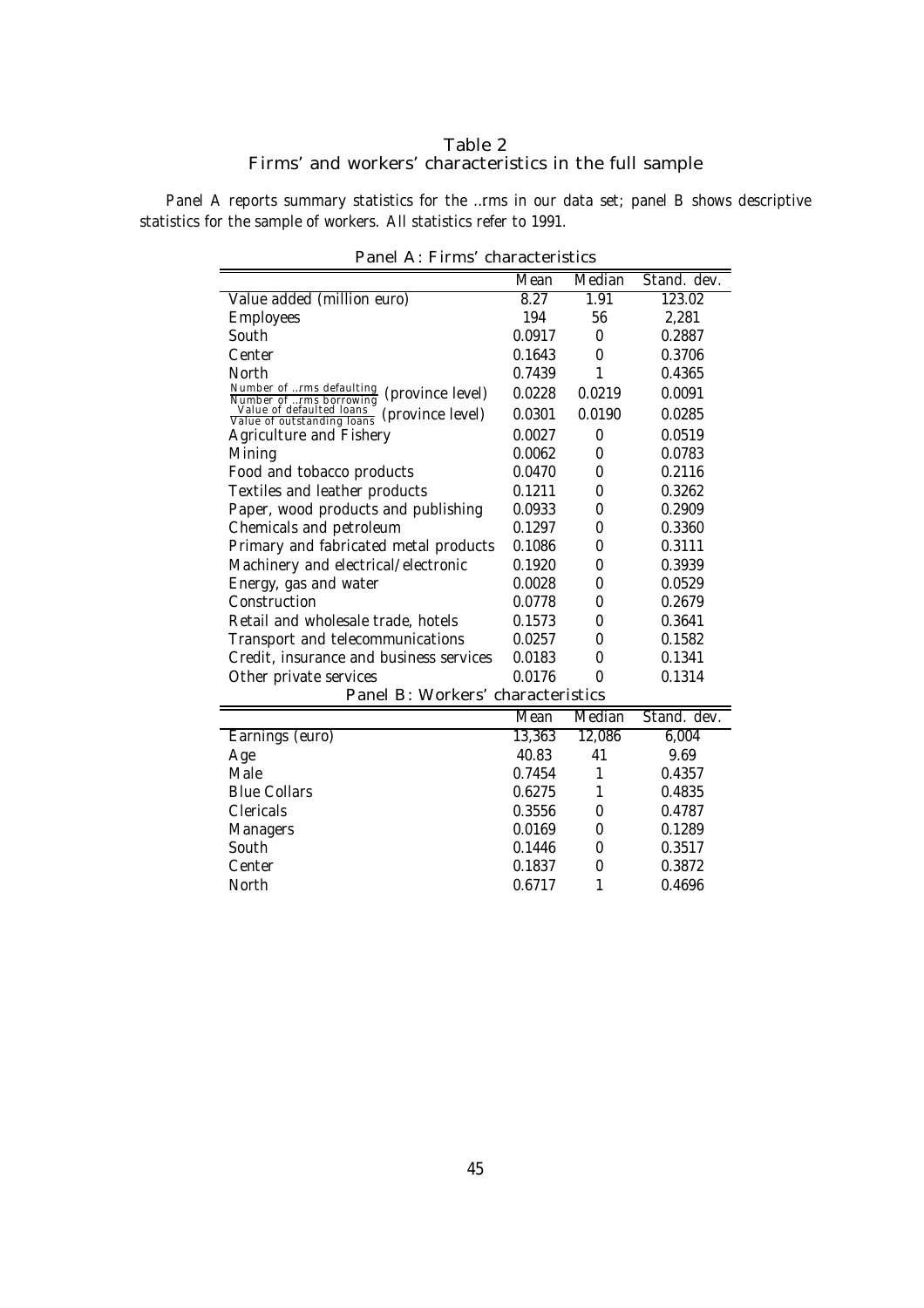#### Table 3 The value added regression

This table reports the results of an IV regression for value added growth at time t. Instruments include the log of value added dated  $t_i$  2 and  $t_i$  3. Values in round brackets are standard error. For region, year and sector dummies F statistics are reported; values in square brackets are p-values.

| Variable                               | Estimate             |
|----------------------------------------|----------------------|
| Value added growth at t <sub>i</sub> 1 | 0:2672<br>(0:0220)   |
| Region dummies                         | 8.13<br>[0:0003]     |
| Year dummies                           | 30.54<br>$[-0:0001]$ |
| Sector dummies                         | 5.31<br>$[-0.0001]$  |
| Number of observations                 | 77,770               |

#### Table 4 The autocovariance structure of shocks to value added

Panel A reports the estimates and the corresponding standard errors of the autocovariances at various orders of the residual of value added growth in …rst di¤erences, i.e., estimates of E ( $\mathfrak{C}''_{j\mathfrak{t}}\mathfrak{C}''_{j\mathfrak{t}}$ <sub>i</sub>). The data are pooled over all years. Panel B tests the null hypothesis that all the autocovariances E ( $\mathfrak{C}$ "<sub>jti i</sub>) are jointly insigni...cant for di¤erent values of  $\chi$ .

| Panel A |                    |       |                    |  |  |  |  |  |
|---------|--------------------|-------|--------------------|--|--|--|--|--|
| Order   | All years          | Order | All years          |  |  |  |  |  |
|         | 0:1196<br>(0:0031) | h     | 0:0007<br>(0:0008) |  |  |  |  |  |
|         | 0:0428<br>(0:0021) |       | 0:0002<br>(0:0010) |  |  |  |  |  |
| 2       | 0:0007<br>(0:0008) |       | 0:0026<br>(0:0012) |  |  |  |  |  |
| 3       | 0:0002<br>(0:0008) |       | 0:0008<br>(0:0011) |  |  |  |  |  |
|         | 0:0007<br>(0:0009) |       | 0:0040<br>(0:0023) |  |  |  |  |  |

| Panel B               |             |          |          |          |  |  |  |
|-----------------------|-------------|----------|----------|----------|--|--|--|
| $=$<br>്ഗ<br>്ഗ<br>൦ഺ |             |          |          |          |  |  |  |
|                       | 702.11      | 35:49    | 27:76    | 20:93    |  |  |  |
| [p-value]             | $[-0.0001]$ | [0:4927] | [0:4774] | [0:4630] |  |  |  |
| (d:0:1)               | (45)        | (36)     | (28)     | (21)     |  |  |  |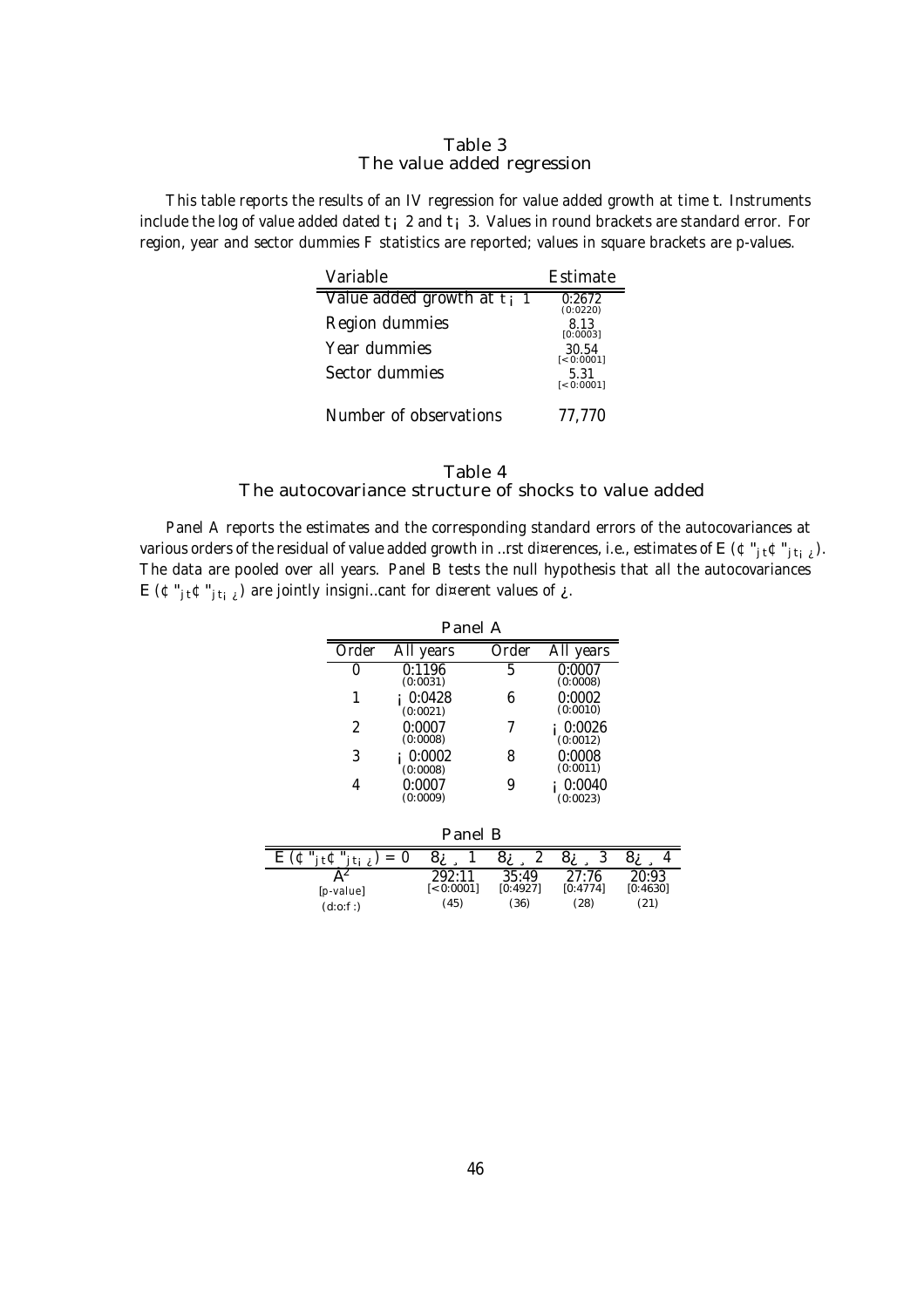#### Table 5 The earnings equation

This table reports the results of an IV regression for earnings growth. Instruments include the log of earnings dated t<sub>i</sub> 3 and t<sub>i</sub> 4. Values in round brackets are asymptotic standard errors. For region, year and sector dummies F statistics are reported; values in square brackets are p-values.

| Variable                   | Estimate              |
|----------------------------|-----------------------|
| Earnings growth at $t_i$ 1 | 0:2788<br>(0:0524)    |
| Male                       | 0:0069<br>(0:0012)    |
| Age                        | 0:0010<br>(0:0005)    |
| $Age2=100$                 | 0:0014<br>(0:0006)    |
| Productions                | 0:0228<br>(0:0041)    |
| Clericals                  | 0:0153<br>(0:0039)    |
| Region dummies             | 2.29<br>[0:1010]      |
| Year dummies               | 249.69<br>$[-0.0001]$ |
| Sector dummies             | 1.12<br>[0:3320]      |
| Number of observations     | 58,293                |

#### Table 6 The autocovariance structure of shocks to earnings

The table reports the estimates and the corresponding standard errors of the autocovariances of the unexplained component of real earnings growth, i.e., estimates of E ( $\text{C}!$ ! ijti $\text{C}$ ). Data are pooled over all years. Panel B tests the null hypothesis that all the autocovariances E ( $\text{C}!$ ! ijti $\text{C}$ ) are jointly insigni…cant for di¤erent values of ¿ .

| Panel A                                                                                                                                               |           |                    |                     |  |                   |   |                    |   |                   |   |
|-------------------------------------------------------------------------------------------------------------------------------------------------------|-----------|--------------------|---------------------|--|-------------------|---|--------------------|---|-------------------|---|
|                                                                                                                                                       | Order     | All years          |                     |  | Order             |   | All years          |   |                   |   |
|                                                                                                                                                       | 0         | 0:0143<br>(0:0003) |                     |  | 5                 |   | 0:0001<br>(0:0001) |   |                   |   |
|                                                                                                                                                       |           | (0:0002)           | 0:0053              |  | 6                 |   | 0:0001<br>(0:0001) |   |                   |   |
|                                                                                                                                                       | 2         | 0:0001<br>(0:0001) |                     |  | 7                 |   | 0:0001<br>(0:0001) |   |                   |   |
|                                                                                                                                                       | 3         | 0:0002<br>(0:0001) |                     |  | 8                 |   | 0:0002<br>(0:0002) |   |                   |   |
|                                                                                                                                                       | 4         | (0:0001)           | 0:0002              |  | 9                 |   | 0:0004<br>(0:0002) |   |                   |   |
| Panel B                                                                                                                                               |           |                    |                     |  |                   |   |                    |   |                   |   |
| $\overline{\mathsf{E}\left(\mathsf{\Phi}!\right.}{}_{\mathsf{i}\mathsf{j}\mathsf{t}}\mathsf{\Phi}!\right._{\mathsf{i}\mathsf{j}\mathsf{t}\mathsf{j}}$ |           | $= 0$              | 8¿                  |  | 8į                | 2 | 8¿                 | 3 | 8¿                | 4 |
|                                                                                                                                                       | [p-value] |                    | 665:34<br>[<0:0001] |  | 46:18<br>[0:1192] |   | 34:46<br>[0:1860]  |   | 20:79<br>[0:4717] |   |

(45)

(36)

(28)

(21)

 $(d:0:1)$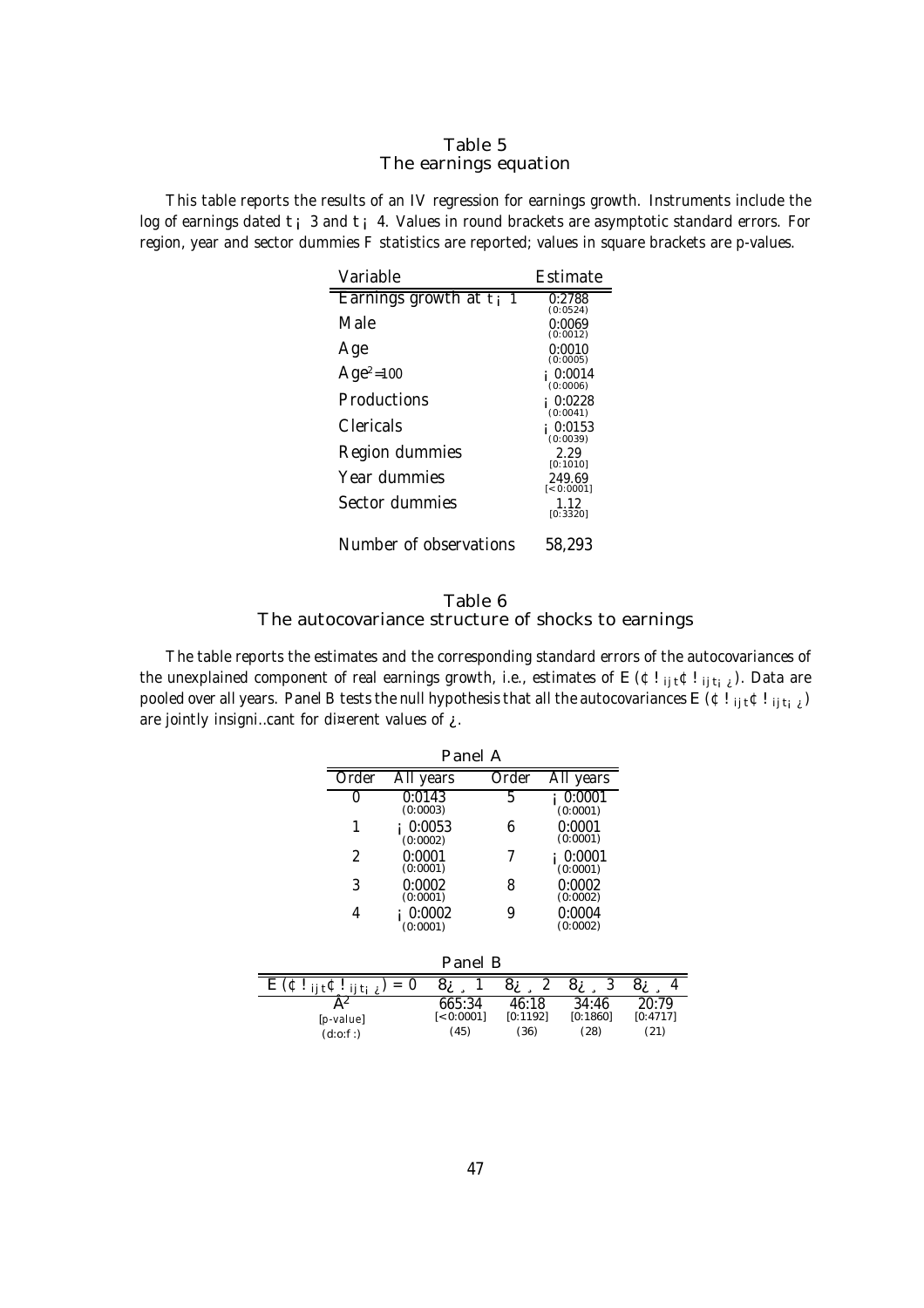#### Table 7 Firms' and workers' characteristics in the matched sample

Panel A reports summary statistics for the matched ... rms in our data set; panel B shows descriptive statistics for the sample of matched workers. All statistics refer to 1991.

|                                                                            | Mean   | Median | Stand. dev. |  |  |  |
|----------------------------------------------------------------------------|--------|--------|-------------|--|--|--|
| Value added (million euro)                                                 | 17.09  | 3.62   | 158.89      |  |  |  |
| <b>Employees</b>                                                           | 375    | 107    | 2,034       |  |  |  |
| South                                                                      | 0.0995 | 0      | 0.2994      |  |  |  |
| Center                                                                     | 0.1630 | 0      | 0.3694      |  |  |  |
| North                                                                      | 0.7376 | 1      | 0.4400      |  |  |  |
| Number of rms defaulting<br>(province level)<br>Number of rms borrowing    | 0.0231 | 0.0223 | 0.0098      |  |  |  |
| Value of defaulted loans<br>(province level)<br>Value of outstanding loans | 0.0298 | 0.0188 | 0.0273      |  |  |  |
| Agriculture and Fishery                                                    | 0.0016 | 0      | 0.0402      |  |  |  |
| Mining                                                                     | 0.0057 | 0      | 0.0750      |  |  |  |
| Food and tobacco products                                                  | 0.0550 | 0      | 0.2280      |  |  |  |
| Textiles and leather products                                              | 0.1302 | 0      | 0.3366      |  |  |  |
| Paper, wood products and publishing                                        | 0.0902 | 0      | 0.2865      |  |  |  |
| Chemicals and petroleum                                                    | 0.1589 | 0      | 0.3657      |  |  |  |
| Primary and fabricated metal products                                      | 0.1132 | 0      | 0.3169      |  |  |  |
| Machinery and electrical/electronic                                        | 0.2240 | 0      | 0.4170      |  |  |  |
| Energy, gas and water                                                      | 0.0049 | 0      | 0.0695      |  |  |  |
| Construction                                                               | 0.0457 | 0      | 0.2089      |  |  |  |
| Retail and wholesale trade, hotels                                         | 0.1132 | 0      | 0.3169      |  |  |  |
| Transport and telecommunications                                           | 0.0230 | 0      | 0.1501      |  |  |  |
| Credit, insurance and business services                                    | 0.0162 | 0      | 0.1262      |  |  |  |
| Other private services                                                     | 0.0182 | 0      | 0.1337      |  |  |  |
| Panel B: Workers' characteristics                                          |        |        |             |  |  |  |
|                                                                            | Mean   | Median | Stand. dev. |  |  |  |
| Earnings (euro)                                                            | 13,929 | 12,502 | 6,189       |  |  |  |
| Age                                                                        | 42.33  | 43     | 9.01        |  |  |  |
| Male                                                                       | 0.7657 | 1      | 0.4236      |  |  |  |
| Productions                                                                | 0.6362 | 1      | 0.4812      |  |  |  |
| Clericals                                                                  | 0.3452 | 0      | 0.4755      |  |  |  |
| Managers                                                                   | 0.0185 | 0      | 0.1352      |  |  |  |
| South                                                                      | 0.1113 | 0      | 0.3146      |  |  |  |
| Center                                                                     | 0.1845 | 0      | 0.3879      |  |  |  |

|  | Panel A: Firm characteristics |
|--|-------------------------------|
|  |                               |

North 0.7042 1 0.4565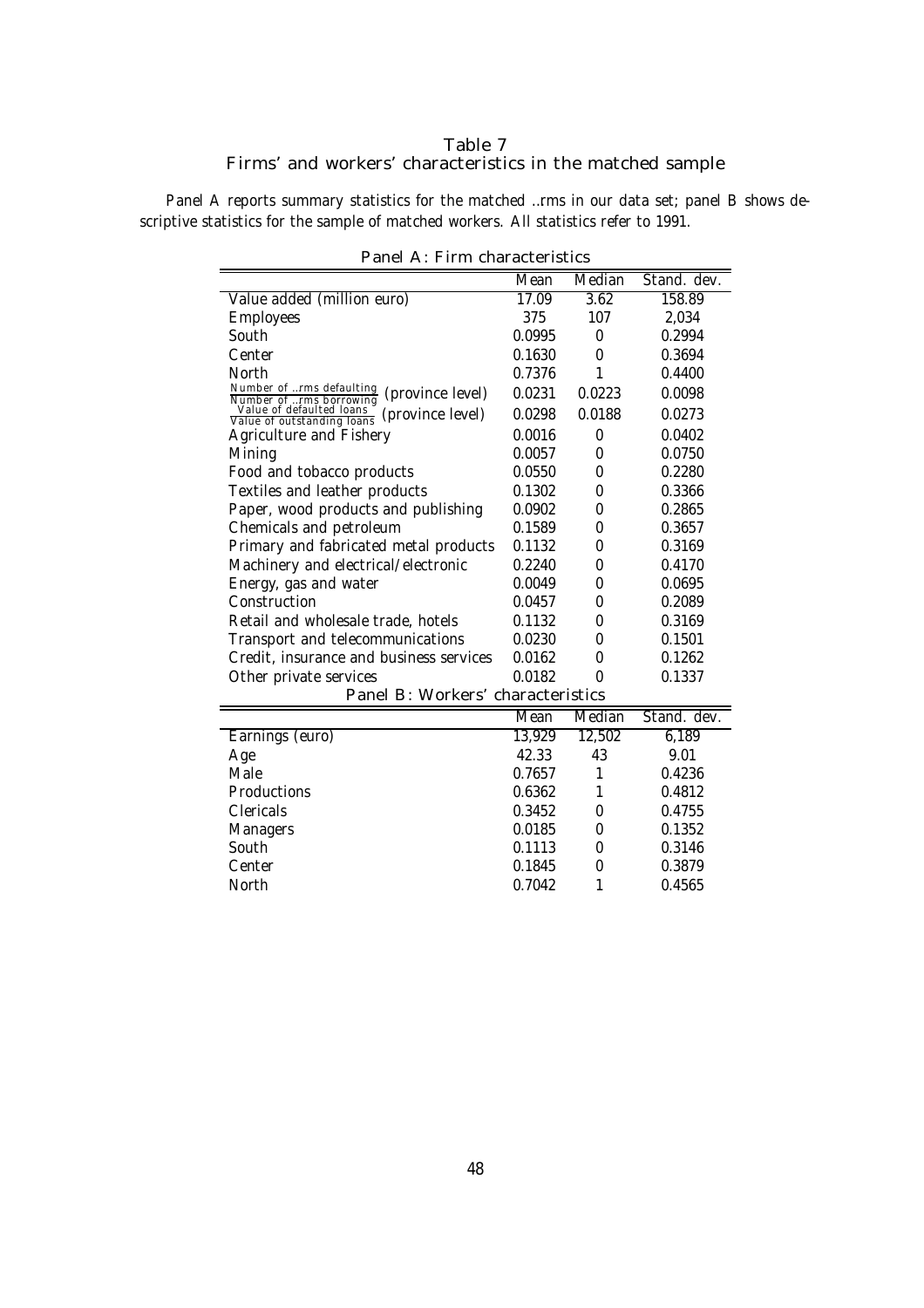#### Table 8 The sensitivity of earnings to value added shocks

The …rst row in Panel A reports the IV estimate of the sensitivity of wages to value added shocks (® for permanent shocks and  $^-$  for transitory shocks). See Section 7.1 for more details on the instruments used in each regression. J-test is the test of overidentifying restrictions. F-test is the test of joint insigni…cance of excluded instruments. The Exogeneity test tests the null that in an OLS regression of  $E!_{ij}$ ton  $E"_{jt}$ , the latter is exogenous.  $E(E!_{ij}E!)_{ij}$  is an estimate of the autocovariance of wage shocks of order  $i: E(\mathfrak{C}^*_{j\restriction t}(E))$  an estimate of the autocovariance of value added shocks of order  $\chi$ ; E ( $\text{C}!$  i<sub>jt</sub> $\text{C}$ "<sub>jti $\chi$ </sub>) an estimate of the cross-covariance of wage and value added shocks of order  $\zeta$ .  $\frac{3}{4}a_v^2$ ,  $\frac{3}{4}a_v^2$  and  $\frac{3}{4}a_v^2$  are EWMD estimates of the variances of value added permanent shocks, value added transitory shocks, wage permanent shocks and wage transitory shocks, respectively. % is an estimate of the MA coe¢cient of earnings. Asymptotic standard errors are reported in parenthesis. The Ratio is calculated as:  $\frac{e^{i\theta}A_{u}}{E[(e^{i\theta}+i\theta^{u})^{2}]}$  and measures the amount of earnings variability attributable to value added shocks.

#### Panel A

|                                                                          | Permanent<br>shock                    | Transitory<br>shock          |
|--------------------------------------------------------------------------|---------------------------------------|------------------------------|
| Sensitivity                                                              | 0:0821<br>(0:0128)                    | 0:0037<br>(0:0049)           |
| Number of obs<br>J-test (p-value)<br>F-test (p-value)<br>Exogeneity test | 24.956<br>0.3463<br>< 0.0001<br>20:03 | 34.931<br>0.4826<br>< 0.0001 |
| [p <sub>i</sub> value]                                                   | $[-0:0001]$                           |                              |

| Moment                                                       | Estimate           | Parameter                  | Estimate           |
|--------------------------------------------------------------|--------------------|----------------------------|--------------------|
| $\overline{E(\Phi _{ij} \Phi _{ij} t)}$                      | 0:0136<br>(0:0004) | $\frac{3}{4}$              | 0:0247<br>(0:0032) |
| $E(\Phi!_{ijt}\Phi!_{ijti1})$                                | 0:0052<br>(0:0003) | $\frac{3}{4}$              | 0:0326<br>(0:0043) |
| $E(\Phi!_{ijt}\Phi"_{jt})$                                   | 0:0019<br>(0:0002) |                            |                    |
| $E(\Phi!_{ijt}\Phi"_{jti}1)$                                 | 0:0001<br>(0:0001) | $\frac{3}{4}$              | 0:0065<br>(0:0026) |
| $E(\mathbf{C}''_{i} \mathbf{t} \mathbf{C}''_{i} \mathbf{t})$ | 0:0826<br>(0:0047) | $\frac{3}{4}$ <sup>2</sup> | 0:0029<br>(0:0018) |
| $E(\mathfrak{C}''_{jt}\mathfrak{C}''_{jt-1})$                | 0:0302<br>(0:0036) | $\%$                       | 0:1800<br>(0:1478) |
|                                                              |                    | Ratio                      | 0:1106             |

#### Panel B

Ē,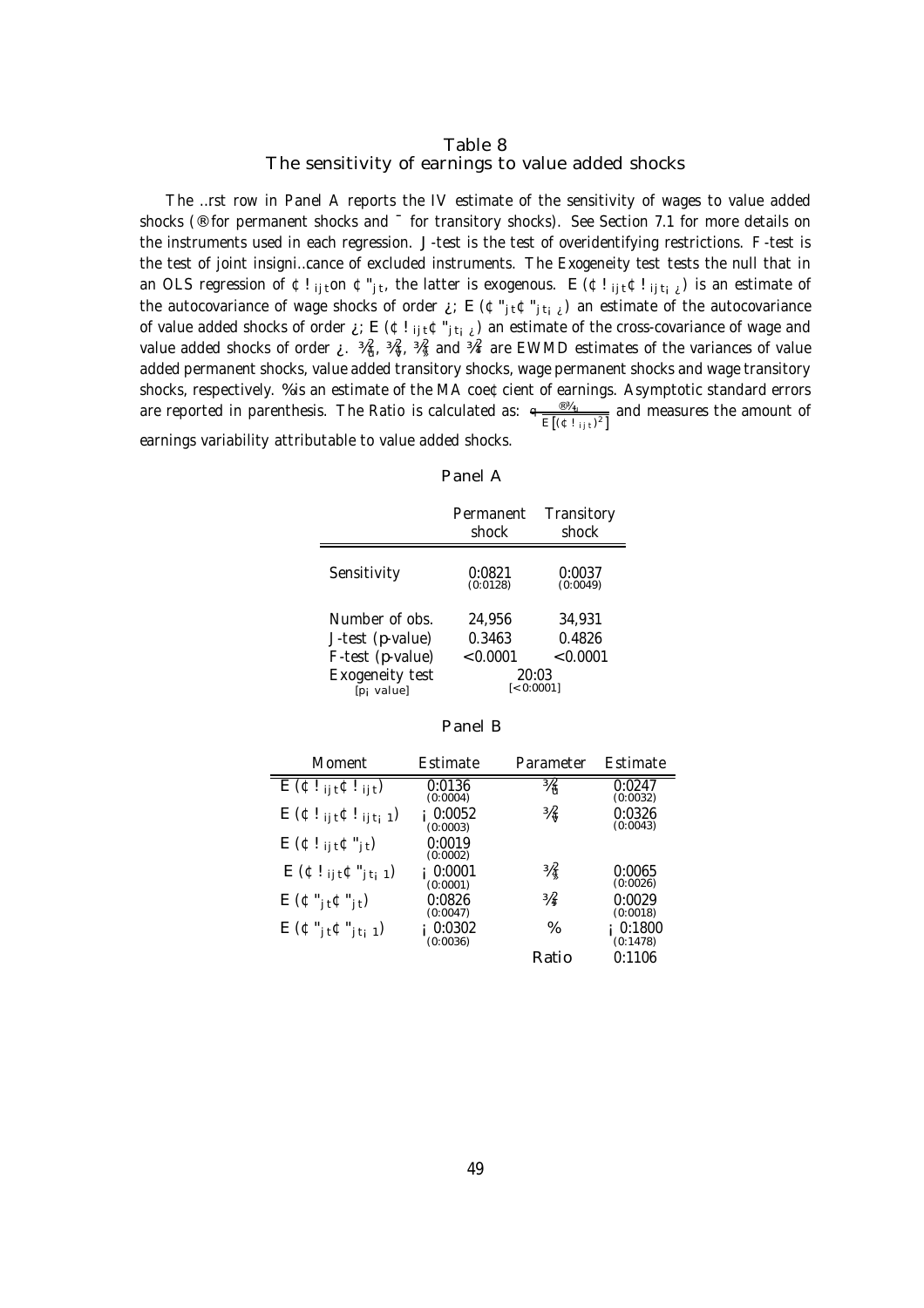#### Table 9 The sensitivity of earnings to value added shocks: Accounting for sample selection

The table reports the IV estimate of the sensitivity of wages to value added shocks (Panel A is for permanent shocks and Panel B for transitory shocks). See Section 7.1 for more details on the instruments used in each regression. J-test is the test of overidentifying restrictions. F-test is the test of joint insigni…cance of excluded instruments.

|                  | Baseline sample | Including those who<br>change position | Including those who<br>leave the rm | Balanced sample |
|------------------|-----------------|----------------------------------------|-------------------------------------|-----------------|
|                  | (1)             |                                        | (3)                                 | (4)             |
| Sensitivity      | 0:0821          | 0:0665                                 | 0:0659                              | 0:0888          |
|                  | (0:0128)        | (0:0126)                               | (0:0120)                            | (0:0215)        |
| Number of obs.   | 24.956          | 28,380                                 | 31,975                              | 7.297           |
| J-test (p-value) | 0.3463          | 0.2878                                 | 0.2881                              | 0.0703          |
| F-test (p-value) | < 0.0001        | < 0.0001                               | < 0.0001                            | < 0.0001        |

#### Panel A: Sensitivity to permanent shocks

#### Panel B: Sensitivity to transitory shocks

|                  | Baseline sample<br>(1) | Including those who<br>change position<br>(2) | Including those who<br>leave the rm<br>(3) | <b>Balanced sample</b><br>(4) |
|------------------|------------------------|-----------------------------------------------|--------------------------------------------|-------------------------------|
|                  |                        |                                               |                                            |                               |
| Sensitivity      | 0:0037                 | 0:0036                                        | 0:0045                                     | 0:0016                        |
|                  | (0:0049)               | (0:0048)                                      | (0:0043)                                   | (0:0109)                      |
| Number of obs.   | 34,931                 | 39.961                                        | 45,675                                     | 9.390                         |
| J-test (p-value) | 0.4826                 | 0.4910                                        | 0.3128                                     | 0.0681                        |
| F-test (p-value) | < 0.0001               | < 0.0001                                      | < 0.0001                                   | < 0.0001                      |